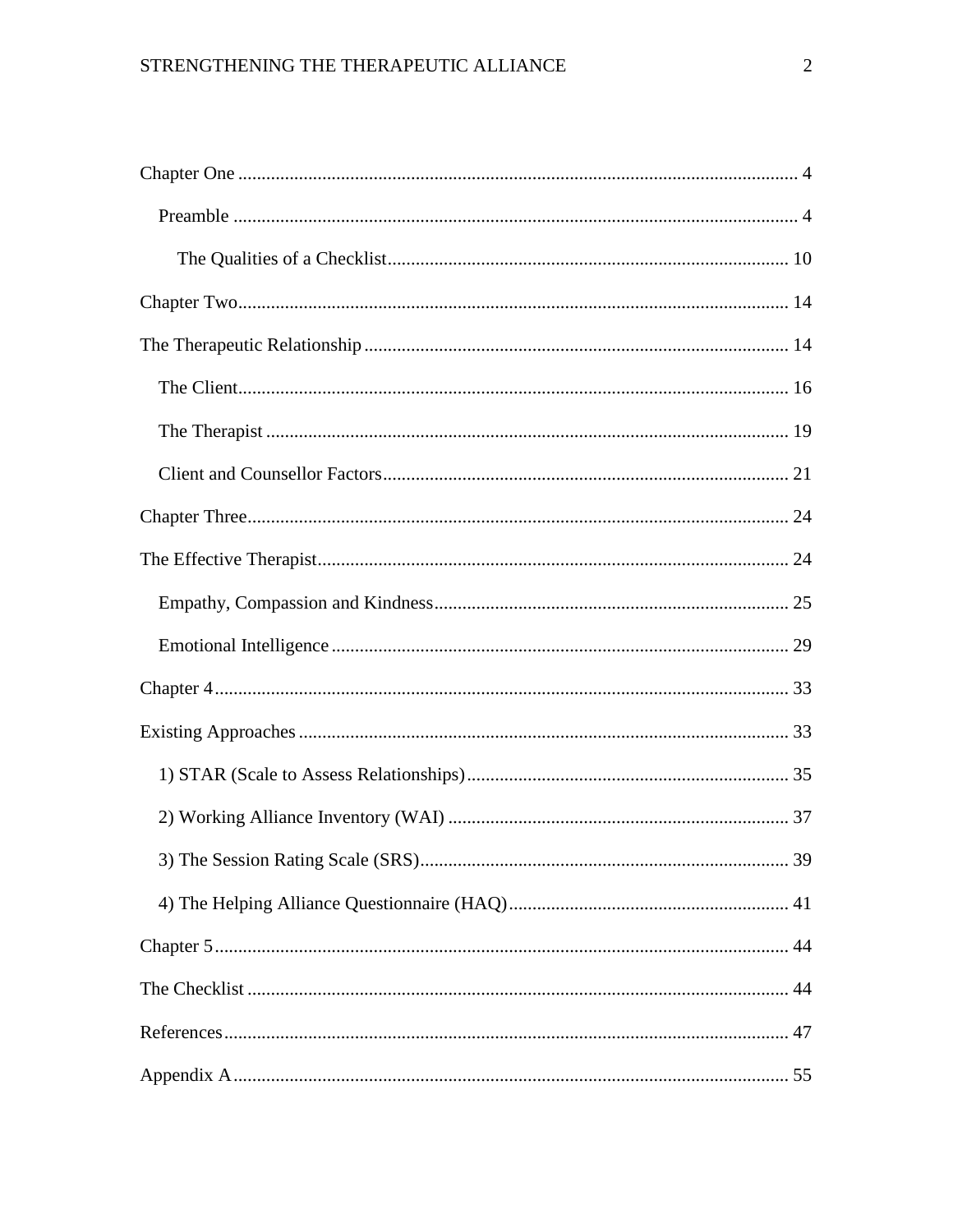#### **Abstract**

The purpose of this paper is to create a practical tool for counsellors (as part of a larger, existing toolkit) to strengthen the therapeutic alliance between client and counsellor. This primary tool will consist of a checklist that includes common factors, identifies elements that build a strong therapeutic relationship, highlights qualities important to being an effective therapist, and incorporates lessons learned and best practices in psychotherapy. This checklist should not be considered a mandatory requirement and its specific details should not be used without allowing for flexibility, refinement, customization and alteration at the discretion of the counsellor. Each client is different and therefore a general prescriptive approach is not adequate. Instead, this checklist should be seen as a general guide and helpful assistance that can and should be altered in order to suit the needs and requirements of each individual client and therapist.

It is well-known that most counsellors have heavy workloads and therefore a succinct one-page and flexible checklist as presented could be helpful in strengthening the therapeutic alliance.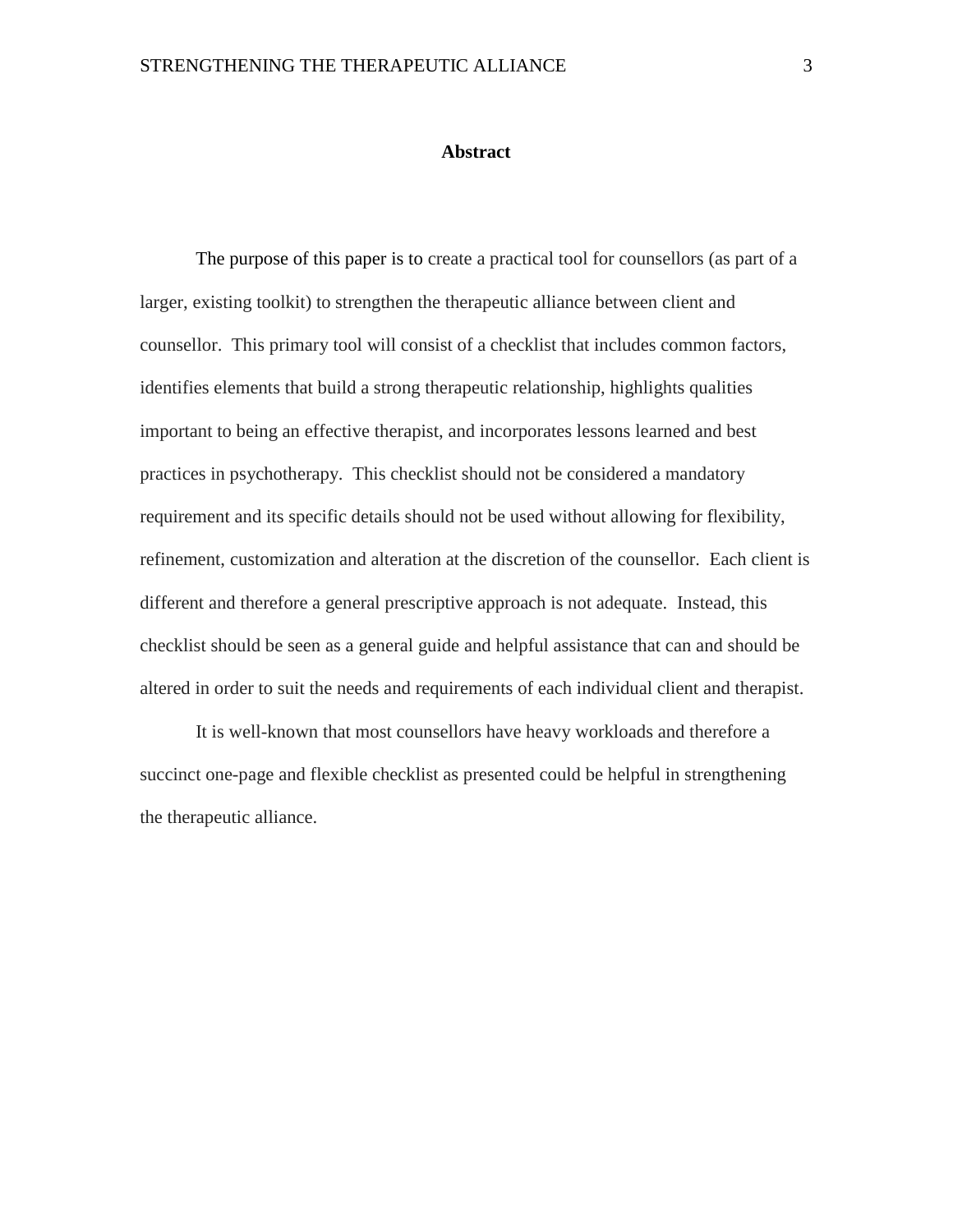#### **Chapter One**

#### **Preamble**

<span id="page-3-1"></span><span id="page-3-0"></span>I often wish there was a panacea that would allow us as therapists to possess the magic recipe that would cure all psychological and mental health issues in our clients. It's the holy grail of some academic researchers and practising psychotherapists: finding universal factors, tools or approaches that work with all clients and deliver to all clients the results they seek.

I, however, do not believe such a holy grail exists. I do not believe we will ever discover a set of universal factors that would allow all psychotherapists to successfully treat every client. Instead, I believe each client requires and deserves a customized approach to therapy that meets his or her individual needs.

This does not mean no common factors in psychotherapy exist or that we cannot refer to common guidelines in the treatment of our clients. In this paper, I argue that such common factors do exist and that we can use them as part of a flexible guideline approach to treatment.

Such common factors are not set in stone but are instead flexible, open to adaptation and alteration, based again on the specific needs of each of our clients. I see such common factors only as a flexible guideline rather that rigid rules set in stone. While I sometimes wish there was such a panacea, a set of "golden rules" upon which all psychotherapy could exist, such an approach is fantasy.

For in producing a set of "golden rules," we would be in fact sacrificing reality to a state of fantasy, surrendering the subjective and unique individual experiences of our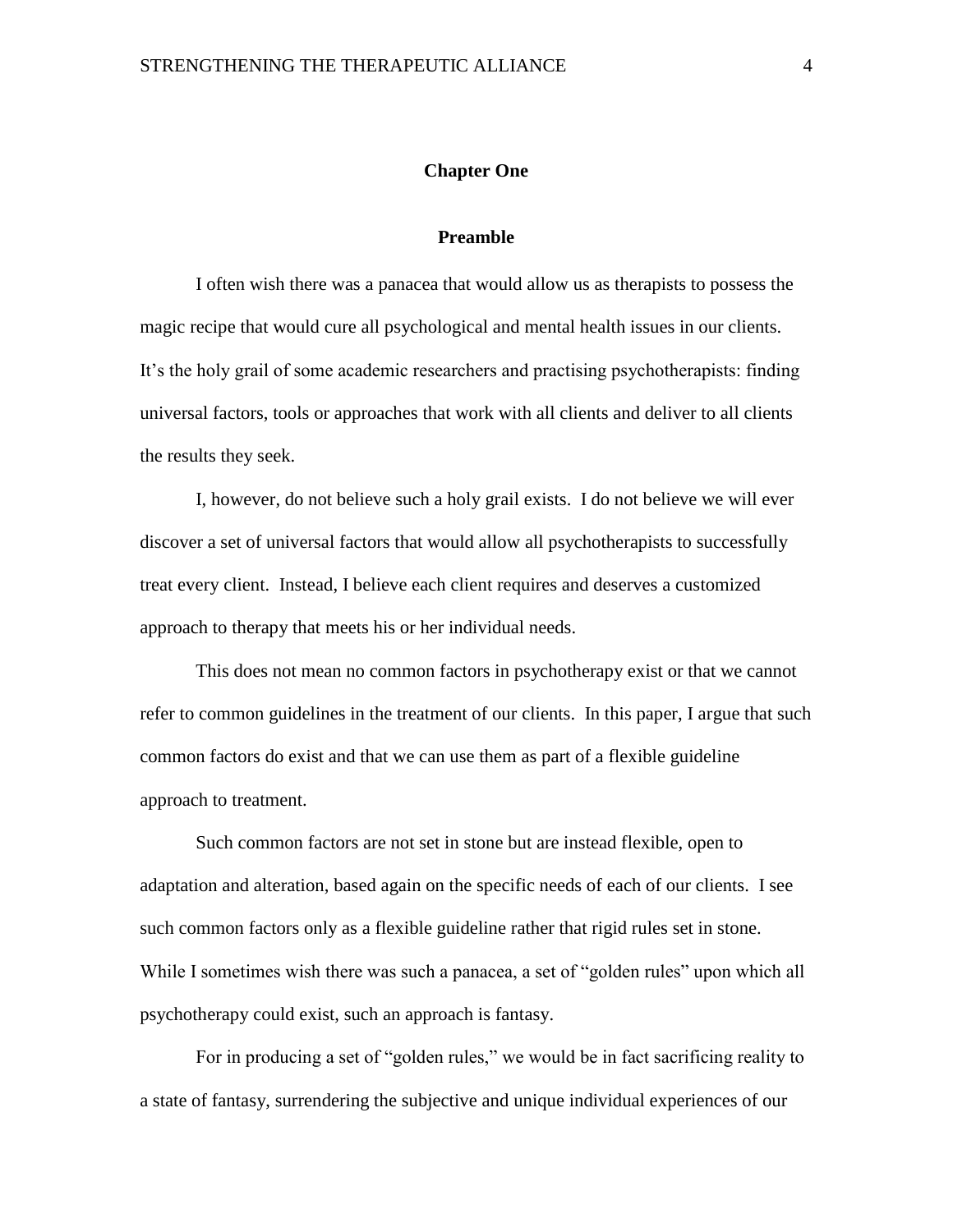clients to a normative standard. We would, in a very real sense, be playing the role of God or a supernatural entity.

In this thesis, I argue instead that each individual on our planet Earth is unique, that each is born with a different sense of life experiences and circumstances and that these complex experiences do not necessarily lend themselves to the application of a set of simple, common, psychotherapeutic factors. Indeed, studies show that even identical twins have there own unique thumbprints (O'Connor, 2004) and will conceive of the world differently, whether to a large or small degree.

Nonetheless, on a practical and practicing level, it would be useful for psychotherapists to have a set of guidelines that lead to effective therapy; these guidelines would consist of some commonalities or strength-based approaches that would help further develop and build on the therapeutic alliance, providing both therapist and client with a more beneficial and rewarding outcome.

Dating from the 1960s, the number of psychotherapy approaches has grown approximately 600 percent (Miller, Duncan & Hubble, 1997). It is estimated that there are now more than 200 therapy models and 400 techniques (Bergin & Garfield, 1994). Saul Rosenzweig's (1936) paper "Some Implicit Common Factors in Diverse Methods of Psychotherapy" initiated one of the first attempts to coalesce many of these differing and often competing approaches, identifying common factors they all shared. Barry Duncan (2002) summarizes Rozenzweig, noting that since "all approaches appear equal in effectiveness, there must be pan-theoretical factors in operation that overshadow any perceived or presumed differences among approaches" (p. 34).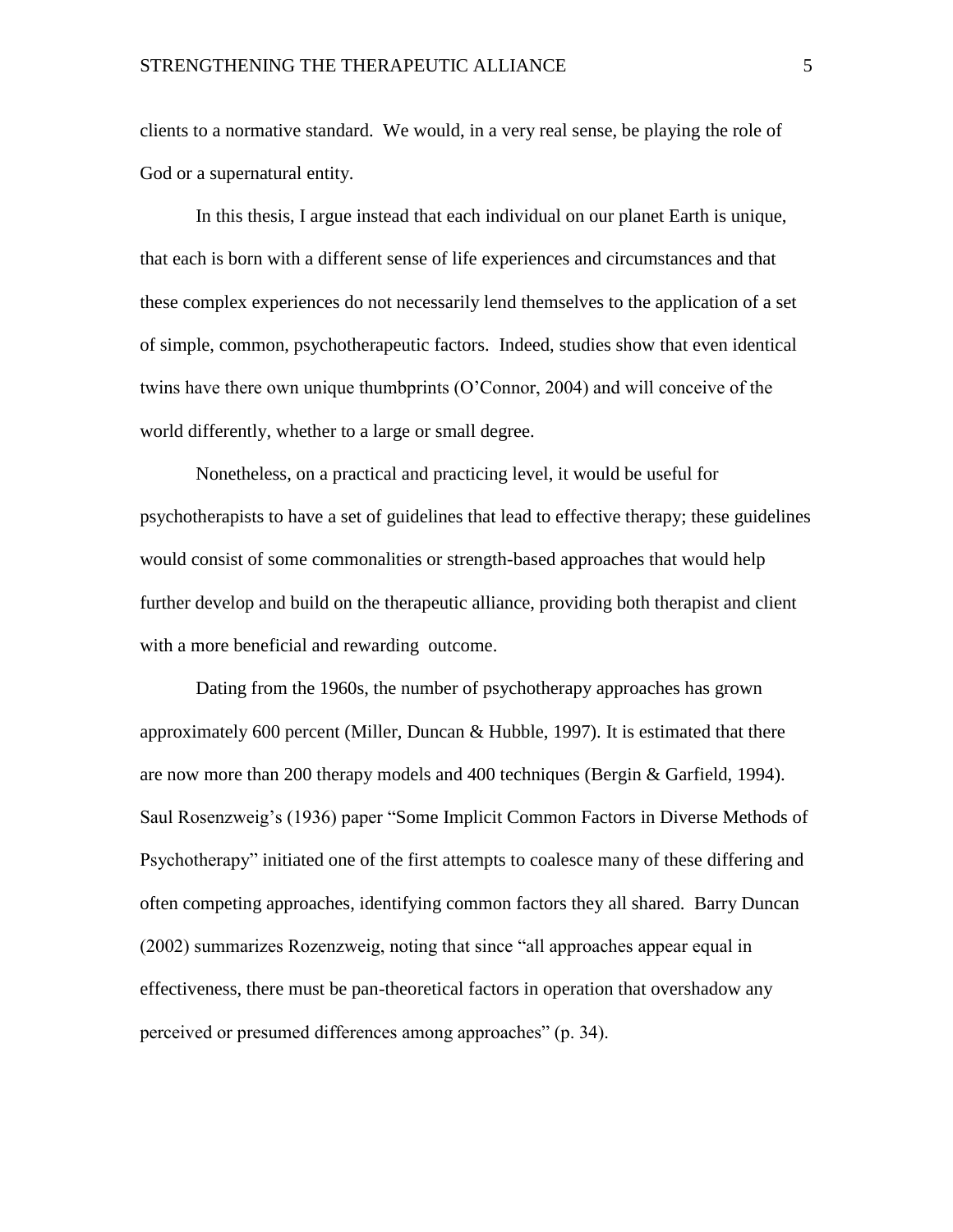But in his 1936 article, Rozenzweig also highlights the critical role of the therapist in assisting the client. He writes that "observers seem intuitively to sense the characteristics of the good therapist time and again in particular instances, sometimes being so impressed as almost to believe that the personality of the therapist could be sufficient in itself, apart from everything else, to account for the cure of many a patient by a sort of catalytic effect" ( p.414). Rosenzweig argues that perhaps it is not so much the therapeutic method but rather the demeanour and "characteristics of the good therapist" that makes for success across a range of different and differing approaches to therapy.

So what are these common factors and can they truly represent some essence shared by all psychotherapeutic approaches? The literature is replete with references to common factors, yet there is, as of yet, no set agreement on what constitutes these specific common factors. Laska and Wampold, (2014) argue that the most important common factor is the client. And they go further by noting that "there is no such thing as a 'common factor' treatment" (p.2). By contrast, other authors identify different types of common factors that focus specifically on therapy and the interaction between therapist and client. Tracy et al., for example, identify three general categories of factors, the first related to the bond or therapeutic alliance between therapist and client, the second related to the meanings and interactions communicated between therapist and client, and the third related to the therapy process itself and its essential structure. Goldfried (1982) detailed five specific factors they argued all psychotherapies had in common: 1) new behaviours and corrective actions suggested by the therapist; 2) a therapist's feedback on the client's situation and behaviour; 3) the expectation by the client that the therapy will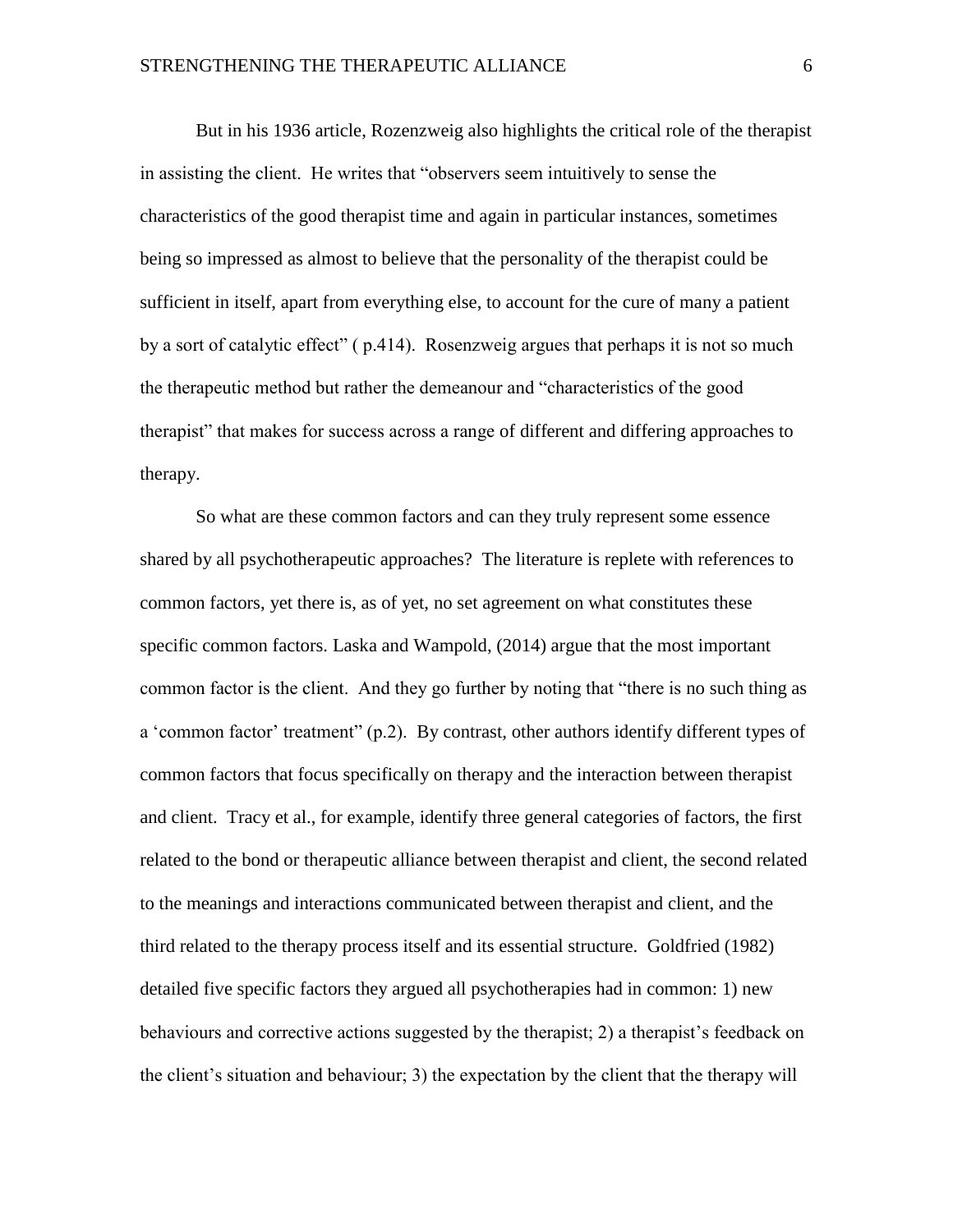be effective; 4) establishment of a solid therapeutic relationship; and 5) continuing testing in the real world by the client of strategies developed in therapy. Others suggest the quality of the client's participation in the therapeutic relationship is the single most important determinant of outcome (Orlinsky, Grawe, & Parks, 1994). Carl Rogers considered the "core conditions" of effective psychotherapy – empathy, respect, and genuineness (Horvath & Lurborsky, 1993). The most helpful alliances are likely to develop when the therapist establishes a therapeutic relationship that matches the client's definition of empathy, genuineness and respect (Duncan, Solovey & Rusk, 1992). Lambert (1992) outlined another set of common factors: 1) extra-therapeutic factors; 2) therapy relationship factors; 3) model and technique factors; and 4) expectancy, hope and placebo factors. In yet another interpretation of common factors in psychotherapy, Duncan and Miller (1997) describe a "unifying language" (Ch.2) based on what all therapists do that contributes to successful clinical work. The key here is that clients identify the importance of being cared for, respected and being understood by the therapist (Lambert, 1992).

Having noted a range of common factors described in the literature – with also no agreement on what are the 'true' common factors -- let us note that it is extremely difficult to even compare psychotherapeutic approaches in terms of efficacy. Many of the experiments attempting to demonstrate that one therapeutic approach is better than another have been shown to be non-replicable, statistically insignificant and prone to the psychotherapeutic biases of the experimenter, also known as "allegiance bias." In explaining this "allegiance bias," Hengartner (2018) writes: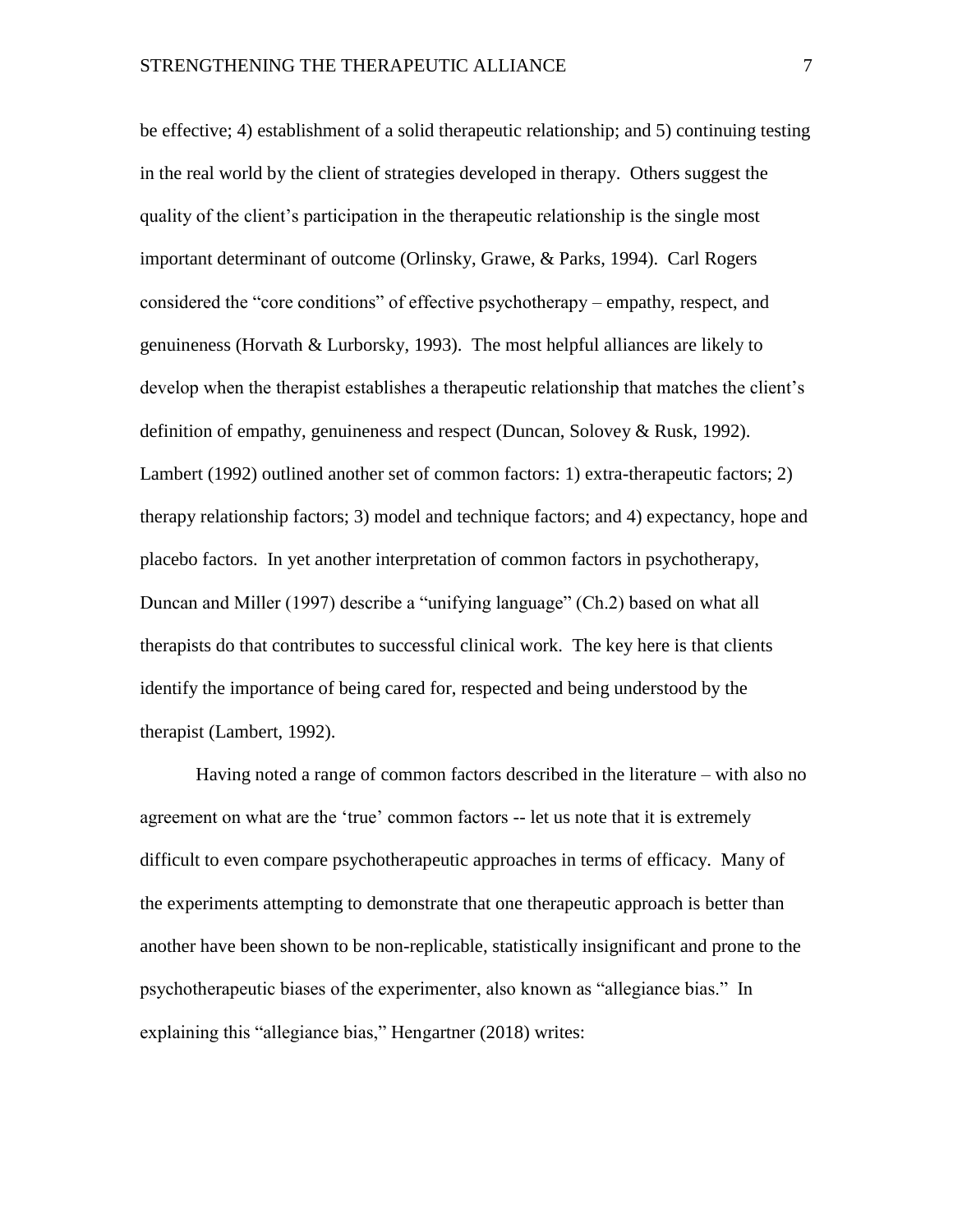In their meta-analysis, Leichsenring and Rabung (2011), both devoted to psychoanalysis, concluded that long-term psychodynamic therapy is markedly superior to short-term modalities such as CBT. Conversely, Smit et al. (2012), found no evidence for the superiority of long-term psychoanalysis related to their primary outcome of recovery as well as to all of their secondary outcomes comprising target problems, general psychiatric symptoms, personality pathology, social functioning, overall effectiveness, and quality of life. Finally, a meta-analysis conducted by Tolin (2010) concluded that CBT was superior to (short-term) psychodynamic therapy for depression and anxiety disorders (pg.2).

Hengartner notes that "allegiance bias" is pervasive in much of the literature and is but one component of the replication crisis in psychology. He writes that "reported associations are systematically inflated and many published results do not replicate, suggesting that the scientific psychological literature is replete with false-positive findings" (Aarts et al., 2015; Pashler and Harris, 2012; Yong, 2012) (pg.1). The key question then becomes: if one cannot even determine the relative effectiveness of one psychotherapeutic method over another or their equal or equivalent value, how can one derive "common factors" that all such therapies supposedly share?

Indeed, criticisms of the common factors approach can be found throughout the literature. Critics argue that rather than common factors, it is the therapeutic relationship itself that seems to be the best predictor of outcomes [\(Bachelor & Horvath, 1999\)](https://search-proquest-com.proxy.cityu.edu/docview/1689317578?pq-origsite=summon#REF_c3). Much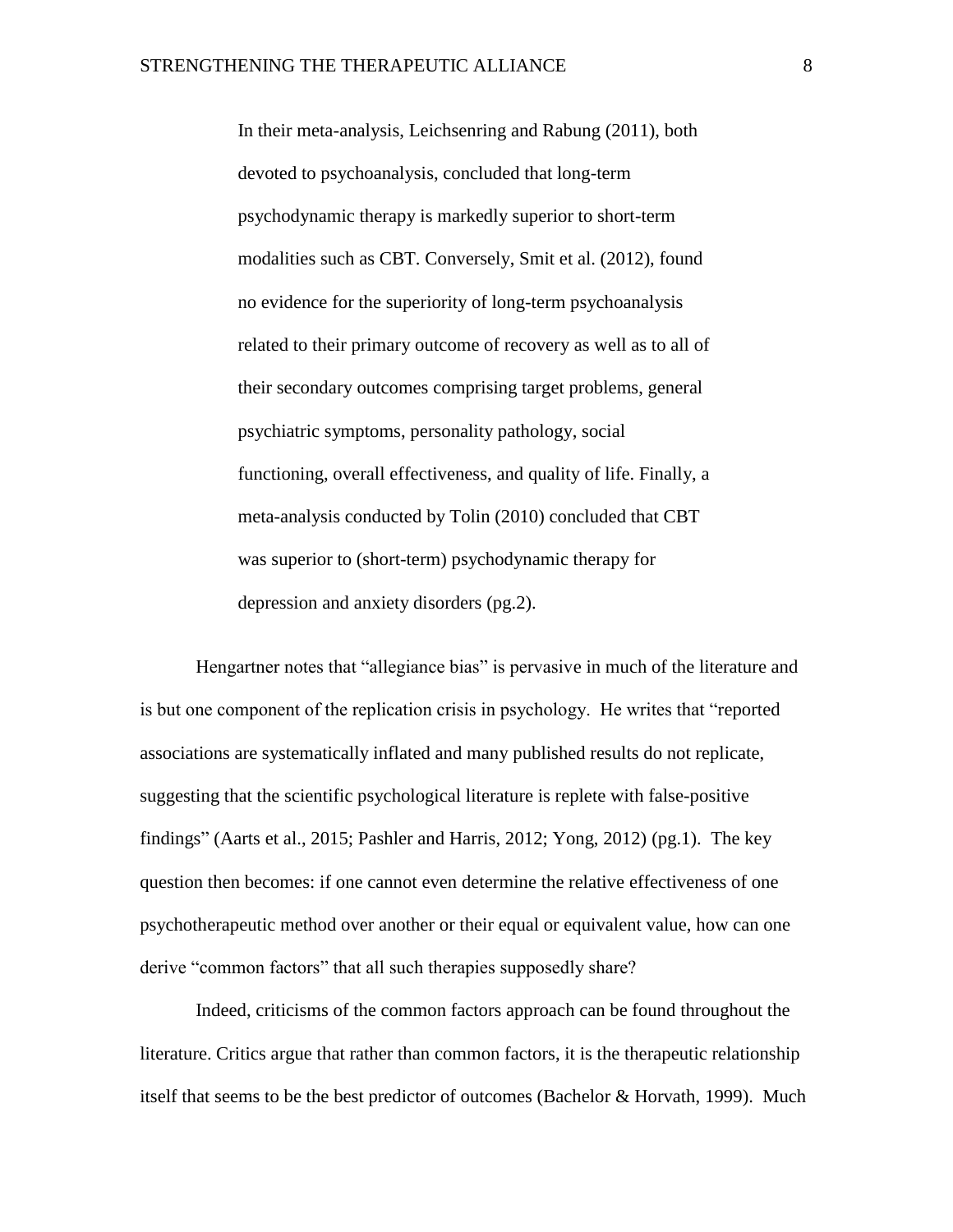of this suggests that common factors have not been scientifically validated and that much of the commonality amongst therapeutic methods can be credited to the collaboration between the therapist and client/patient and based on the strength of the therapeutic relationship (Hofmann & Weinberger, 2007, p.107). Laska and Wampold (2014) also make note that it is important to specify common factors that make psychotherapy effective. But is this even possible? Psychotherapy exists within the complex social world and perhaps its effects and implications are simply not measurable within the bounds of science. See for example the criticisms of psychology and the social sciences in general by the mathematician and complexity researcher Nassim Nicholas Taleb. As a study by Nosek, Cohoon, Kidwell and Spieson (2016) found there was an inability to reproduce studies published in leading psychology journals. This confirms my idea that it is difficult to replicate the results of any one particular study because psychotherapeutic factors vary enormously. Furthermore, it is difficult or nearly impossible to replicate the findings of laboratory experiments in the complex social world.

My aim in this paper, then, is not to engage in a debate over whether or not such common factors exist. As many of us practicing psychotherapy are aware, the current replication crisis in psychology and other social sciences suggests that much of the literature is in a current state of flux and that a range of bedrock beliefs and approaches are being questioned for their scientific validity; however, at a very practical level, I do not believe empiricism is necessary in the service of improving the therapeutic allegiance between client and therapist. Rather, I believe it is more important to take the advice and lessons learned from myriad practicing counsellors over many years. Can we use this advice as a practicing wisdom, as general guidelines and guidance for counsellors on the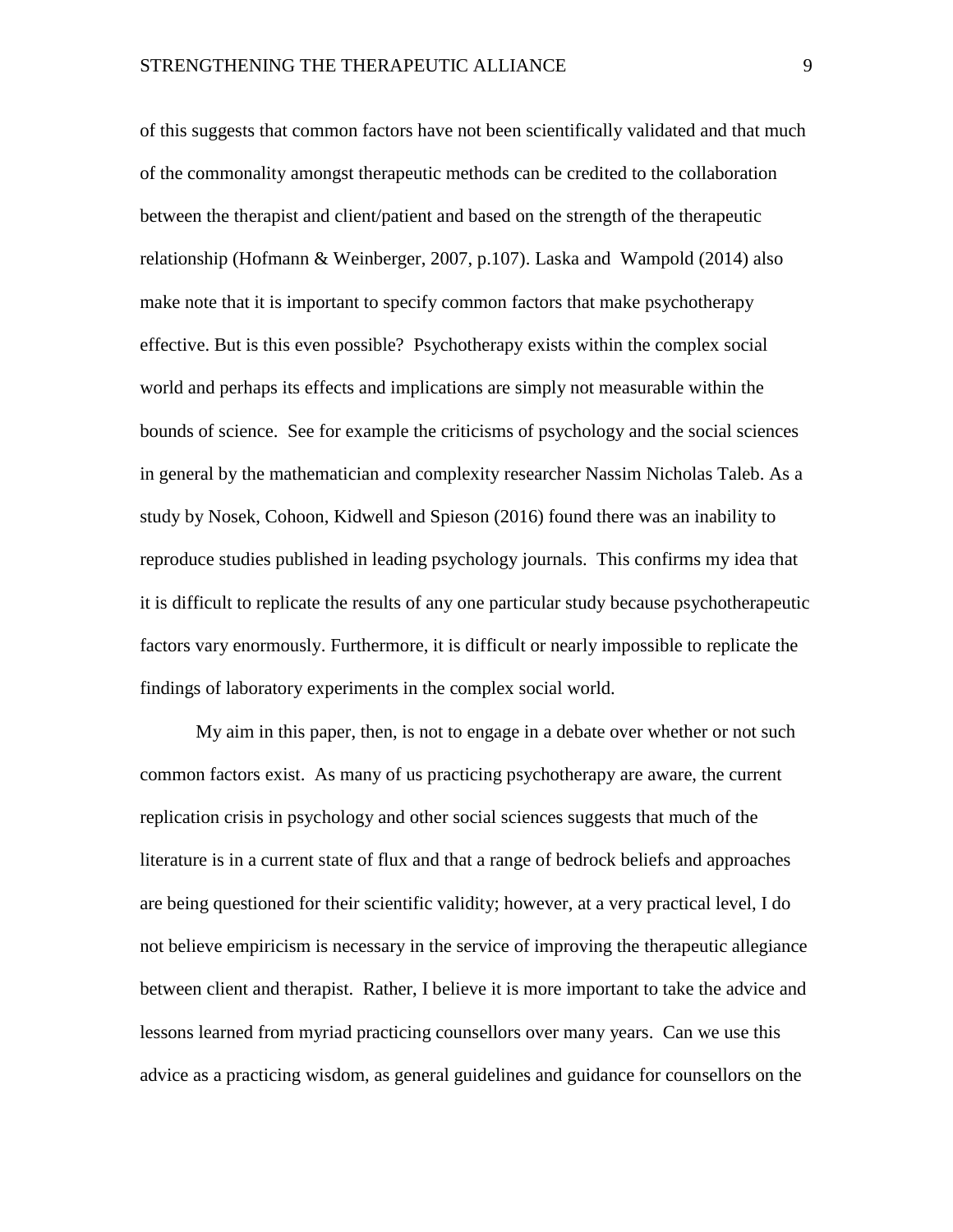path to strengthening the therapeutic alliance? I set out to do exactly this in the pages that follow.

Again, I emphasize this approach does not consider such factors as set in stone. These factors and the resulting checklist I aim to create are to be considered helpful suggestions rather than a mandatory decree; they must be flexible and customizable – and the present requirements and circumstances of the therapist and his or her client must always be taken into account. With all this said, I do believe we can derive and outline common factors that can be helpful in guiding the therapeutic relationship and in making it stronger and more effective.

#### <span id="page-9-0"></span>**The Qualities of a Checklist**

Checklists are often used in a range of industries to better ensure quality delivery of service, and the maintenance of high standards, effectiveness and safety. For example, in the medical profession, doctors, nurses and surgical specialists use checklists to ensure proper procedures are followed and critical steps are not missed accidentally or as the result of tiredness, inattention, etc. In the airline industry, pilots use checklists to ensure that they are performing at the highest standard and in a safe, authorized manner. All these professionals use checklists to avoid relying only on memory (which can often fail us, especially in stressful or time-demanding instances). Instead, checklists offer a proven path forward. As Atul Gawande writes in *The Checklist Manifesto*:

Good checklists…are precise. They are efficient, to the point, and easy to use even in the most difficult situations. They do not try to spell out everything –a checklist cannot fly a plane. Instead they provide reminders of only the most critical and important steps—the ones that even the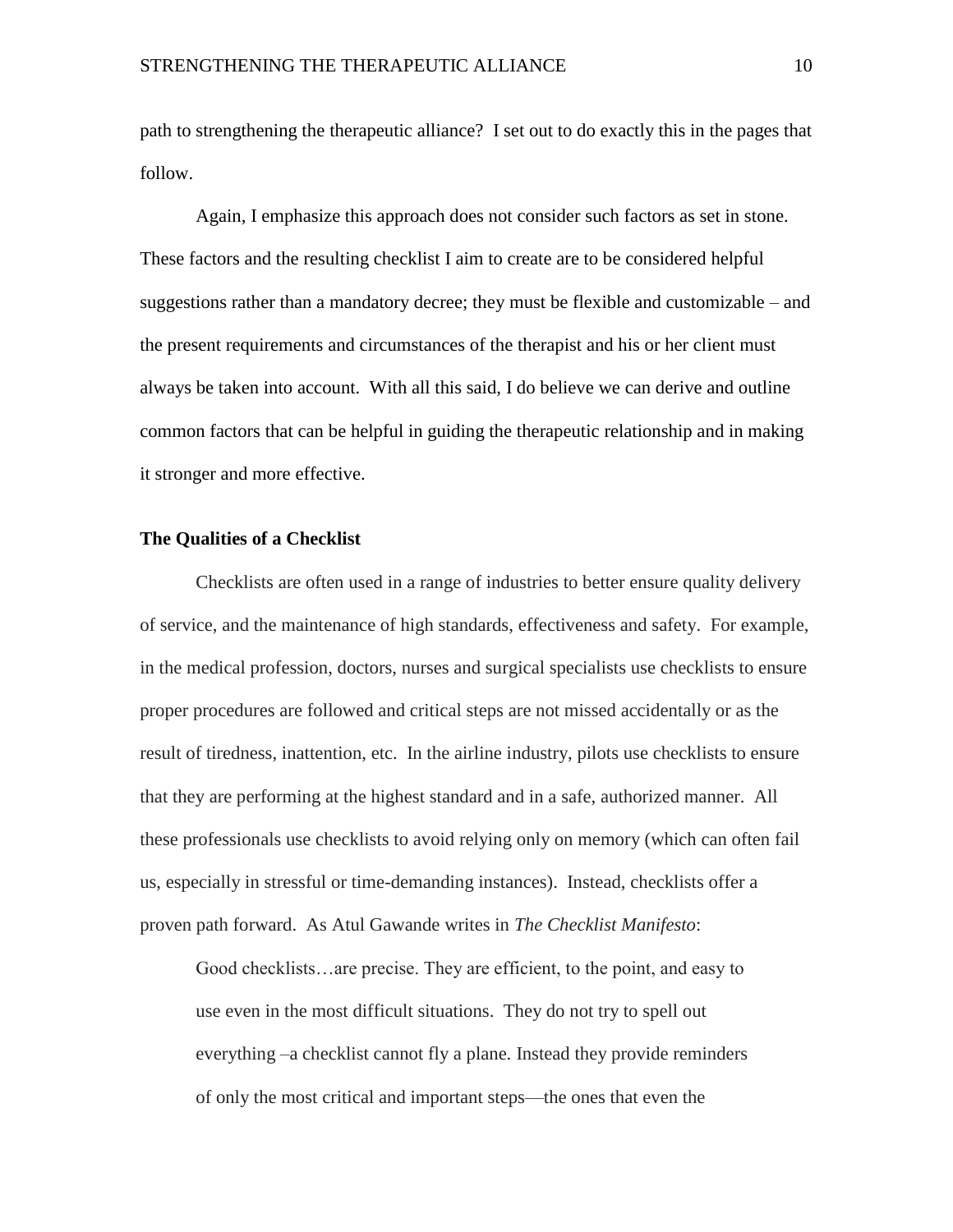highly skilled professional using them could miss. Good checklists are above all practical.

Gawande's last point is critical, and something I hope to consider throughout this paper. Any checklist designed for counsellors must not dictate terms of use, but rather be a practical and useful tool that will be used, as required, by the counsellor. It is also important to note not all checklists are of equal value -- there are good checklists and bad checklists. Bad checklists, as Gawande writes, could be described as too long, hard to use, impractical, or spell out too many steps, treating the person using it as an incompetent. Good checklists provide reminders of only the most critical and important steps – the ones that even the highly skilled professionals using them could miss. Gawande further notes that there can even be a stigma or an embarrassment about using checklists. There are those who believe that to use a checklist suggests that one is not up to task and not able to perform at the required level without an "aid." Some might even consider it a type of cheating – as if one if supposed to have the memory of a computer. Yet it has been shown that even the smartest professionals and those considered experts in their field do make mistakes and miss things. It is human fallibility but also a reflection of our modern world. As Gawande writes, the "volume and complexity of what we know has exceeded our individual ability to deliver its benefits correctly, safely, or reliably."

Gawande describes checklists as often taking two formats, either a READ-DO or a DO-CONFIRM. With a DO-CONFIRM checklist, the team members perform their jobs from memory and experience, often separately. But then they stop to run the checklist and confirm that everything that was supposed to be done was done. With a READ-DO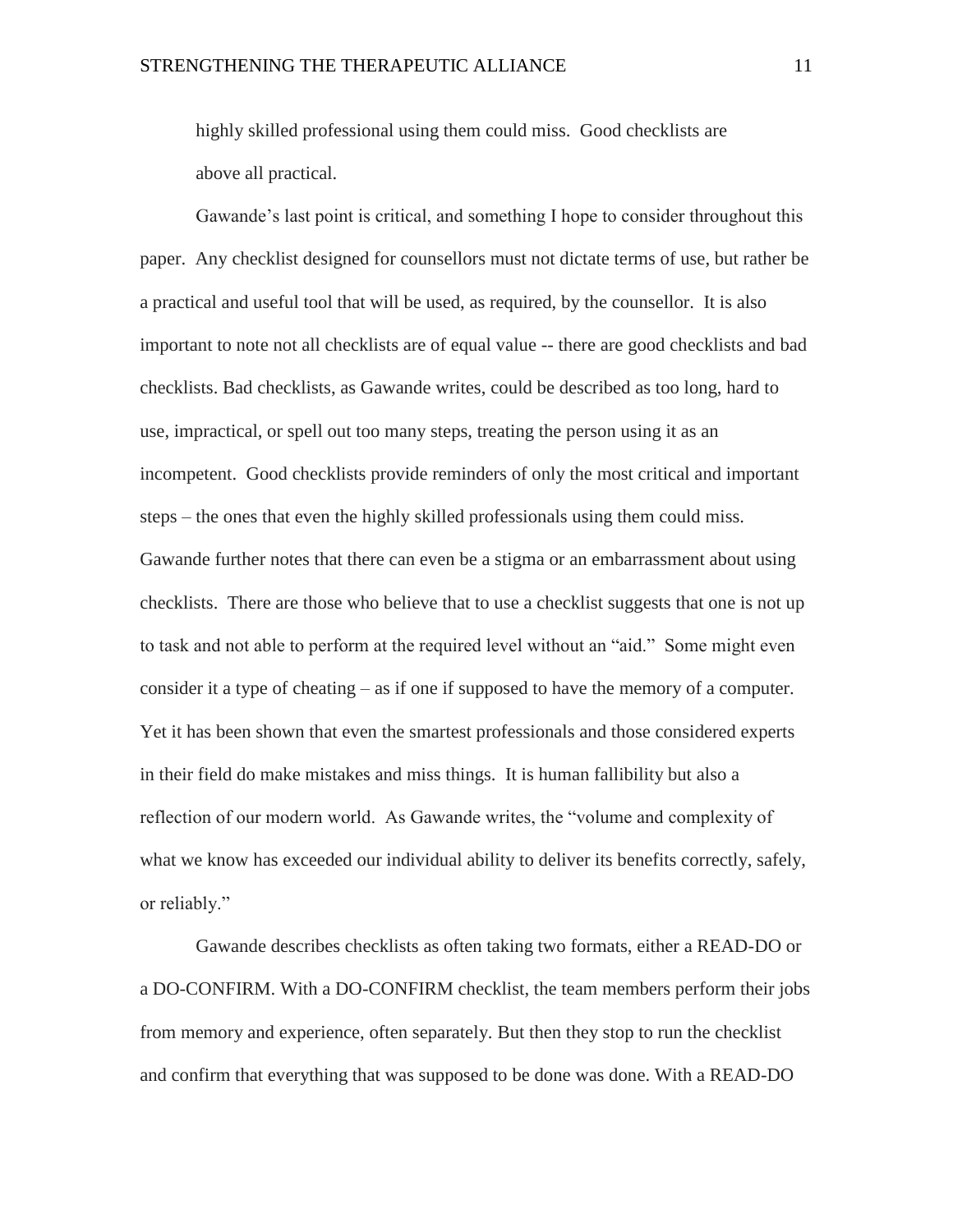checklist, people carry out the tasks as they check them off, one by one. This type of checklist is like following a recipe, Gawande suggests. In terms of counselling, and again with practicality in mind, the type of checklist, whether DO-CONFIRM or READ-DO, might vary according to the preference of the therapist, the client and the environment in which counselling is undertaken. For example, in my own experience as a novice therapist, I might tend to make use of both formats simultaneously, one to frame my counselling sessions as they take place in real time (READ-DO), and the other to use upon reflection after my sessions (DO-CONFIRM).

To summarize, a good checklist should contain the following key characteristics. It should be:

- Short and precise
- Deal efficiently with key issues
- Flexible and adaptable
- Customizable by the counsellor and with regard to each and every client
- Accompanied by an introductory and explanatory note in order to explain its benefits and to de-stigmatize the idea of using a checklist.
- Based on real –world best practices from counsellors in the field rather than on theoretical discussions conducted by non-practitioner academics
- Acceptable to a range of methodologies -- given the "allegiance bias" and the difficulty of demonstrating the superiority of one method over another, the checklist should encompass and be open to many different psychotherapeutic methods, allowing for its use by as many psychotherapists as possible.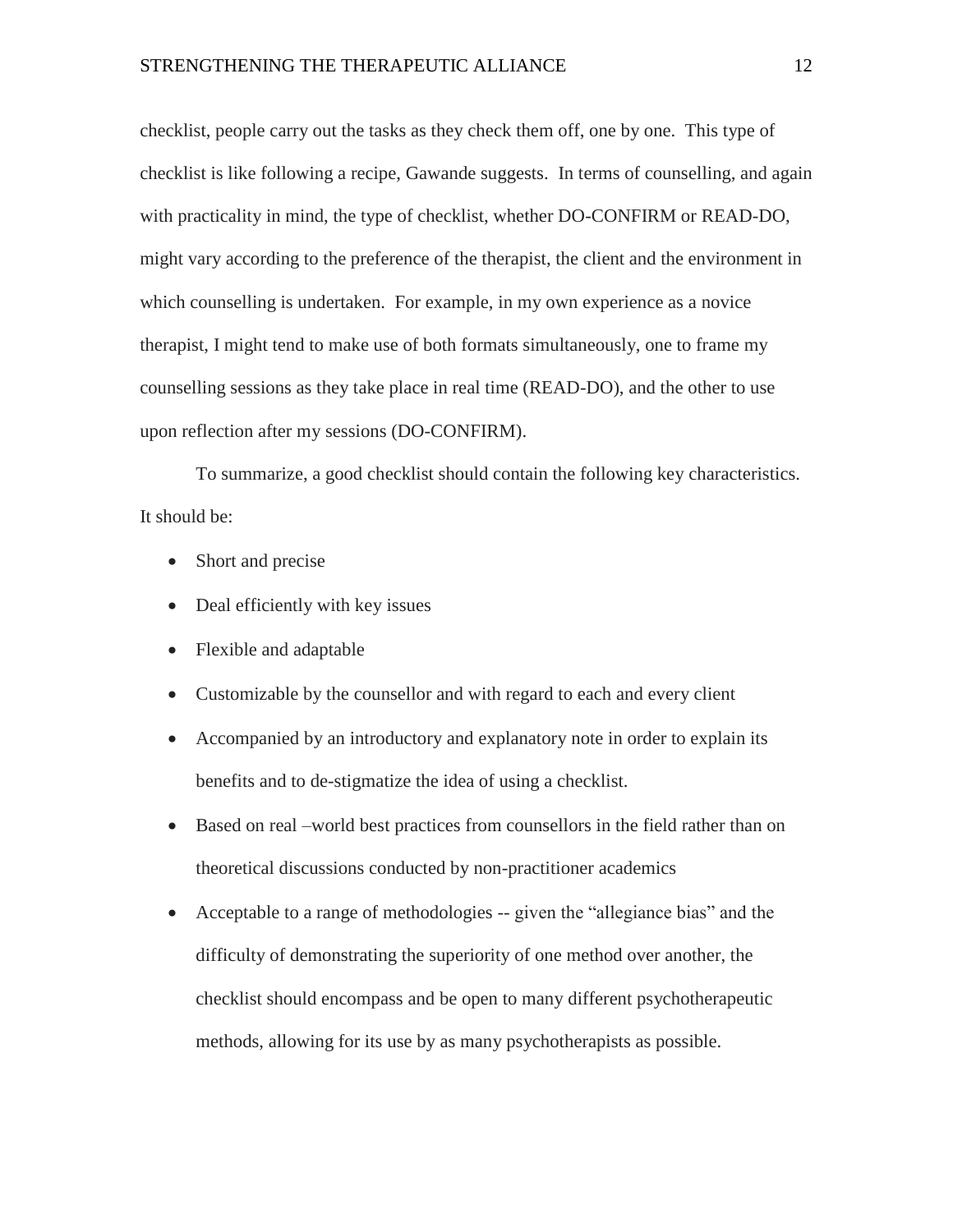As discussed above no single factor can be attributed solely to the strength of the therapeutic alliance; instead, there are many common factors, including placebo and extra-therapeutic approaches that can, implemented together, strengthen the relationship between counsellor and client. My next chapter will focus more specifically on what these components are and how they assist in developing an effective therapeutic relationship. Consideration of how the therapeutic alliance is made strong is critical in developing a useful and practical checklist for the counselling profession.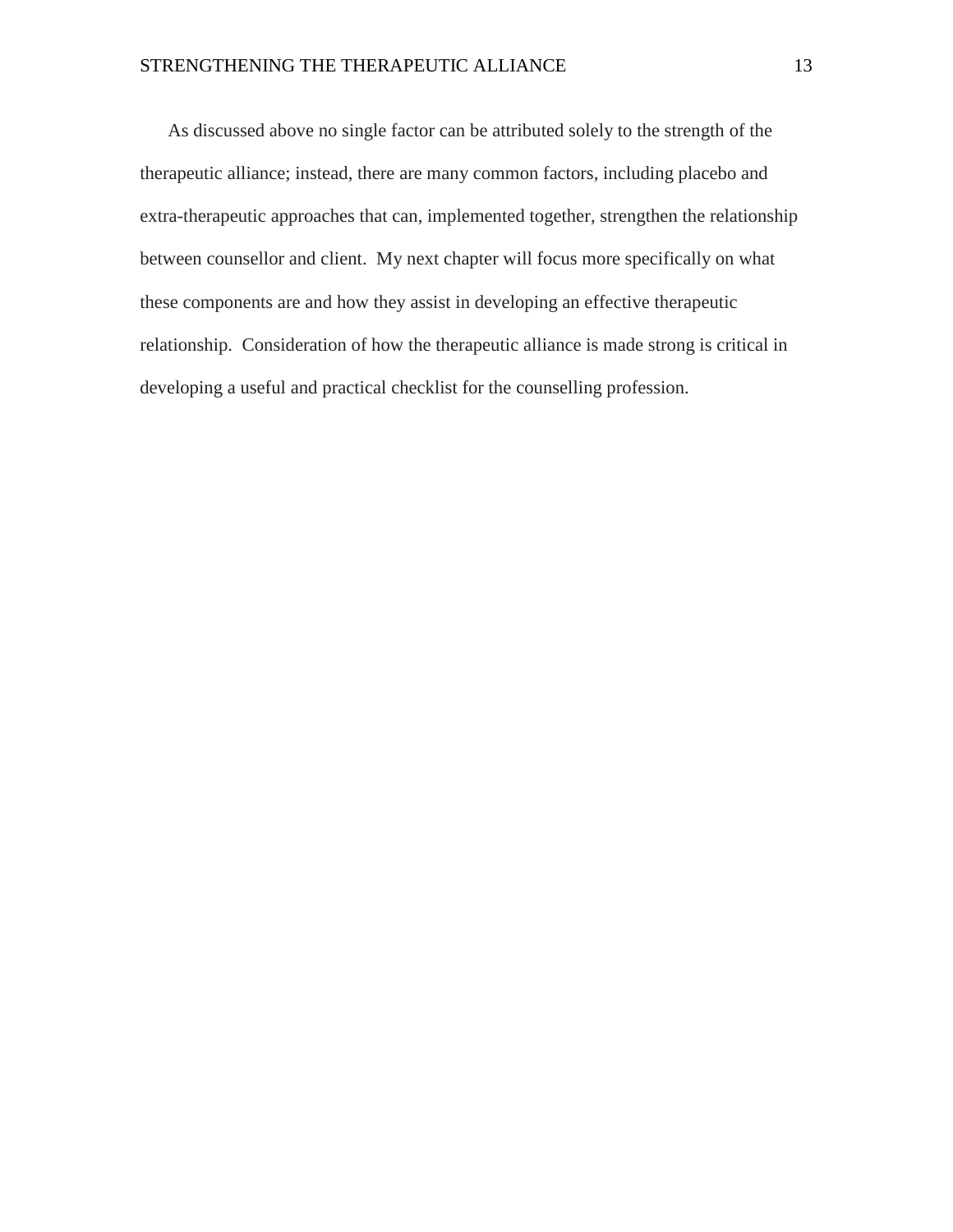#### **Chapter Two**

#### **The Therapeutic Relationship**

<span id="page-13-1"></span><span id="page-13-0"></span>Much of the literature, in discussing, common factors, focuses on the importance of the therapeutic relationship. The therapeutic relationship encompasses a range of variables some focused on the client, others focused on the counsellor and still others focused on them both. As written in the previous chapter, there are five specific factors identified by Goldfried (1992) that are contained within all psychotherapies.

These are similar to Lambert's (1992) description of four therapeutic factors (extratherapeutic, common factors, expectancy or placebo and techniques) as the principal elements for improvement in psychotherapy. Miller et al. (1997) expanded the use of the term common factors to include four specific factors: client, relationship, placebo and technique as contained within the therapeutic alliance. Lambert estimates that the impact of psychotherapy is 40 percent related to client factors, 30 percent related to client-counsellor relationship factors, 15 percent related to placebo and 15 percent related to the therapy model and technique. What all such analysis appears to have in common is the strong emphasis on the necessity and health of the therapeutic relationship.

Consequently, in this chapter, I will focus on the therapeutic relationship as a reference point for most common factors. A therapeutic relationship includes client components, therapist components and shared client-counsellor components; I will assess all of these in order to identify the key qualities that strengthen the therapeutic relationship. These qualities can then be used and referenced as part of an effective checklist.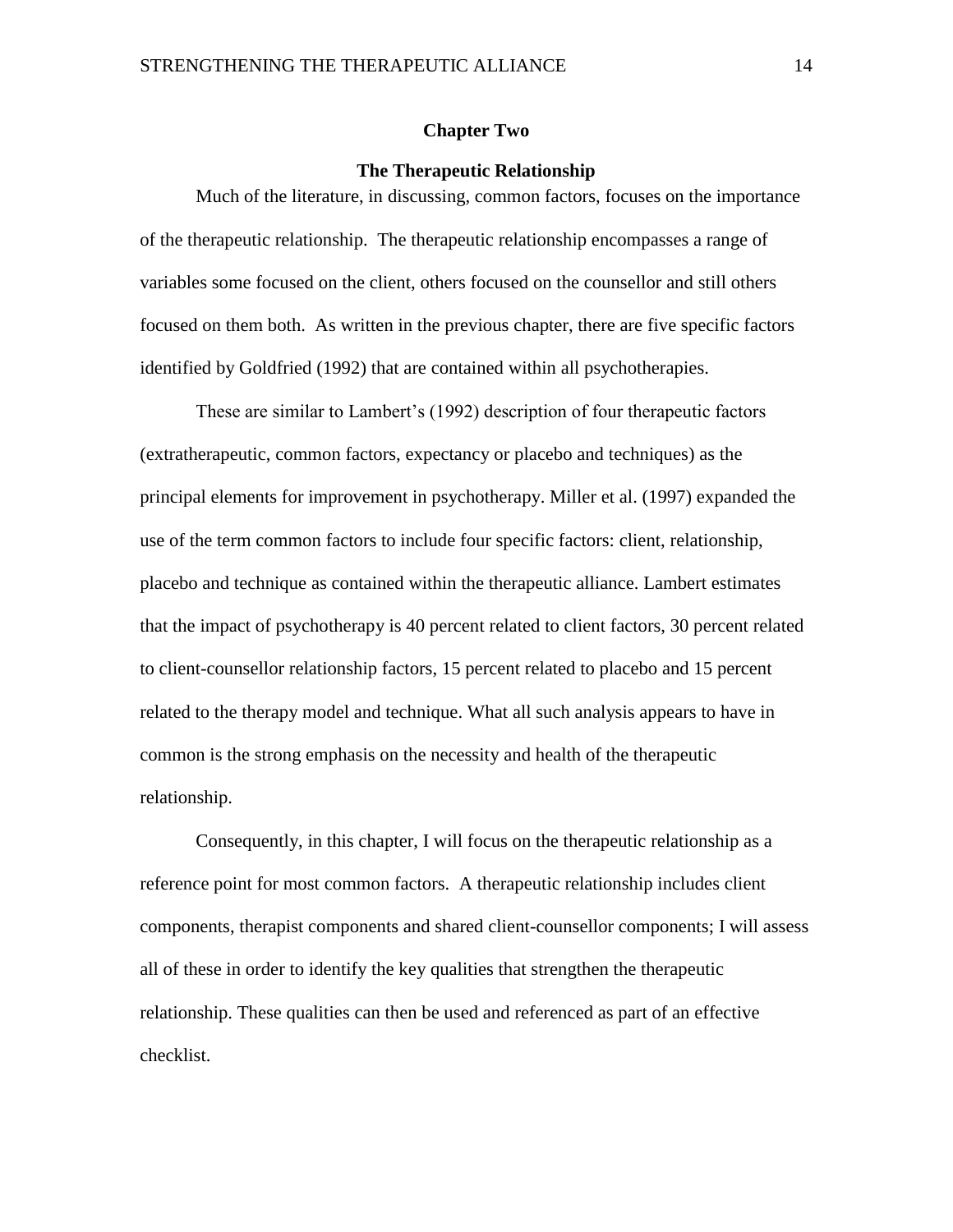The therapeutic relationship or working alliance is the primary mechanism facilitating treatment (Sugarman, Nemiroff & Greenson, 2000 in Pledge, 2004). The working alliance refers to the positive relationship established between the client and the therapist. It is the vehicle that facilitates change. The development of a propitious therapeutic alliance is deemed central to positive therapy outcomes in individual therapy (Horvath & Luborsky, 1993). A growing number of studies have found that the client's ratings of the alliance are more highly correlated with outcome (Horvath & Luborsky, 1993).

Rapport and relationship are so important to help clients push through challenging or difficult issues. The initial stages of counselling include establishing this rapport, engaging the client, managing confidentiality, and establishing norms – in other words, building and strengthening the therapeutic alliance.

The therapeutic relationship relies on collaboration not authority. As a therapist, one must encourage the client's active participation, respecting their opinions, perspectives, experiences and their view of the world and themselves. Harlene Anderson has described collaboration as a specific mode of relationship defined by mutuality and reciprocity, a participatory and purposeful activity and exchange flowing in many directions (Anderson, 1997). In a collaborative relationship participants take a position of respect and curiosity, each one positions herself as someone who can learn from the other and with the other. Collaborating is a way of connecting, a way of creating bonds that invite agency and a sense of belonging (Anderson, 2012).

Such an approach fosters a more authentic interaction between counsellor and client, helping to establish the norm that conversations with a counsellor can be different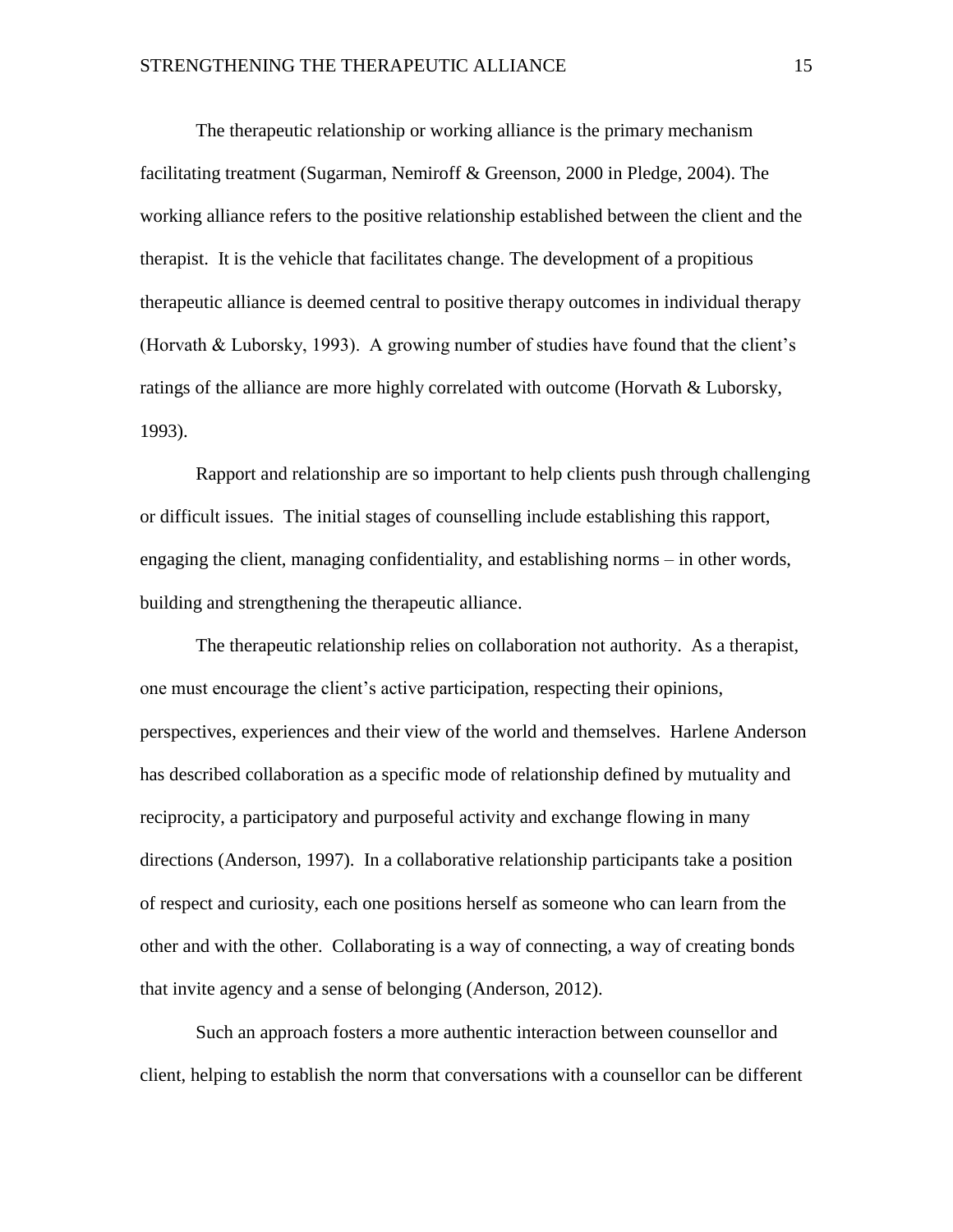– safer than perhaps conversations a client might have with parents, employers and others, who may be more judgemental of and have less rapport with the client. The client is given permission to be different in a therapeutic relationship, exploring new ways of behaving and these implicit messages of safety and non-judgement help build a strong rapport. Having a basis of authenticity and respect for the client furthers this approach. The therapist's authenticity and empathy allows clients to participate in the relationship with honesty, allowing themselves to be vulnerable; this is often very different from the way clients might interact with others in their lives.

## <span id="page-15-0"></span>**The Client**

As Miller notes, "the client is actually the single, most potent contributor to outcome in psychotherapy." The client is the most important contributor to outcome in psychotherapy because the client will have extra-therapeutic factors that may influence their lives outside the therapeutic alliance (Miller et al., 1997.p.25). These factors might include optimism, faith, supportive family and friends. Miller et al. notes that 40 percent of therapeutic improvement can be attributed to such client factors.

A therapist must consider such client-related factors as part of engaging with the client. For example, it would be important to consider if the client is comfortable and feels safe in participating in a therapeutic dialogue with the counsellor. Clients are seeking assistance for something that is troubling them and may find the counselling process intimidating or the client might be ashamed about the need to seek help. I believe that it is very important for the therapist to treat the client with unconditional positive regard -- as hard as that ideal may be to uphold. As therapist, it will be difficult to remain perfectly positive and supportive for any length of time (Bankart, 2007). Nonetheless, I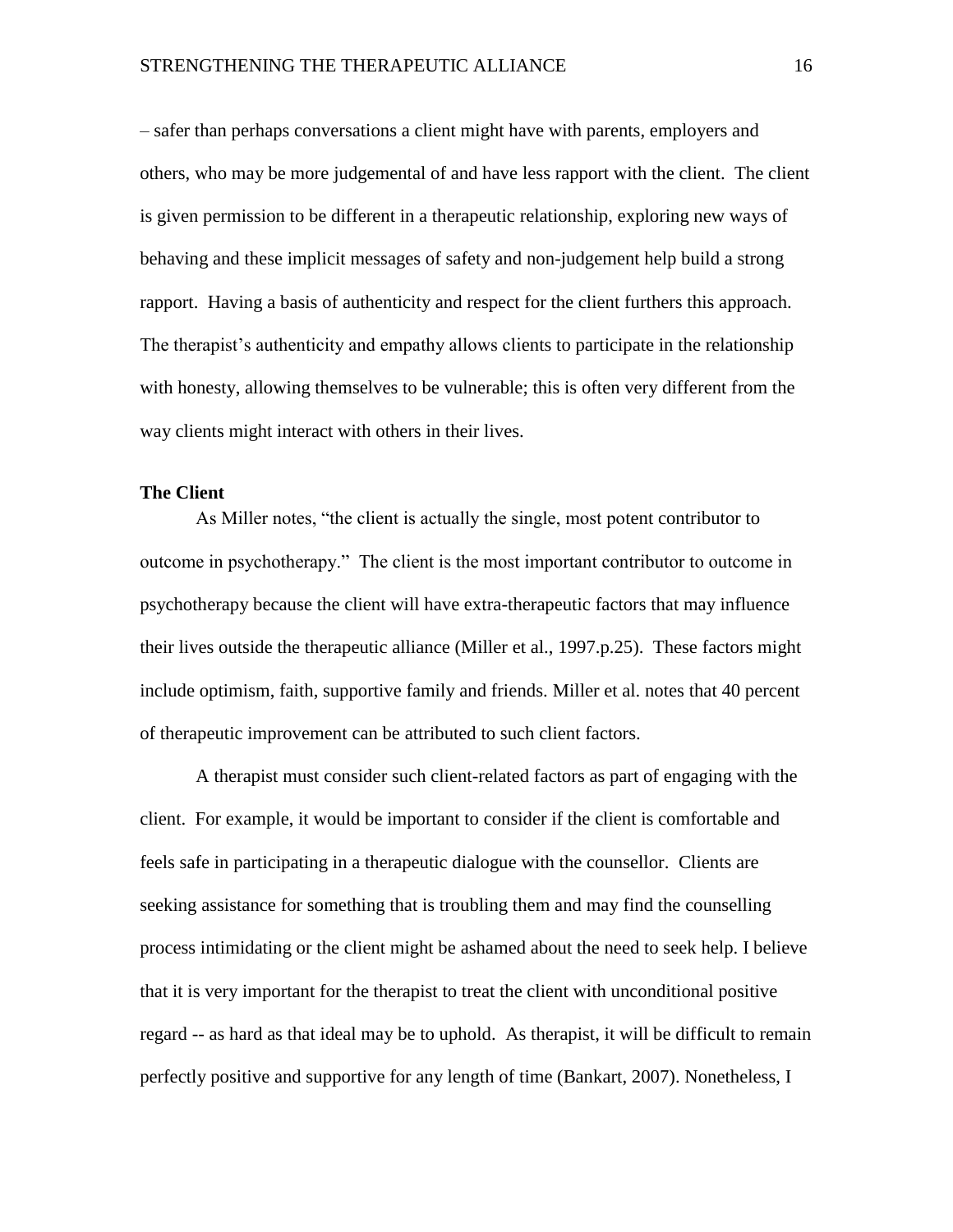believe the therapist must seek to do the best they can with the resources provided to them. Helping the client feel comfortable in the session is critical (Pledge, 2004). Inquiry questions to help the therapist connect with client could help. Does the client have previous experiences with therapy? Are they optimistic about how therapy might assist them? These expectations could either help the therapeutic sessions move forward or could become potential obstacles.

In a typical first interview with a child or adolescent, for example, it's important to focus on less sensitive topics to help ease any anxiety (Pledge, 2004). The counsellor can help set the tone for client-related factors to positively impact the client both inside and outside of therapy. This can also be useful when counselling highly sensitive and/or anxious clients. Observations from individual therapy suggest that difficulties in therapy arise when clients are not comfortable in the counselling environment. This results in less self-disclosure, and emotional and interpersonal responsivity from the client (Alexander & Anderson, 1994; Saunders & Edelson, 1999).

Another factor to consider is a client's stage of change – their present situation and feelings. For example, does the client feel any resistance to attending counselling? Are they being mandated to attend counselling to change some aspect of their behaviour such as an addiction problem or are they coming to counselling voluntarily? Prochaska and DiClemente (1984)'s six distinct stages speaks to a client's motivational readiness to make positive changes in their life:

> • Pre-contemplation (Not yet acknowledging that there is a problem behavior that needs to be changed)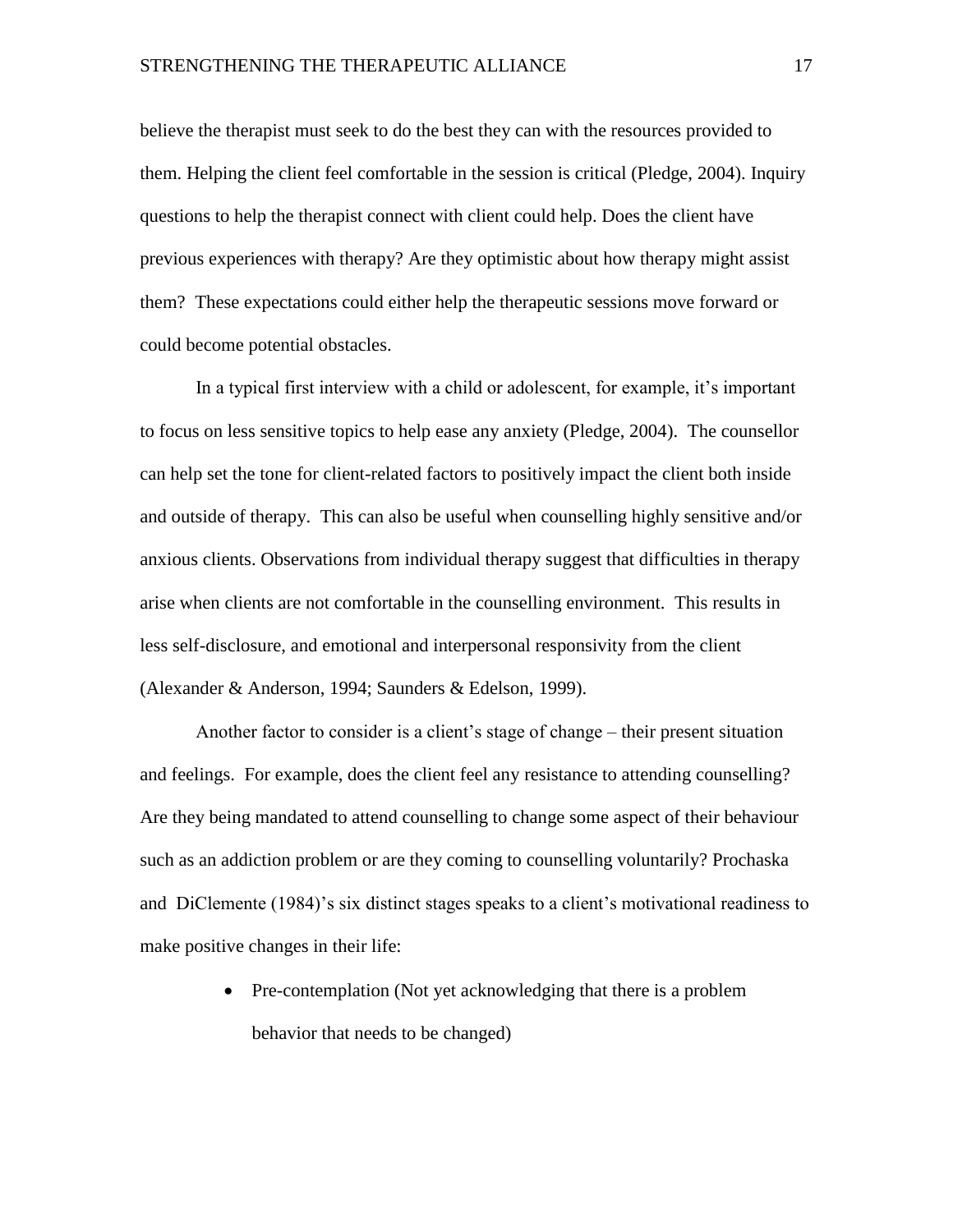- Contemplation (Acknowledging that there is a problem but not yet ready or sure of wanting to make a change)
- Preparation/Determination (Getting ready to change)
- Action/Willpower (Changing behavior)
- Maintenance (Maintaining the behavior change)
- Relapse (Returning to older behaviors and abandoning the new changes)

These factors can assist in determining the motivational readiness of the client, and consequently, better assist the counsellor to build rapport. If the client is not ready to make positive changes or is happy enough with their life as it is, counselling will likely not be as effective or may not be necessary.

Yet another client-related factor that can affect the therapeutic relationship is a client's attachment style. For example, research in attachment theory has shown that clients' attachment patterns influence the quality and development of the therapeutic alliance over time (Daniel, 2006). Attachment theory proposes that an individual's prior interactions with attachment figures, that is a child's early interactions with caregivers, develop into templates that will guide the way they form connections and perceive their relationships with others (Zorzella, Muller & Classen, 2014). Attachment has emerged as an important factor associated with therapy process and outcome (Davila & Levy, 2006). This factor doesn't specifically have much to do with the counsellor, but instead affects the client directly, and through this, his or her relationship with the counsellor. The adult attachment classification system was developed based on studies using the Adult Attachment Interview (AAI; George, Kaplan, & Main, 1985) and comprises three main categories: free-autonomous (secure), dismissing (avoidant), and preoccupied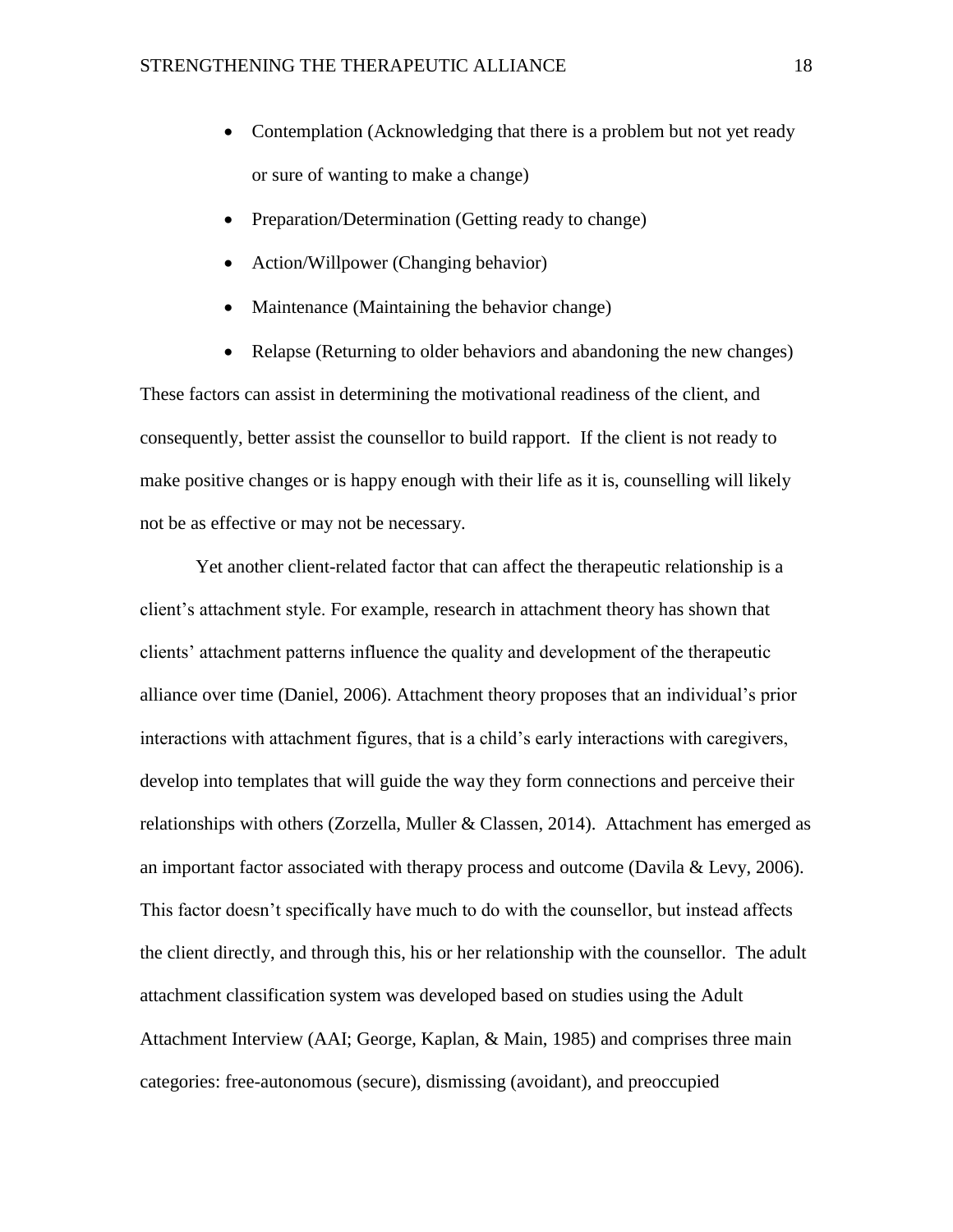(resistant/anxious/ambivalent). The unresolved classification (disorganized) was given to individuals who demonstrated lack of resolution with respect to the loss of an attachment figure, or to other traumatic events, in the AAI (Main & Goldwyn, 1991/1998).

Alexander and Anderson (1994) described relational patterns and difficulties commonly displayed by traumatized clients from different attachment groups, which are likely to influence the developing alliance in individual therapy. Secure clients are better able to express emotions and resolve interpersonal conflicts, and they show higher selfesteem. Preoccupied clients demonstrate dependence and neediness, and they are prone to strong emotional reactions such as anxiety and anger. Dismissing (avoidant) clients exhibit discomfort with intimacy and denial of distress. Unresolved (disorganized) clients present higher levels of disorganization, distress and depression, dissociation, and difficulties with impulse control.

#### <span id="page-18-0"></span>**The Therapist**

Bankart (2007) writes that the theoretical orientation, therapeutic method, choice of technique and professional allegiance are variables of almost no real weight in determining the degree of success a client will encounter in psychotherapy. All psychotherapy outcome research agrees that one variable predicts the relative success of the therapeutic process: personality, personal style and 'psychological presence' of the therapist (Bankert, 2007, p. 18-19). A client who is working with a caring, competent and skilled practitioner with whom the client can establish a working relationship almost can't go wrong.

Some therapists are more effective than other therapists, irrespective of the model they practice – and much of this appears to do with personality. Sensitivity and flexibility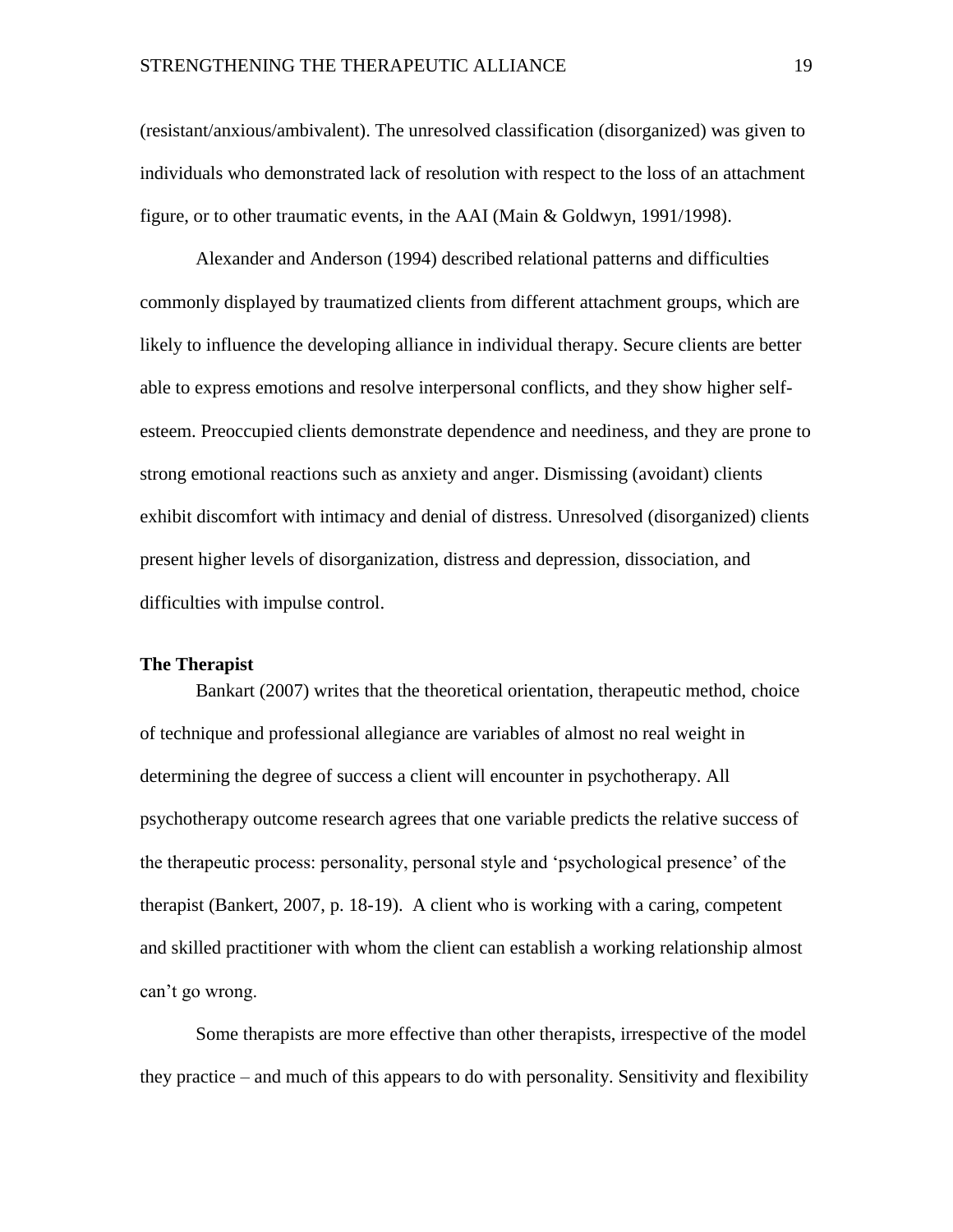may allow therapists to attune to the specific needs of their unique client (Miller et al., 1997). A therapist may need to be flexible and willing to change their relational stance to fit with what would be most helpful to the client. Other personal characteristics of the therapist could include humanness, sensitivity, and being non-judgmental. Some clients will prefer a formal or professional manner to a casual or warmer one. Some might appreciate more self-disclosure from their therapist or greater direction or, in contrast, a more laid-back pace and style (Bachelor & Horvath, 1999).

In client-centered therapy, the therapist's attitude is more important than the therapist's skills. To form a strong therapeutic alliance the therapist needs to consider the core conditions of effective psychotherapy: (1) genuineness, (2) unconditional positive regard, and (3) empathy (Miller, Duncan & Hubble, 1997, p.27). In Colin Sander's (2016) article, *Toward an Aesthetics of Engagement* he brings light to another perspective of a therapist's role being akin to a host/hostess. As he writes: "(t)he importance within therapeutic contexts of being hospitable, demonstrating presence, bearing witness and attending to an expanded understanding of language . . . collaborative intention has always been about fomenting beneficial relationships, creating and building upon presence within the relationship, listen and responding to co-identified needs and desires simply from a human relational perspective" (p. 2).

As Sanders notes, in a sense, we are "hosting the client." This means we must always treat the client with the respect and graciousness of a hospitable host. This perhaps best explains why psychotherapy can have successful outcomes using a range of theoretical approaches -- and, similarly, why psychotherapy can result in failure using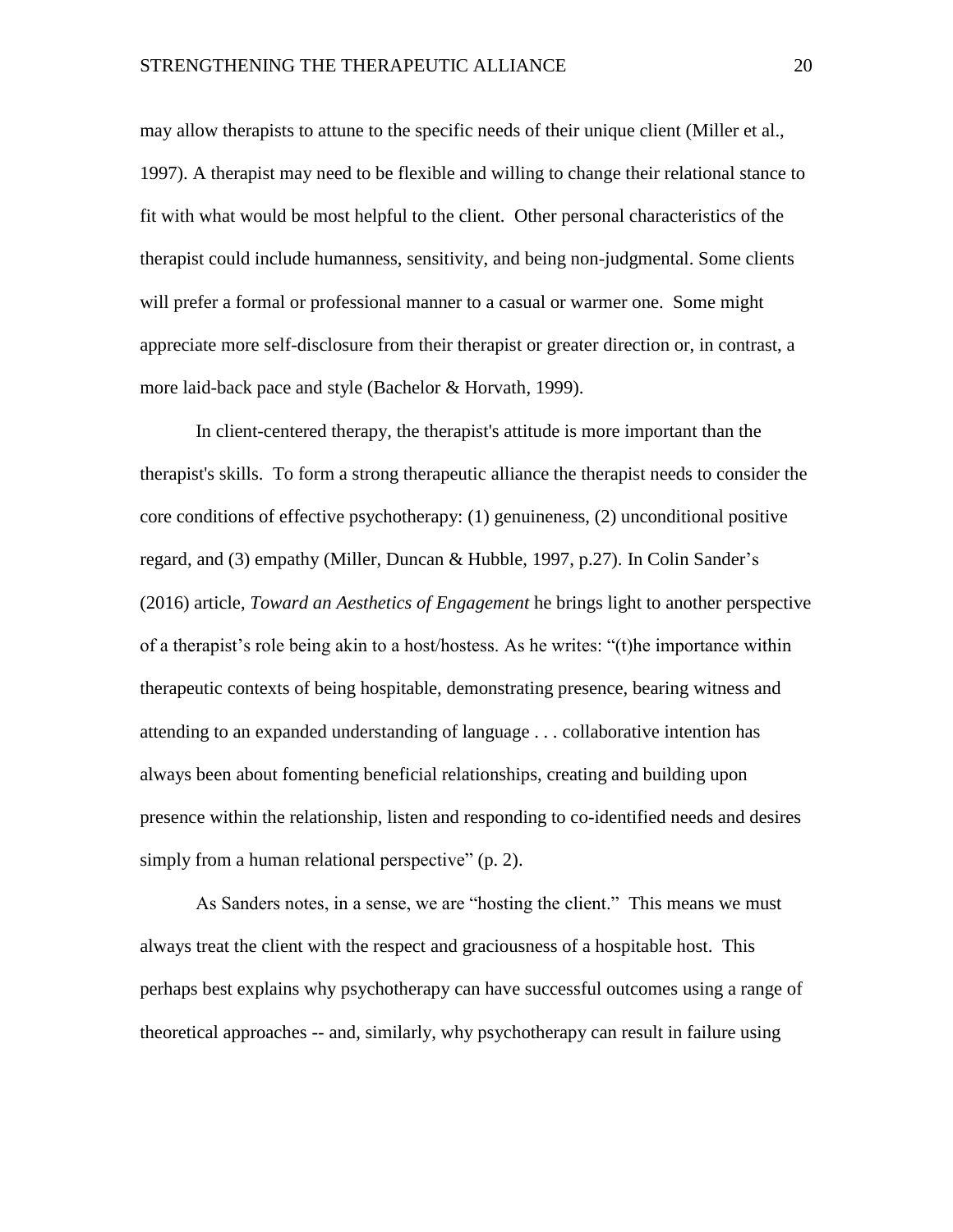that same range. As Bankart (2007) indicates, it is not so much the theory that matters as it is the counsellor's commitment to the therapeutic working alliance that matters most. How does a therapist cultivate this inner work? Attention and awareness of personal boundaries, limitations and biases is necessary to be an effective clinician. Being honest with yourself regarding your concerns and fears will make you a better therapist. Using all of our experiences, our emotions, and our intellect become our psychotherapeutic tools.

Consistency in the therapist's style and personality can also be important. Therapists who remain the same in their style and tenor over the course of treatment, often create a sense of consistency that better allows for alliance growth.

#### <span id="page-20-0"></span>**Client and Counsellor Factors**

It is the therapeutic relationship that influences outcome and this relationship involves both client and counsellor. Together, the client and therapist establish the therapeutic alliance or partnership between the client and therapist to achieve the client's goals (Bordin, 1979 in Barry Duncan, 2002). In this interaction, the therapist himself or herself, their personality, and how the client feels about the counsellor predict the degree of improvement in the client (Gurman, 1977). We have already noted that what the client expects from treatment and their assessment of the credibility of the therapy's rationale and techniques are client-focussed factors. Yet it is also true that both therapist and client must believe in the positive and hopeful expectations of a good outcome for there to be therapeutic improvement. This belief can be strengthened by the therapist's attention to the client's goals and careful monitoring of the client's reactions to comments, explanations, interpretations, questions and suggestions. For this reason, the most helpful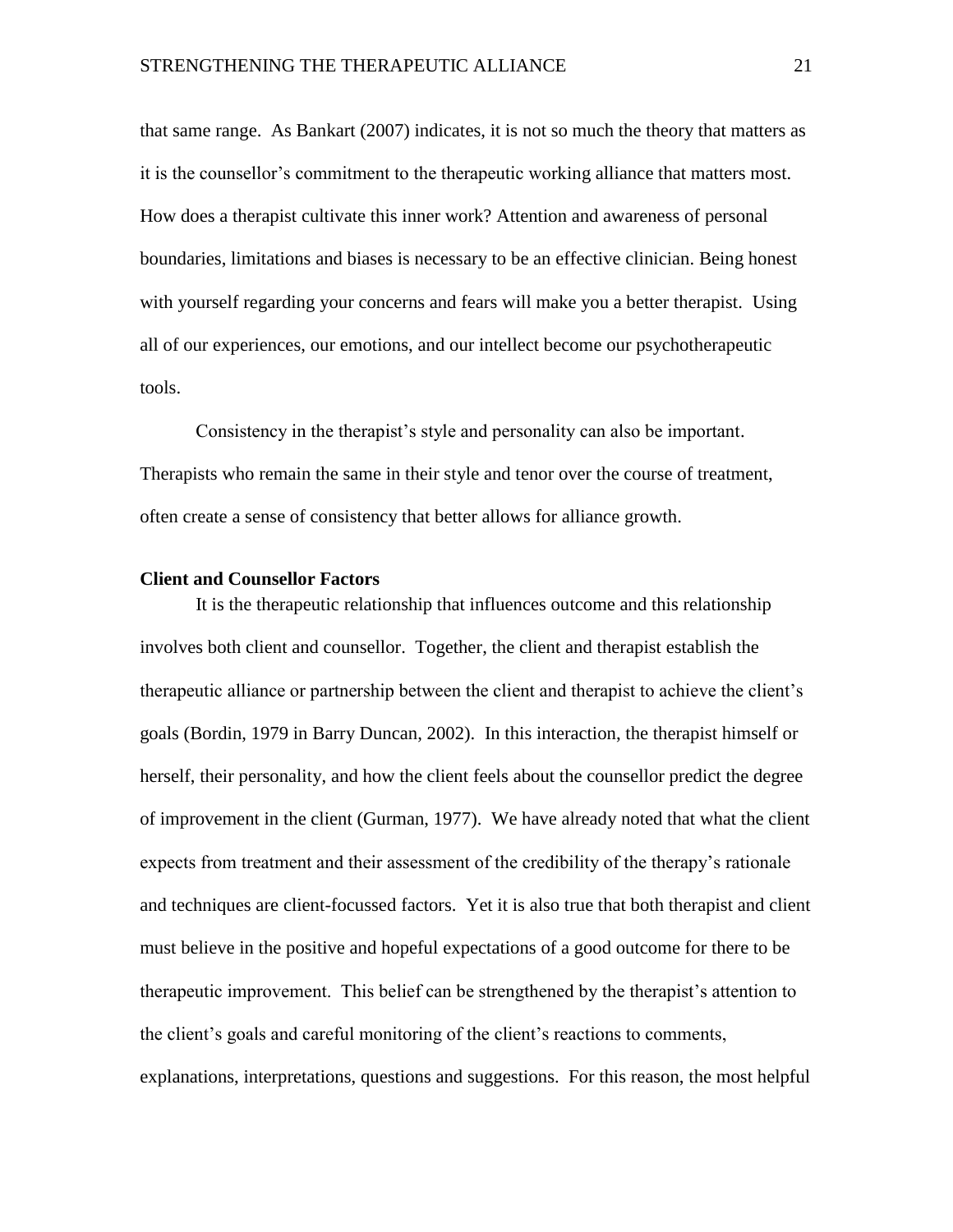alliances are likely to develop when the therapist matches the client's definition of empathy, genuineness, and respect, which Rogers considered the core conditions of psychotherapy (Miller et al., 2007, p. 28). It is a counselling approach that emphasizes the client takes an active role in his or her treatment with the therapist being non-directive and supportive. Rogers believed people are capable of self-healing and personal growth, which leads to self-actualization, an important concept in client-centered therapy. The goals of client-centred therapy are increased self-esteem and openness to experience. Client-centred therapists work to help clients lead full lives of self-understanding, and aim for a reduction in defensiveness, guilt and insecurity as well as more positive and comfortable relationships with others with an increased capacity to experience and express their feelings.

Miller et al. described the core attributes that I believe all good counsellors need to possess to build a strong therapeutic alliance: safety, warmth, empathy, good listening ability and genuine caring. Carl Rogers notes that these feelings are the "necessary and sufficient conditions to effect change in clients" (Miller et al., 1997, p 89). I feel it would be helpful to set a goal to always be mindful, present, and attentive to client needs. And if the client too matches such goals, the therapeutic alliance is greatly strengthened and the likelihood of therapy success increases.

The strength of the therapeutic relationship is a key factor in determining a successful outcome in counselling. Weak therapeutic relationships between client and counsellor will likely result in ineffective therapy. By comparison a strong therapeutic relationship can help promote significant change in the client and consequently positive outcome in the therapy. Therefore, any useful checklist for counsellors should incorporate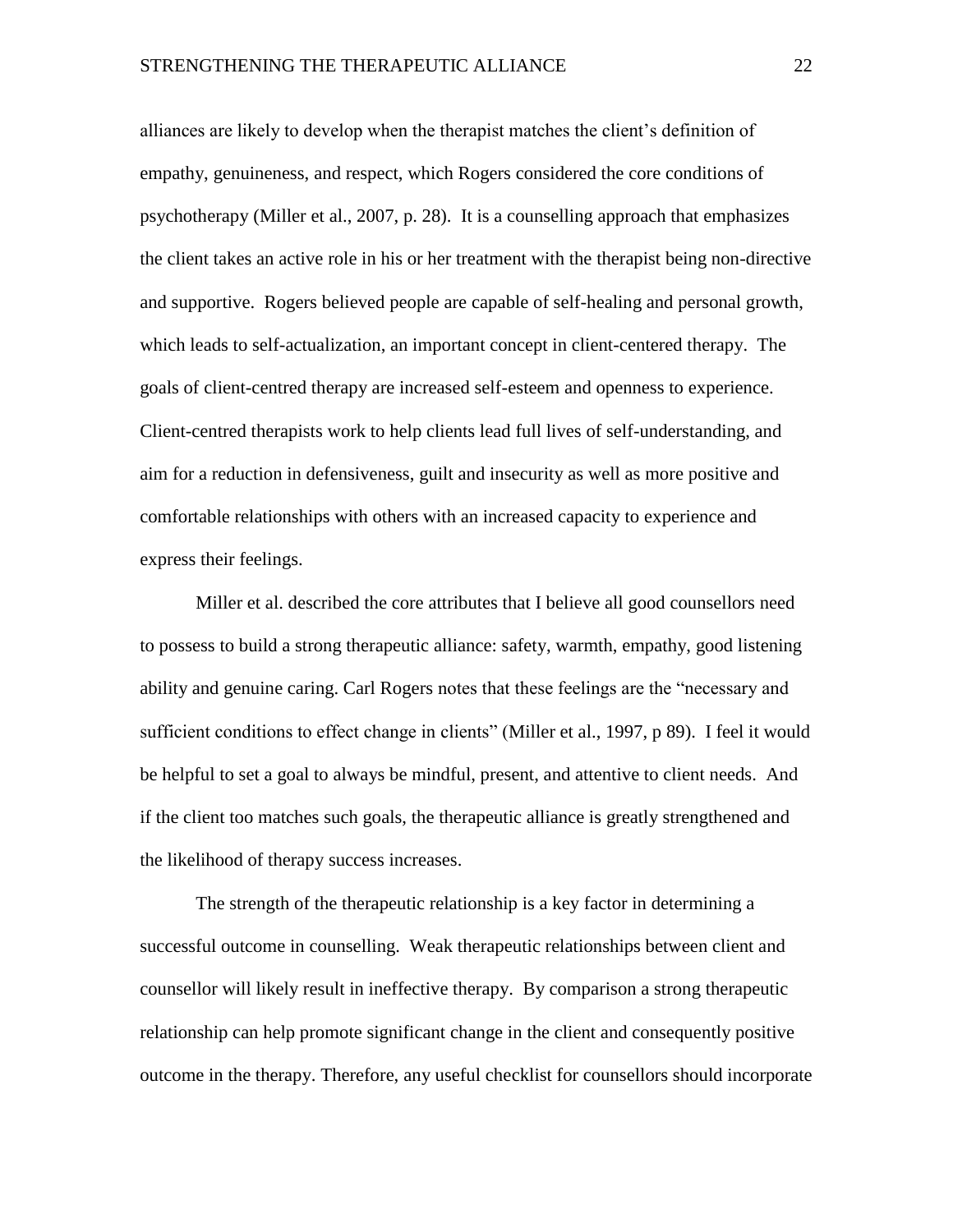the best characteristics, approaches and processes to strengthening the therapeutic relationship.

This chapter highlights the importance of having a strong working alliance and therapeutic relationship. In the next chapter, I will further discuss and isolate the key qualities a counsellor should possess in order to enhance the client's perception of their therapist as competent. A client's expectations of their counsellor are an important factor that will influence positively or negatively on the outcome of psychotherapy. I will discuss below some of the ways the therapist can cultivate their effectiveness as a therapist.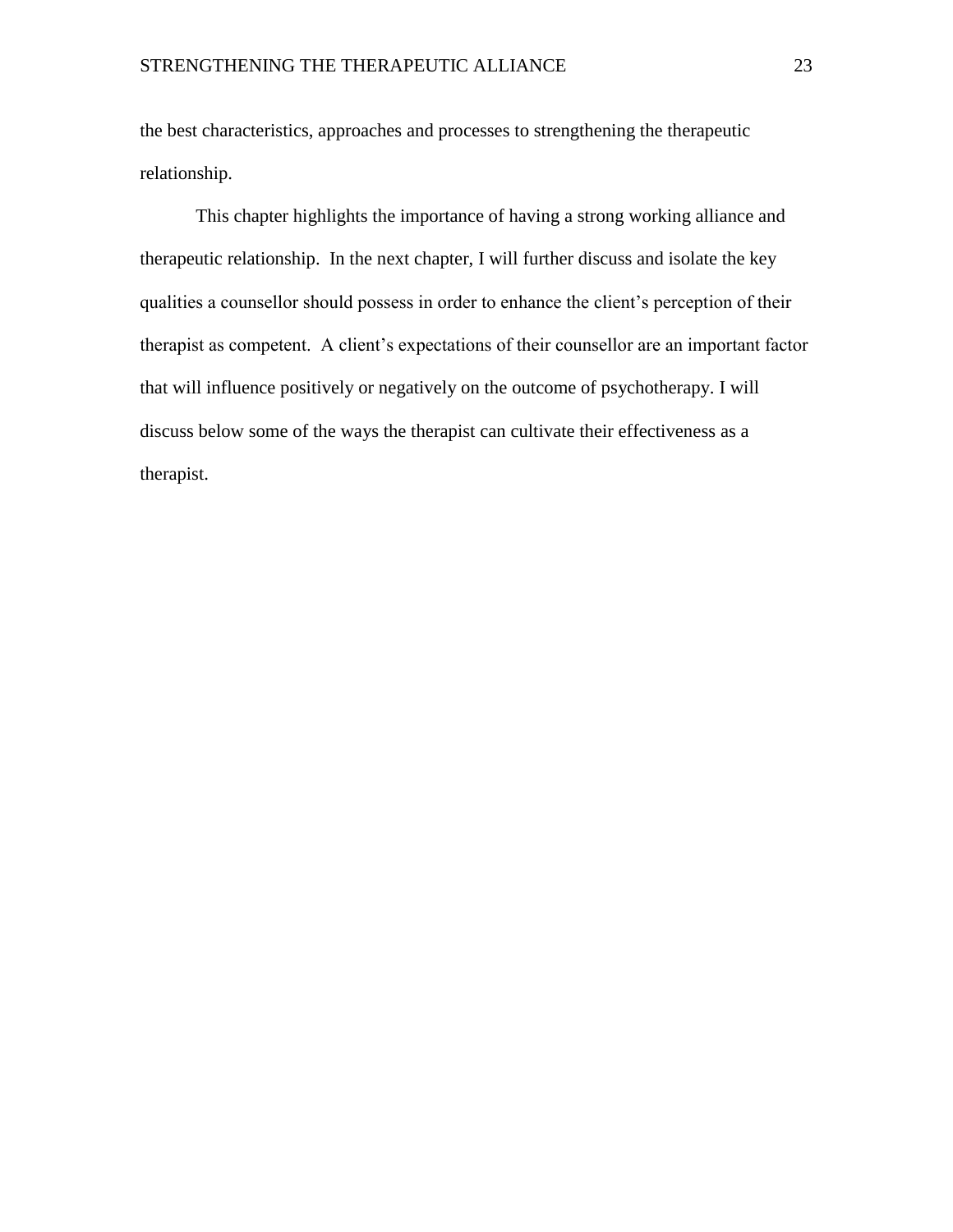#### **Chapter Three**

#### **The Effective Therapist**

<span id="page-23-1"></span><span id="page-23-0"></span>Given the importance of counsellor interactions in determining client outcomes, it is critical that we examine in-depth some of the most important qualities of an effective therapist. As we have already discussed, there are many qualities that a therapist might cultivate to create a strong therapeutic alliance and foster positive growth and change in the client. Those I focus on here include empathy, compassion and kindness.

High empathy counsellors appear to have high success rates regardless of theoretical orientation. Low-empathy and confrontational counselling, in contrast, has been associated with higher drop-out and relapse rates, weaker therapeutic alliances, and less client change (Moyers & Miller, 2013, p.878). In a literature review conducted by Slater and Mitschke (2011) the authors examined the qualities of positive relationship dynamics between adolescents and their school-based counsellors; they found a number of counsellor qualities that contributed positively to the working alliance between the client and counsellor. Of great importance was a counsellor's possession of high emotional intelligence. Emotional intelligence encompasses a range of qualities including the ability to competently "read" the emotions of others while simultaneously avoiding the pitfalls of empathy and emotional contagion – which we will discuss later in this chapter. Emotional intelligence aids in the client's perception that their counsellor is dependable, experienced and confident -- essential components of building a strong therapeutic alliance (Ackerman & Hilsenroth, 2003). Emotional intelligence can also assist in developing a clear communication style (Price & Jones, 1998), another key factor in successful counselling sessions.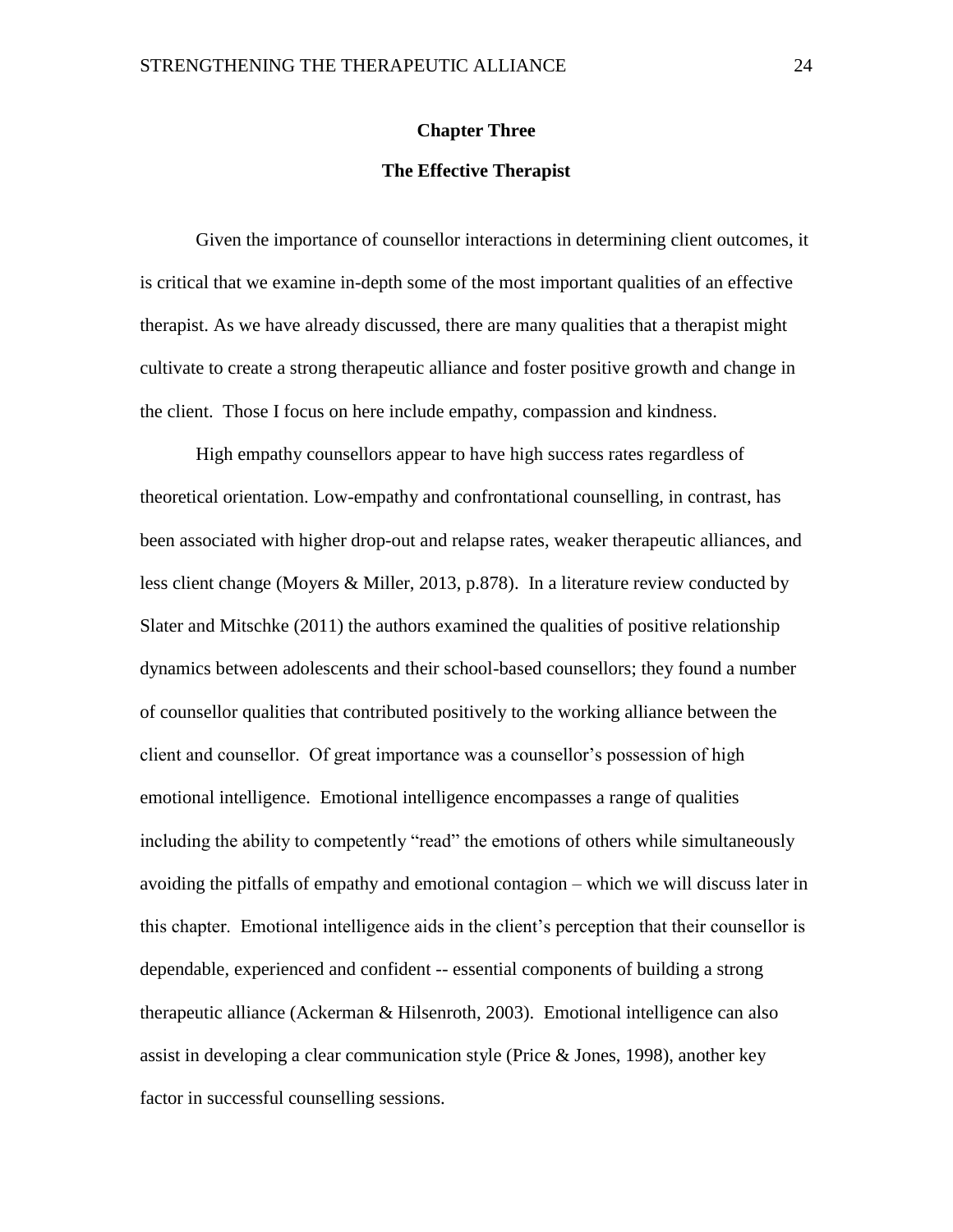#### <span id="page-24-0"></span>**Empathy, Compassion and Kindness**

According to the Merriam-Webster Dictionary, empathy is "the action of understanding, being aware of, being sensitive to, and vicariously experiencing the feelings, thoughts, and experience of another of either the past or present without having the feelings, thoughts, and experience fully communicated in an objectively explicit manner." Another description of empathy comes from the Dictionary of Conflict Resolution, Wiley describes empathy as "non-judgemental understanding of another person's perception and viewpoint and should be distinguished from sympathy, which implies emotional identification with another person's plight." Authors Miller, Duncan and Hubble (1997) describe empathy as an attitude that places the client first (p. 112).

By comparison, Paul Bloom (2016) writes in his book *Against Empathy* that empathy can be both a force for good and a source of destructiveness – at the same time. He writes that even psychopaths may be empathetic and that is why they know how to torture their victims. He believes that empathy is not enough and that one needs good moral reasoning. Bloom argues that one must first empathize and then act with kindness and compassion. This process of moral reasoning requires both qualities, not just one or the other. A counsellor needs to an empathetic ally, listening to the client. This first empathetic response will allow the counsellor to understand what the client may be feeling. But this is only a precursor to then demonstrating kindness and compassion, helping the client, making him or her feel listened to and understood.

Bloom makes clear that there can be a tipping point where empathy becomes more destructive than constructive. Bloom writes that empathy can be broken down into two types of empathy: emotional empathy and cognitive empathy. Emotional empathy, also described as emotional contagion, occurs when an individual is influenced by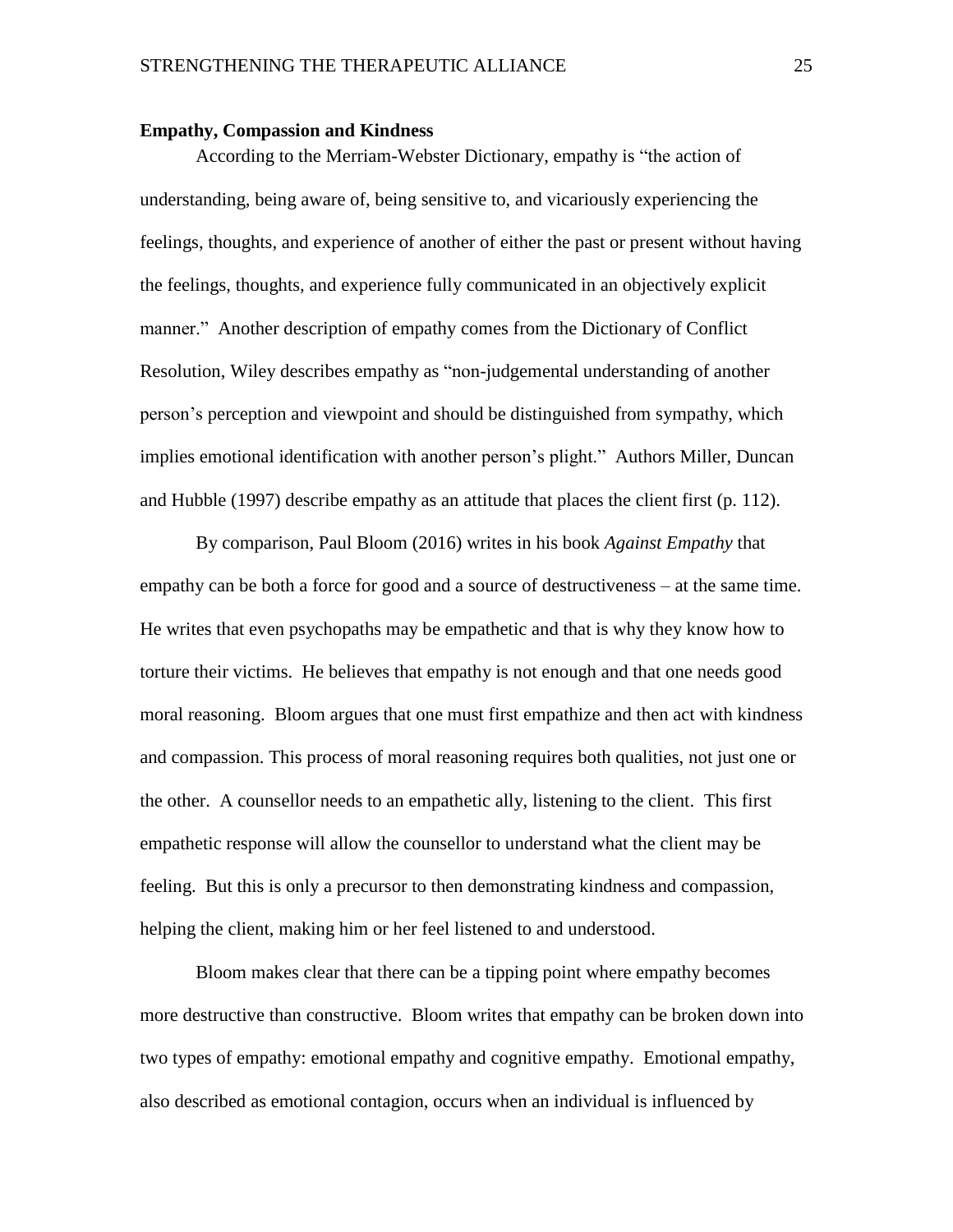another person's emotional state to the extent of taking on the other person's emotions. A disproportionate amount of emotional empathy can lead to emotional vulnerability and burnout, also known as compassion fatigue. Figley (1995) defines compassion fatigue as a state in which professionals become emotionally affected by vicarious, perceived or personal witnessing of the trauma of a client or family member. Compassion fatigue may lead to decreased motivation, lack of empathy towards clients and diminished overall performance. Small tasks can become overwhelming, and counsellors may project their anger towards others.

On the positive side, cognitive empathy can lead to a healthy understanding of what the client may be feeling and allow the therapist to relate well to the client while maintaining a detached concern. As noted by Leppma and Young (2016), cognitive empathy is the accurate perception of another person's emotional experience combined with feelings of concern for the other person's well-being while not vicariously experiencing the other person's emotional state. Skovholt and Trotter-Mathison (2016) highlighted the importance of resilience and self-care activities as protective factors for compassion fatigue and to promote cognitive empathy. Balancing self-care and clientcare is a challenge for many counsellors, but is also critical to surrounding oneself with cognitive empathy and minimizing emotional empathy and its emotional contagion and compassion fatigue.

Given the evidence from the common factors literature that empathy and a strong therapeutic alliance have an important influence on psychotherapeutic outcomes (e.g., Norcross & Wampold, 2011), in principle, increasing trainee and qualified therapists' empathy for their clients could help improve the effectiveness of their clinical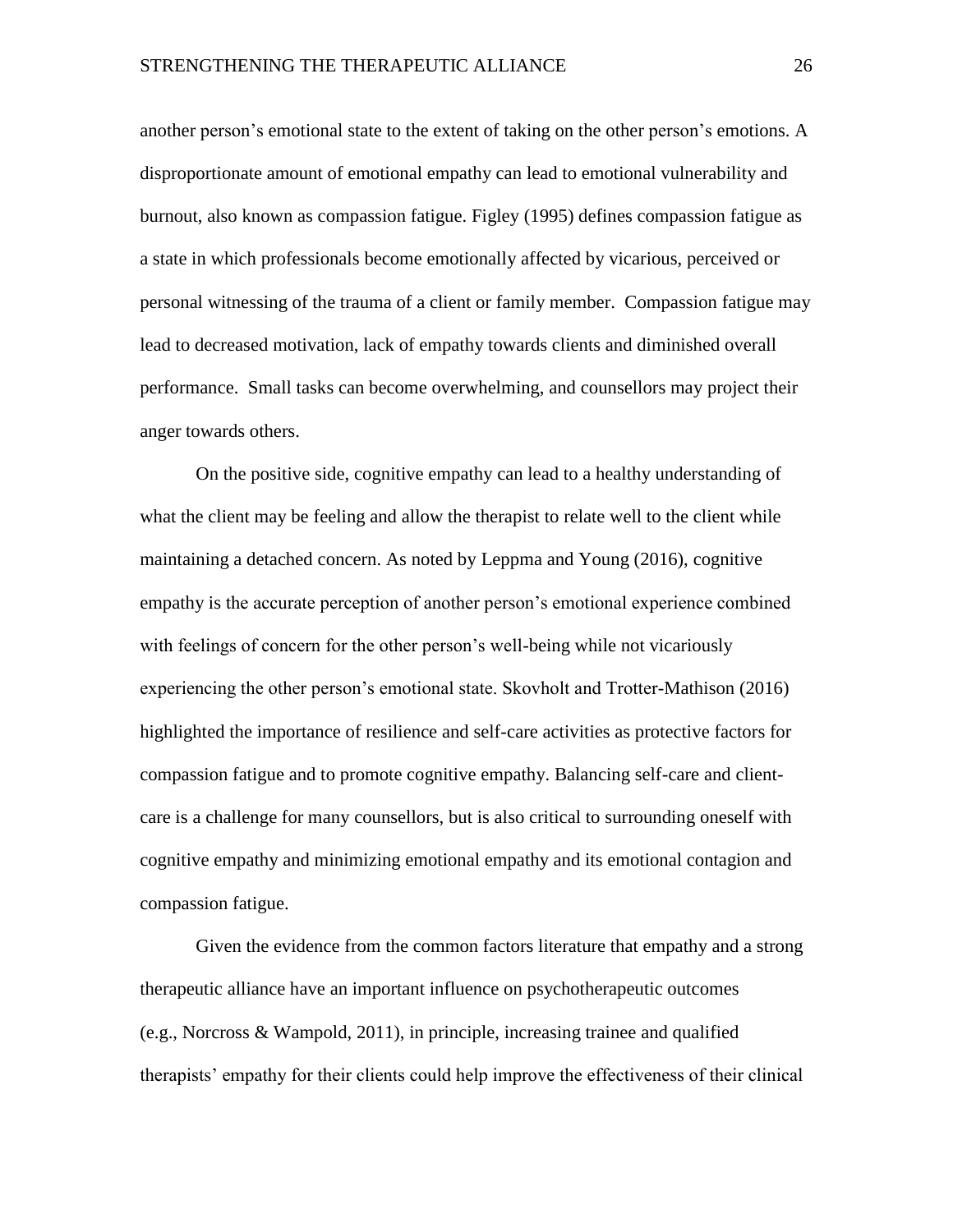work. Again, as Bloom notes, it's important to qualify the type of empathy that is desired and minimize emotional contagion.

The therapist can strengthen their empathetic response by showing their client that they are trying to understand what the client is thinking. This can be communicated by matching the client's body language and mirroring the client's verbal style, as well as by allowing the client to speak in a way such that the client feels she or he is really being heard. Practicing empathy might also mean first practicing empathy on one's self. And as the therapist's empathy develops within herself, the practice may naturally expand to include others. A study by Leppma and Young (2016) suggests six weeks of practicing loving-kindness meditation (LKM) increases empathy levels. Loving kindness is originally a Buddhist concept that actively cultivates feelings of kindness, compassion, and care toward oneself and others, and its use has been suggested as a means to enhance clinicians' self-care (Shapiro & Carlson, 2009). In another study, Shapiro, Brown, and Biegel (2007) demonstrated that "meditation may be an effective intervention for therapists in-training, reducing stress, anxiety, negative affect, rumination and significantly increasing positive mood and self-compassion" (Leppma & Young, 2016, p. 298). Another leader in mindfulness meditation, Jon Kabat Zinn found that LKM can both generate positive feelings and facilitate the letting-go of resentment and other negative emotions. LKM principles are useful for alleviating stress, boosting well-being, and improving interpersonal relationships. As Leppma and Young (2016) note, "LKM was shown to be effective in increasing several personal characteristics and resources important to counsellor wellness and efficacy such as compassion (Weibel, 2007), connectedness (Seppala, 2009), empathic response (Lutz, Brefczynski-Lewis, Johnstone,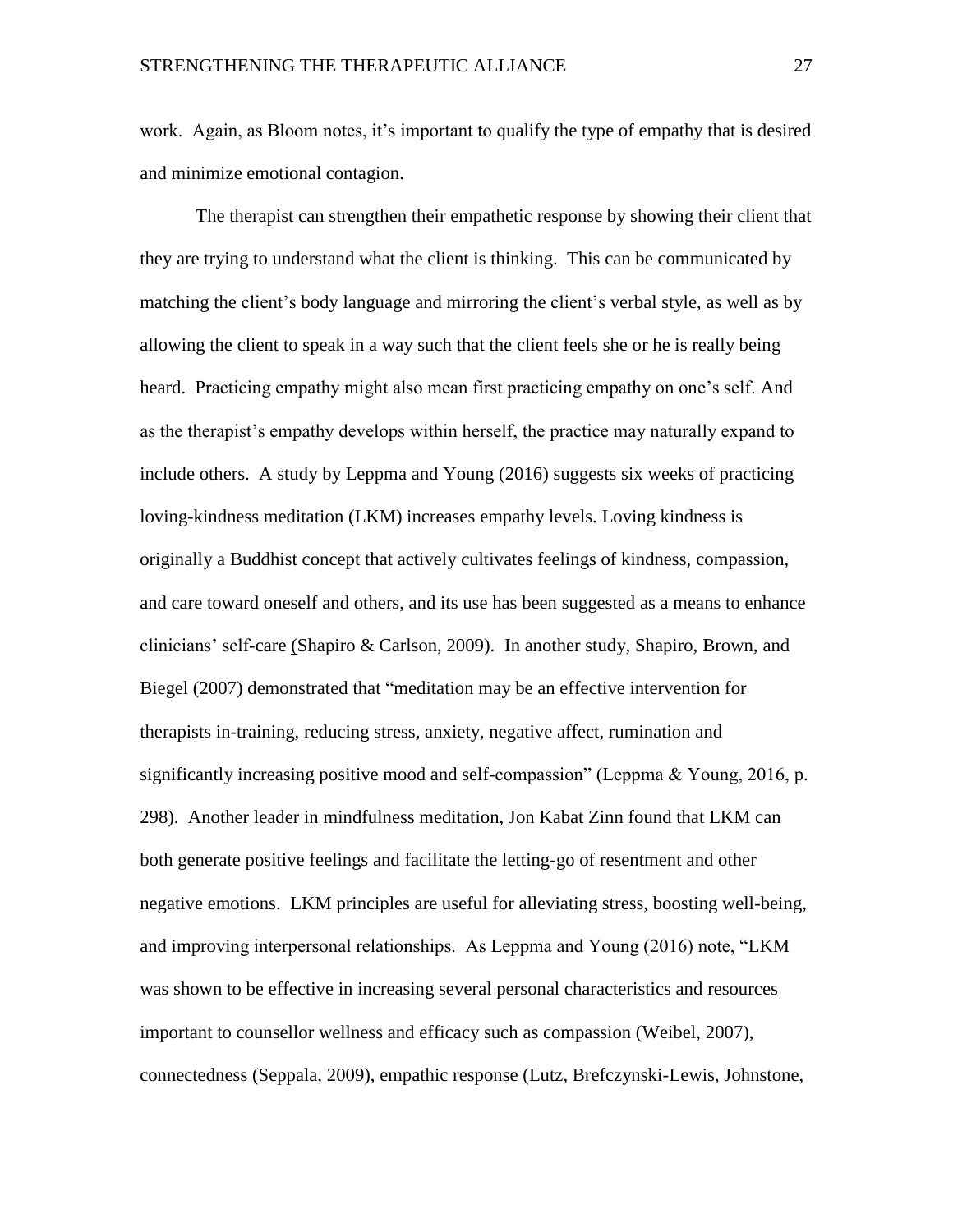& Davidson, 2008), environmental mastery, social support, and purpose in life (Fredrickson et al., 2008)" (p.298).

Consistent practice over time allows those who meditate to access feelings of kindness, compassion, and acceptance toward self and others, as well as a sense of connection with all other beings. It has been suggested that self-care in therapists involves self-awareness, self-regulation, and the ability to balance the needs of self and others. The ability to care for oneself has been viewed as related to the ability to be compassionate toward others (Gilbert, 2005). As such, loving-kindness meditation teaches people not to identify with negative emotions and self-judgments and to recognize their own essential nature (Shapiro & Carlson, 2009).

According to the Buddha, "You can search throughout the entire universe for someone who is more deserving of your love and affection than yourself, and that person is not to be found anywhere. You yourself, as much as anyone in the entire universe, deserves your love and affection" (as cited in Salzberg, 1995, p. 31).

Once such loving-kindness has been honed in one's self, then the circle of caring is gradually expanded to others, typically a benefactor and then loved ones, neutral people, difficult people, and ultimately the entire universe (Salzberg, 2005).

It should be noted that the criticisms of LKM include the claim that because LKM is derived from Buddhism, it may turn away those who are against religion; another criticism is that meditation can sometimes be a challenging practice with obstacles that can include craving, anger, boredom, restlessness, and doubt (Kabat-Zinn, 2005). While such criticisms should be considered by the individual counsellor, I believe the literature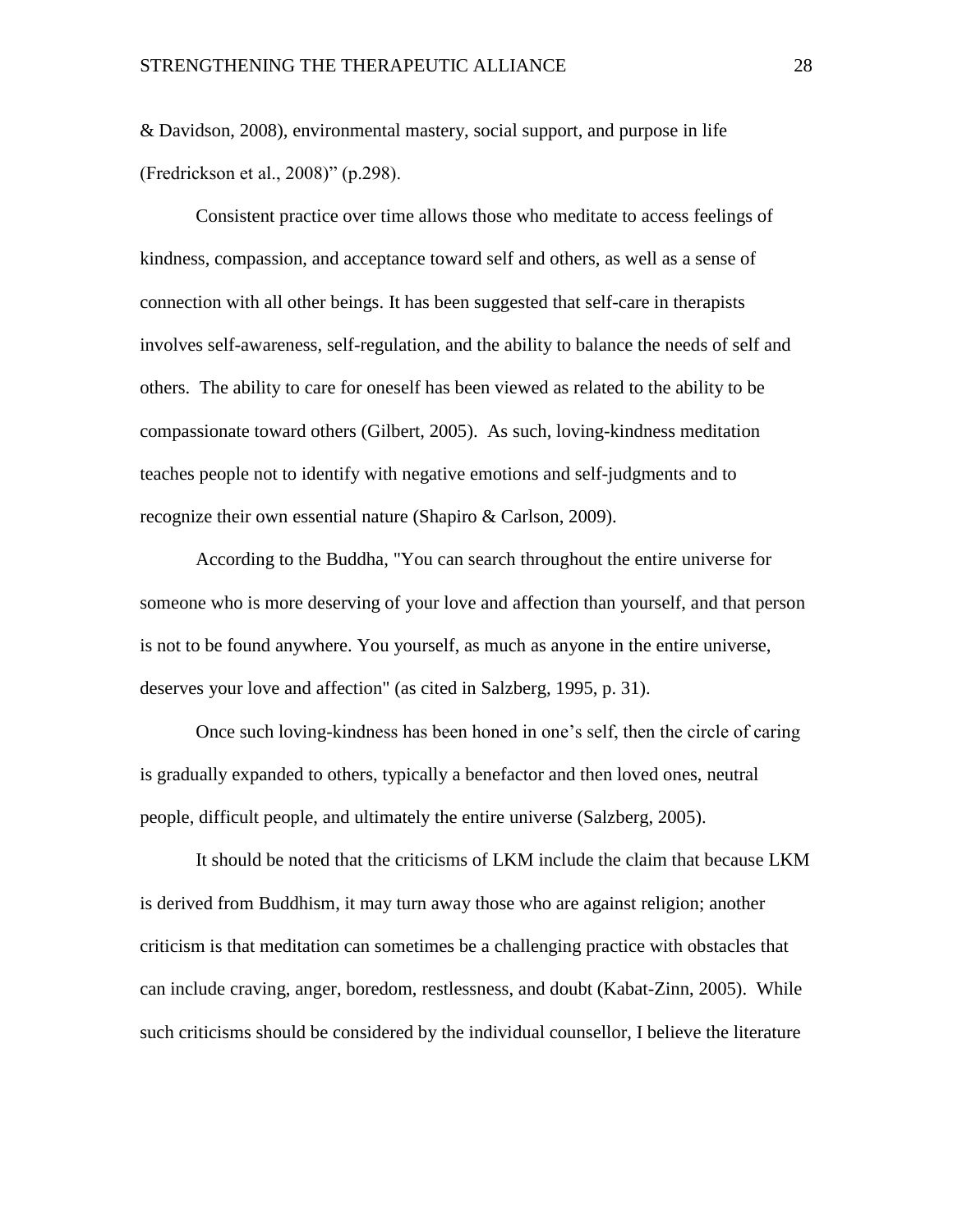and practice demonstrates the benefits of LKM is assisting the counsellor to be more empathetic – and to incorporate empathy along with kindness.

Other studies suggest that empathy can be learnt through role-playing exercises. As both counsellor and client engage in role-playing scenarios, empathy for both client and counsellor can increase. Kelm, Womer, Walter and Feudtner (2014) notes that there are role-playing studies that have helped medical students to positively cultivate empathy by practicing being a patient. This role-playing approach, however, appears to only consider a more traditional definition of empathy, failing to view empathy for both its good and bad components. Again, the strength of the LKM approach to building empathy is that it focuses on the right kind of empathy by combining it with lovingkindness because, as Bloom reminds us, both empathy and kindness are required in our relationships.

#### <span id="page-28-0"></span>**Emotional Intelligence**

Another critical quality of effective therapists is having high emotional intelligence. As Daniel Goleman (1995) writes, more important than high IQ, emotional intelligence is the strongest indicator of human success in terms of self-awareness, altruism, personal motivation, empathy, and the ability to love and to love others. A counsellor who develops high emotional intelligence is better able to employ their rational thought processing, control their impulses and read the emotions of others so as to apply compassion and moral reasoning in dealings with clients without getting swept away by their own emotional contagion.

Individuals with high emotional intelligence levels not only notice emotions in the tone of other people's voices, gestures, mimics, and verbal statements but also use an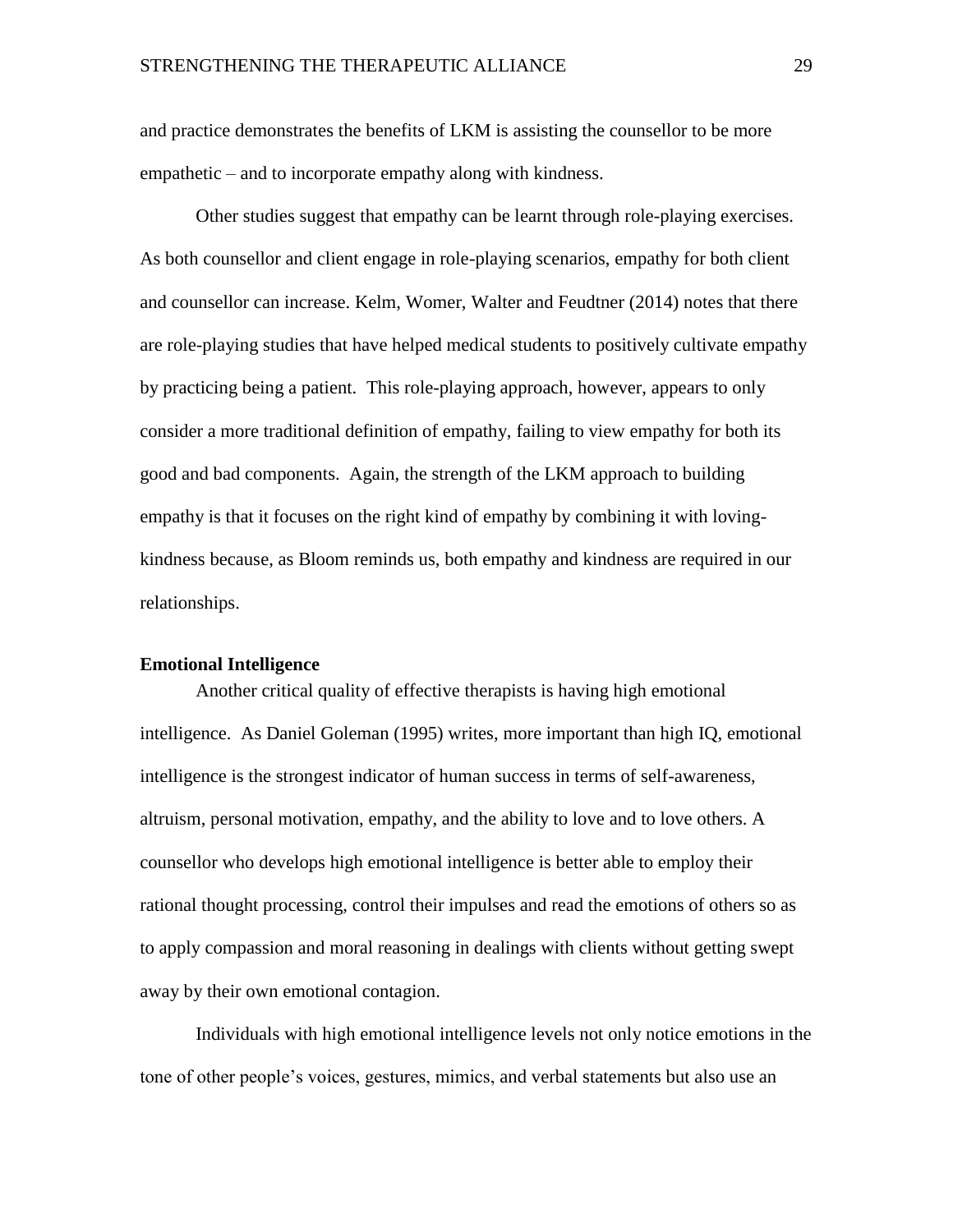empathetic approach. The individual who can manage their own emotions and understand those of others provides more constructive and positive reactions in dealing with emotional problems and social relationships (Mayer, Salovey, & Caruso, [2004\)](https://www-tandfonline-com.proxy.cityu.edu/doi/full/10.1080/03069885.2017.1379596?scroll=top&needAccess=true).

Goleman identified a framework of five elements that define emotional intelligence: emotional self-awareness, emotional self-regulation, emotional selfmotivation to make changes, empathy, and social skills that nurture relationships. He calls these abilities of intelligence -- self-control, zeal, persistence and the ability to motivate oneself -- emotional intelligence (Goleman, 1995, p. 79).

Emotional intelligence may help prevent compassion fatigue as a study by Gutierrez and Mullen (2016) found. They examined family therapy counsellors and found those counsellors with high emotional intelligence had lower levels of career burnout. A high level of burnout is related to poor job performance for counsellors (Lawson et al., 2007; Lee et al., 2007 in Gutierrez& Mullen, 2016). When counsellors experience burnout, they are likely to de-personalize their clients (Maslach, 2003), limiting their ability to develop an effective therapeutic alliance. As noted previously, building an effective therapeutic alliance is crucial to being an effective counsellor (Rogers, 1957), and accounts for the largest portion of client outcomes (Norcross & Wampold, 2009).

The American Counselling Association (2014) Code of Ethics states that it is a counsellor's responsibility to monitor his or her own risk for impairment and limit, lessen, or suspend services accordingly (Section  $C.2.g.$ ). In other words, it is the ethical responsibility of counsellors to monitor their risk of burnout, and in order to do so, they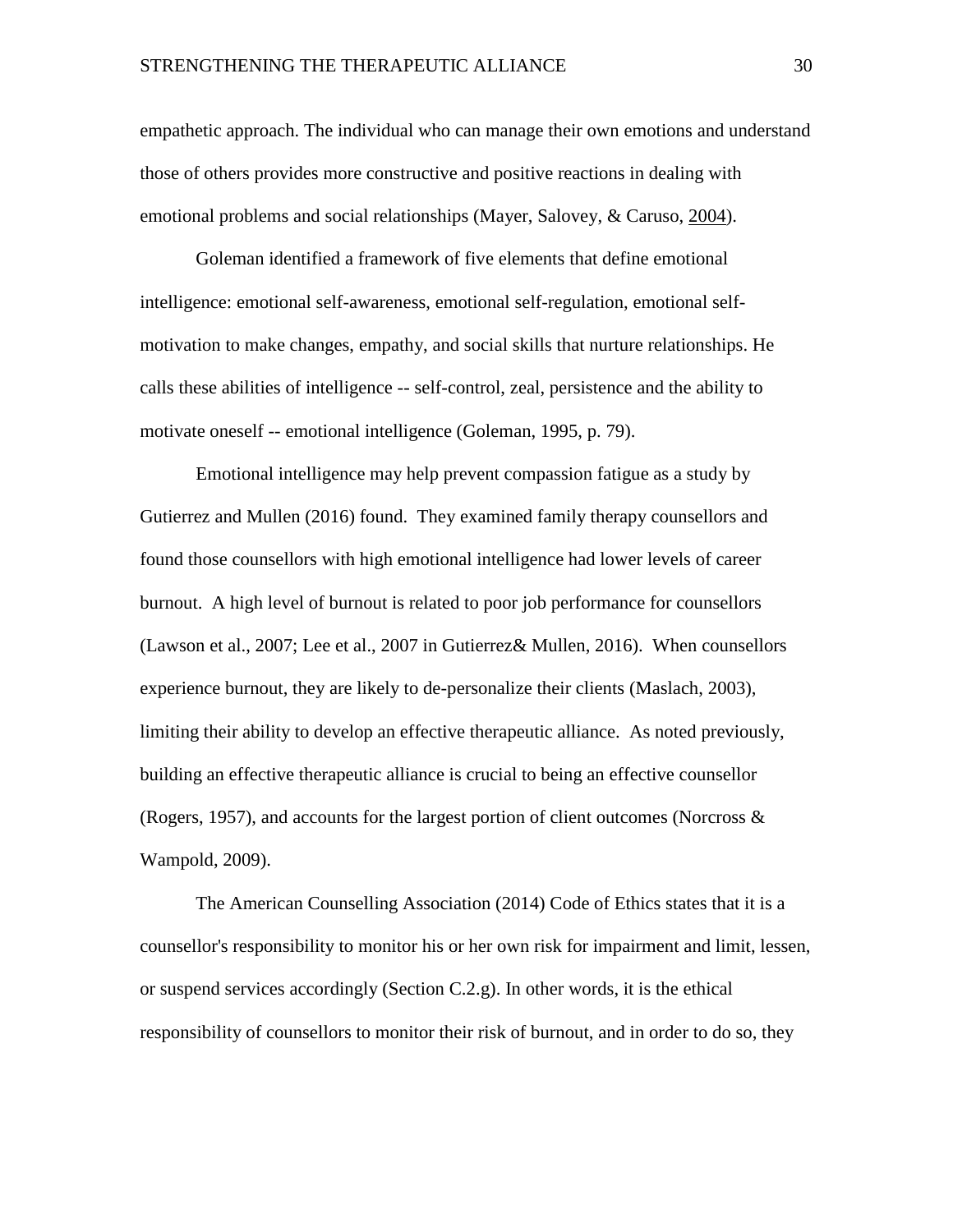need emotional self-management and regulation skills. These skills are core characteristics of emotional intelligence (Goleman, 1995).

Several researchers have employed psycho-educational strategies to increase emotional intelligence (Nellis, Quoidbach, Mikolajczak, & Hansenne, 2009). These researchers created brief training workshops on the topic of understanding emotions, identifying emotions, expressing and using emotions, and managing emotions. During the workshop, facilitators used a variety of techniques, including dramatization, experiential activities, and lectures based on the latest research findings on emotion. Findings indicated that participants did increase their emotional intelligence using these techniques. Moreover, Nelis and colleagues (2009) reported that changes remained significant at six months after the training sessions. Counsellors should attend and consider facilitating similar workshops for counselling professionals in their area to strengthen a counsellor's ability to self-regulate and manage stress and emotions as they are occurring in session or in the work environment.

Additionally, researchers have found that meditation practice can increase emotional intelligence (Chu, 2009; Lomas, Edgington, Cartwright, & Ridge, 2013; Perelman et al, 2012 in Gutierrez & Mullen, 2016). Study results indicate that greater mindfulness was associated with higher emotional intelligence. Counsellors can begin by taking small steps, such as reading the latest research on emotions or beginning a brief meditation practice that they can employ before seeing clients. Counsellors (especially those new to the counselling profession) should also consider expanding their understanding of the way emotions influence their health (i.e., increasing their cognitiveemotional aptitude), in addition to employing a wellness plan.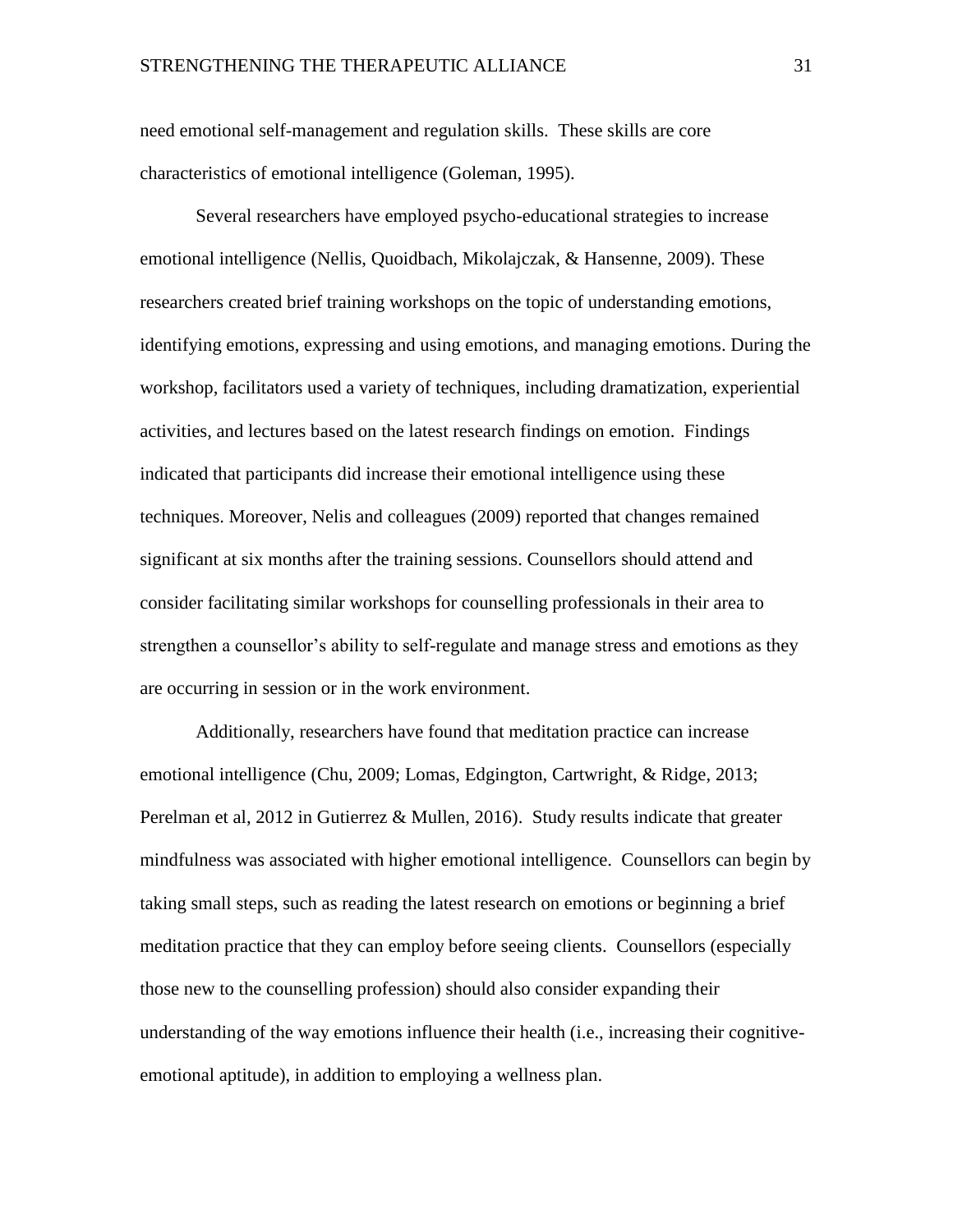Given that counselling can be as difficult as it is rewarding, it is important that counsellors find effective ways of keeping themselves fit for the profession and develop an understanding of what factors may prevent burnout. The findings from all these studies indicate that such an approach both increases one's empathy and emotional intelligence levels and may help keep the wellness of the counsellor intact.

In concluding this chapter, it is important to note that empathy is a critical quality for a counsellor to have, but as Bloom makes clear, it is a particular type of empathy that is most important: cognitive empathy, one that includes a sense of detached kindness. As the research quoted above indicates, empathy on its own can, in fact, be detrimental to the client-counsellor relationship as it can lead a counsellor to emotional contagion and result in compassion fatigue and stress on the counsellor. The best empathy is one that is expressed by a counsellor that has a high emotional intelligence and that is why having high emotional intelligence is critical to being a good counsellor. Emotional intelligence helps by equipping and strengthening a counsellor's ability to self-regulate and manage stress and emotions as they are occurring in session or in the work environment. Becoming aware of emotions and correctly defining them allows the individual to better understand themselves and others. Emotions are an important component affecting and directing thoughts and behaviour (Beck, 2011).

In the next chapter, I will assess the literature and assess what current tools exist to guide counsellors and measure their performance.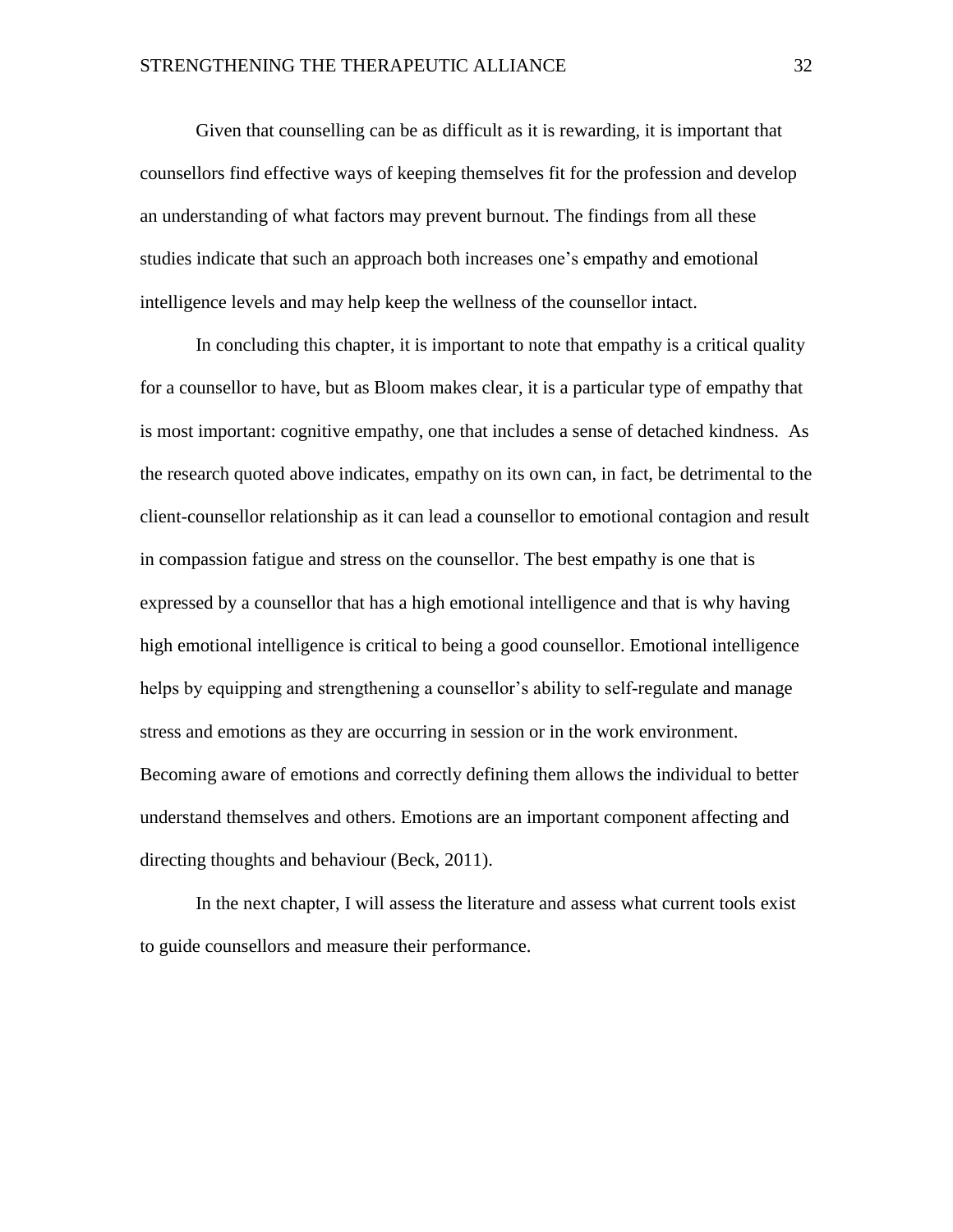#### **Chapter 4**

### **Existing Approaches**

<span id="page-32-1"></span><span id="page-32-0"></span>In this chapter, I will assess the existing approaches to measuring a counsellor's performance. What does the literature say about these approaches? What do such approaches cover? What are the strengths and weaknesses of each such approach? How does my focus on a checklist for counsellors differ from existing approaches and does my checklist add value to the existing performance assessment structure?

None of the current literature describes a checklist as I propose it. Instead the literature is full of alliance assessment scales and other client feedback and review mechanisms. While these assessment scales and review mechanisms are important, they serve a very different purpose from what I am proposing in a checklist. The scales and assessments provide a feedback mechanism to understand how effective a counsellor is and how well he or she is interacting with the client but often this is *after the fact.* By comparison, my checklist is designed to be used both *during* the session and *after* the session in order to ensure best practices are being followed by the counsellor, strengthening the therapeutic alliance *during* each counselling session.

Another point of differentiation between my checklist and the assessments reviewed in the literature is that my checklist is a flexible and dynamic guide for the counsellor. My emphasis in the checklist approach is to provide *guidance* during the counselling session. By comparison, existing assessment scales focus more on performance – on measuring a counsellor's aptitude and excellence. While a checklist like mine will ultimately improve a counsellor's performance if followed, it is also there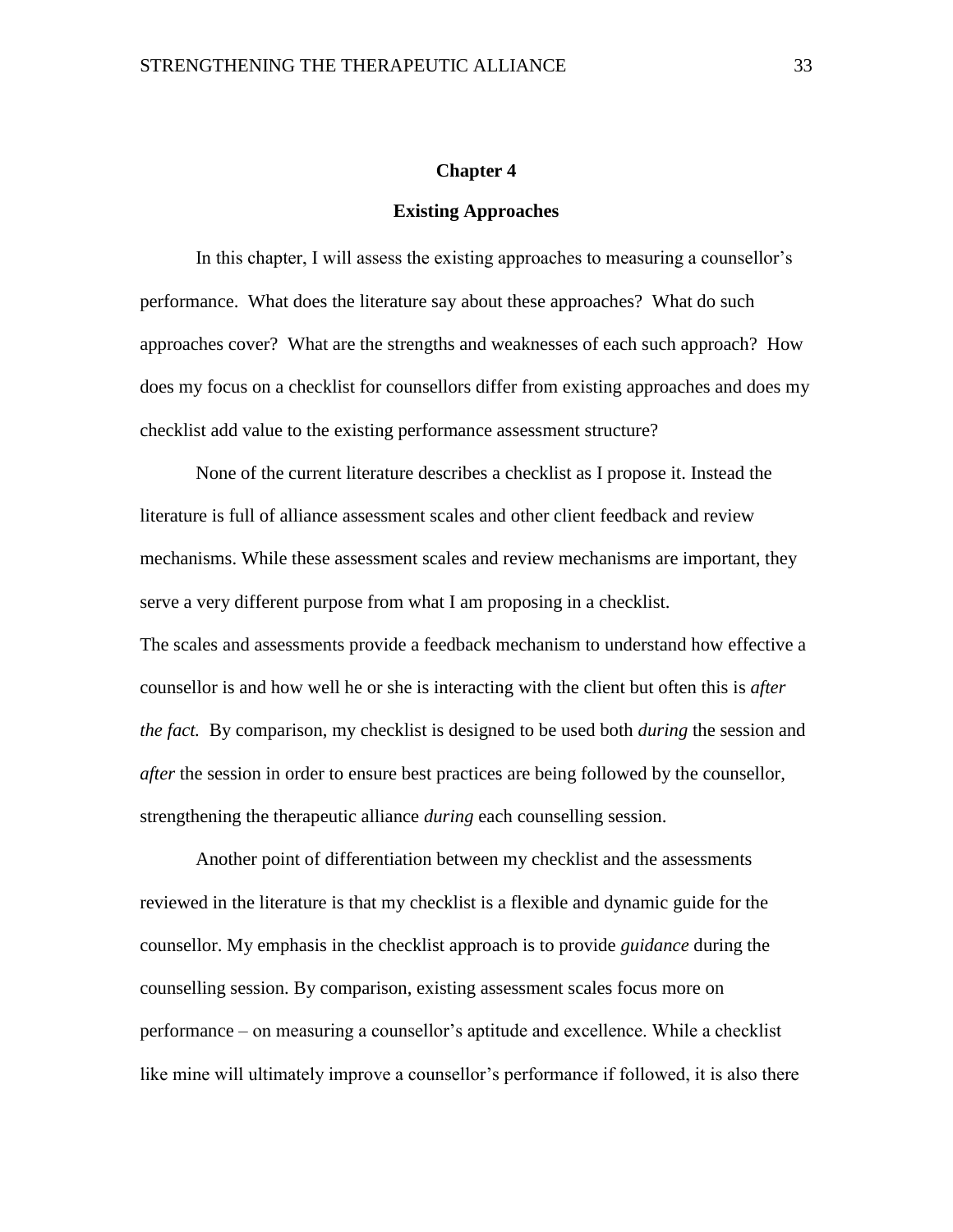to build a counsellor's confidence while strengthening the therapeutic relationship. It is a *guide* rather than a test or evaluation mechanism.

Finally, my checklist approach is designed to be used by the counsellor alone, not by the client. The assessments I review below often include components that can be used by both the counsellor and the client, to each assess the therapeutic alliance. Because my proposal is designed specifically to help guide the counsellor through each counselling session, it does not contain a component to be filled out by the client. As such, it is only one tool in the toolbox for counsellors. Getting feedback directly from the client is clearly critical. Therefore, the checklist I propose can be used in combination with other tools that get feedback about a counsellor's performance directly from the client. For example, combining my checklist designed for use by the counsellor with an assessment scale (like the ones described below) designed to be completed by the client could be an one approach. The counsellor could then receive detailed guidance during and after the counselling session using my checklist as well as receiving direct feedback from the client through an assessment scale. Combining these approaches could be helpful in further strengthening the therapeutic alliance. In asking a client to fill out an assessment scale, however, a counsellor must always keep in mind that a client might feel pressured to provide a positive review to the counsellor. And this review might not reflect the true views of the client because the client does not want to offend the counsellor. This is why performance surveys in other settings are often anonymous, removing the pressure a client might otherwise feel to provide a positive review. Yet if a client is asked to fill out such a survey immediately after a therapy session, such anonymity is impossible.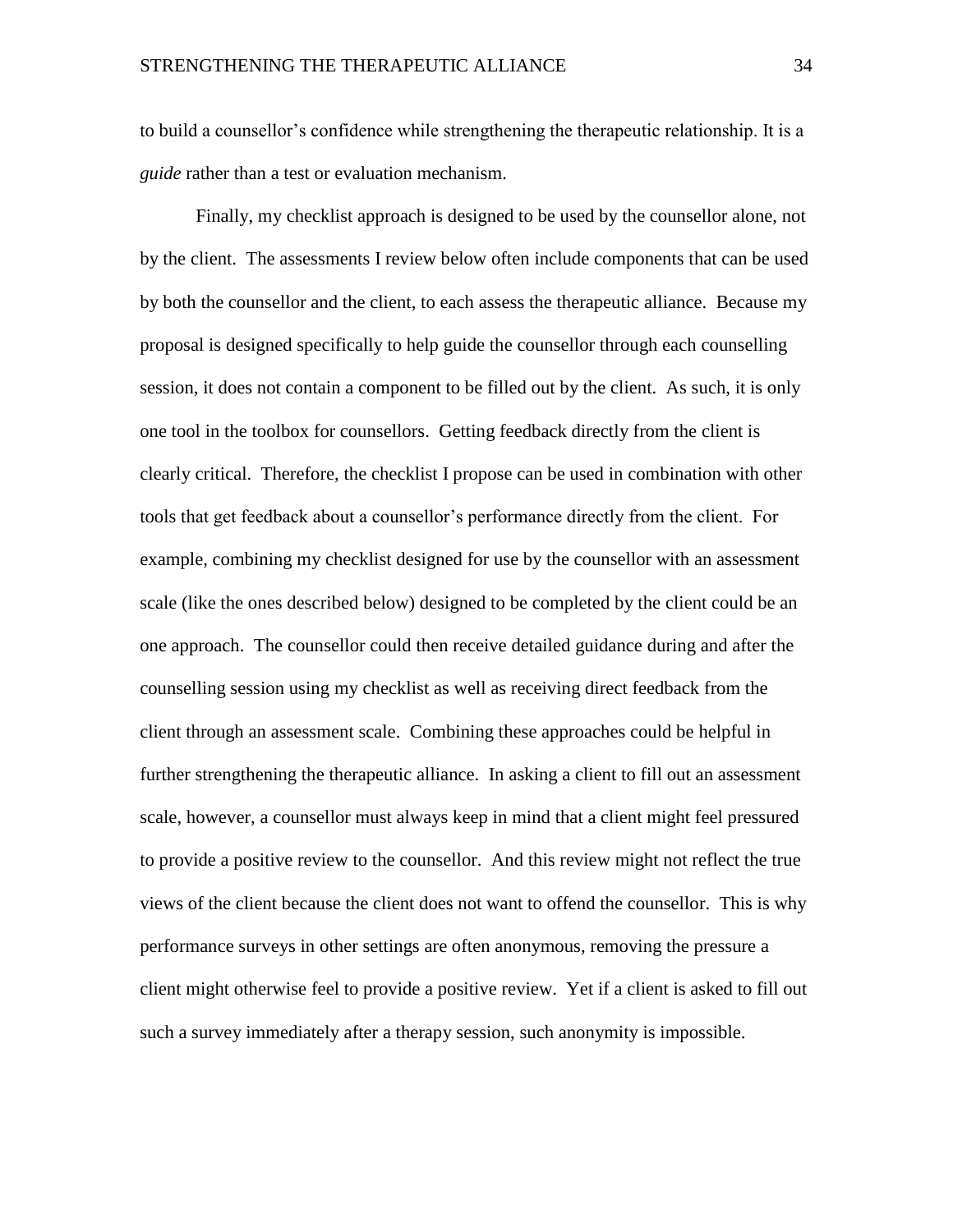Before describing the full details of my own checklist proposal, we must first examine the assessment approaches that currently exist. Below, I outline four popular existing scales that assess the strength of the therapeutic alliance. For each of these scales I cover the following areas:

- Brief summary of each existing scale
- Strengths of the scale
- Weaknesses of the scale
- Should my checklist include any of the scale themes/ideas?

#### <span id="page-34-0"></span>**1) STAR (Scale to Assess Relationships)**

A 2007 article by McGuire-Snieckus, Mccabe, Catty, Hansson and Priebe determined that they could not find any instrument developed to assess the therapeutic relationship in community psychiatry – so they undertook to develop one. The authors conducted a study of therapists and patients to assess nine established scales measuring more than 100 items. The STAR scale was designed to assess the therapeutic relationship in community mental health care. The authors created a brief patient (Star-P) and clinician scale (Star-C) each having 12 items that are composed of three factors/subscales: positive collaboration, positive clinician input and non-supportive clinician input in the patient version and emotional difficulties in the clinician version. The scale includes rankings for therapist helpfulness, patient aggression and family interference.

Strengths of the scale include internal consistency and test-retest reliability. Also, the scale is brief and easy to use, has versions for patients and clinicians and includes good psychometric properties.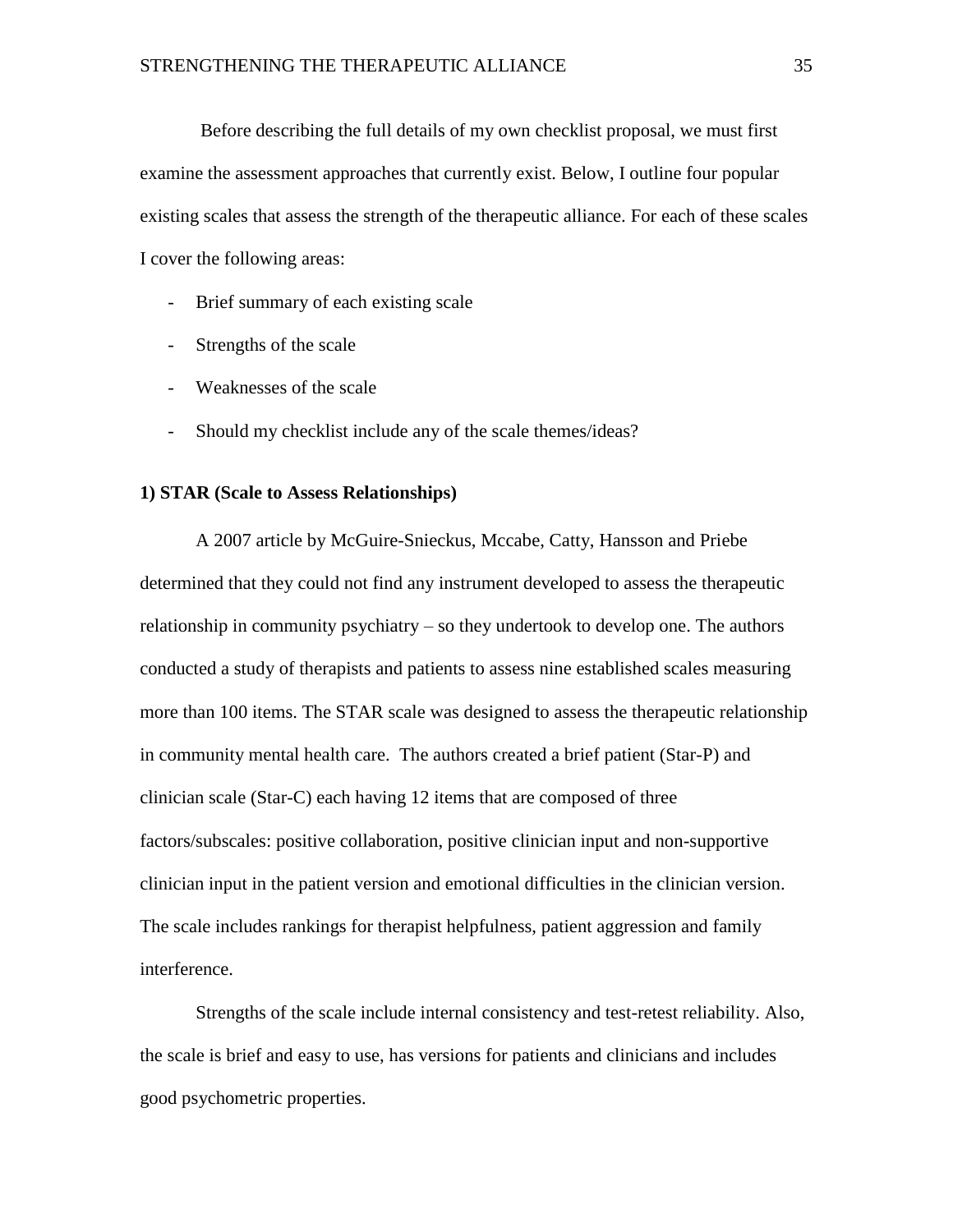Regarding weaknesses of the scale, the authors make note that there needs to be future research in treatment adherence, admissions and symptom severity – and the scale does not assess these measures. Other limitations include the sample on which the scale was based was very small. The most difficult types of people to engage by therapists refused to take part in the study and consequently the scale may be more biased in representing clients eager to undertake therapy. A larger sample size would have been preferred as well and the authors note that the scale was developed in a deprived multiethnic inner city area and has not been tested outside the context of Western health-care systems (McGuire et al, 2007, p.93). I found many questions in STAR redundant. A statement like "I get along well with my patient" seems to mean the same thing as "my patient and I share a good rapport." And "my clinician and I are open with one another" is most likely the result of "my clinician and I share a trusting relationship." So the assessment statements included in STAR are often repetitive and redundant, and the survey could be made more succinct by reducing some of these redundancies.

It is worth noting that the STAR scale does include measures to assess a client's goals, rapport, and empathy but was missing measures to assess a client's growth, learning and insight and also does not include assessment of a therapist's self-care – items that I feel should be assessed. A mix of negative and positively worded questions was evident, and I would include this approach in my own checklist.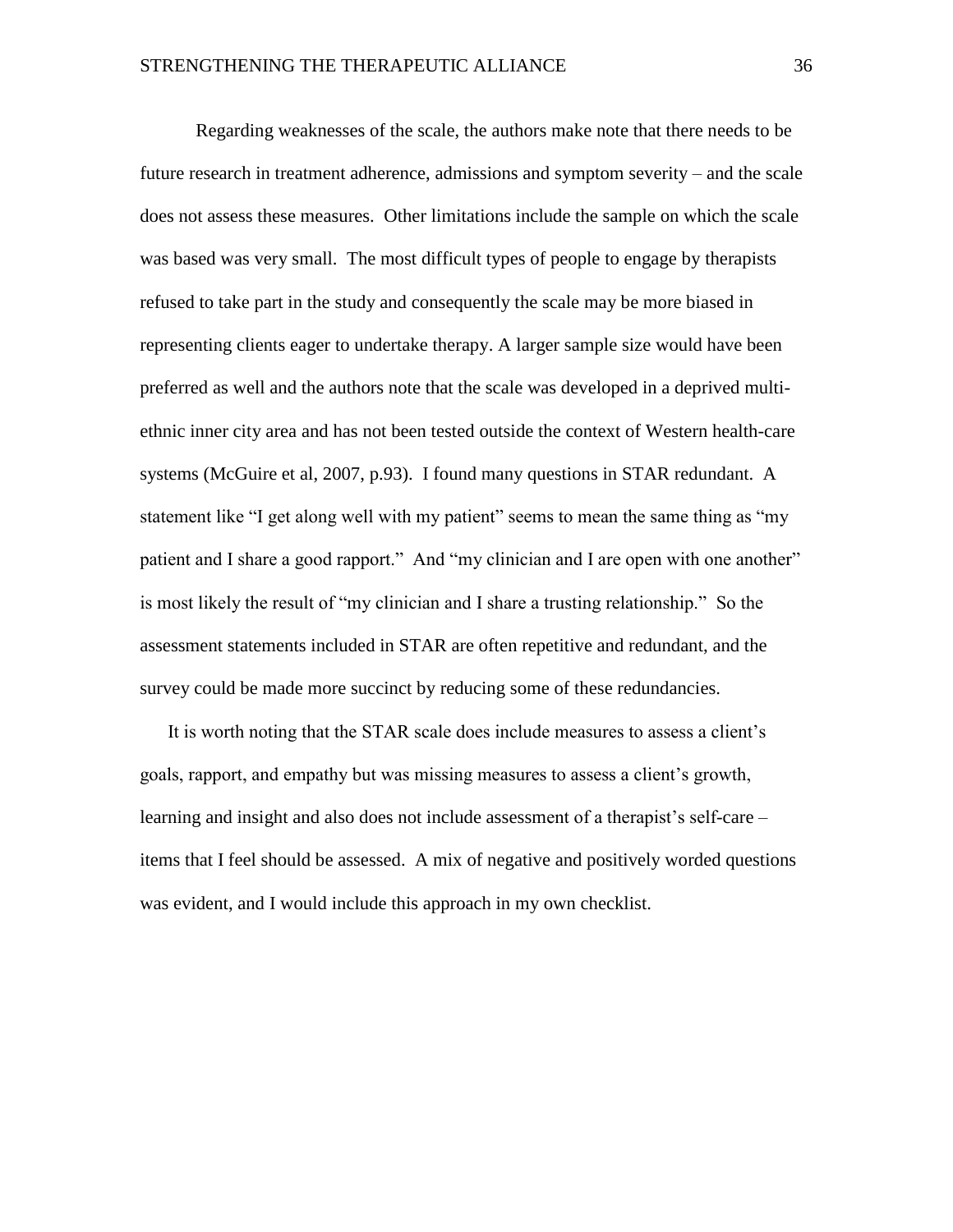#### <span id="page-36-0"></span>**2) Working Alliance Inventory (WAI)**

The Working Alliance Inventory (WAI) by Horvath and Greenberg, 1989 and the Working Alliance Inventory-Short (WAI-S) by Tracey and Kokotovic, 1989 are widely used to measure the state of the client-therapist alliance.

Horvath and Greenberg (1989) developed the 36-item Working Alliance Inventory, influenced by Bordin's alliance theory (1979) to measure the strength of the therapeutic alliance between client and therapist. Later, a 12-item form -- the Working Alliance Inventory-Short Form Revised (WAI-SR) of the WAI -- was developed by Tracey and Kokotovic (1989). The WAI-SR has similar properties as the 36-item version but the 12 question short form requires less time to complete, and is therefore less burdensome for patients and more appropriate for repeated measurements over time in clinical practice and research.

Bordin defined the working alliance as a combination of (a) client and therapist agreement on goals, (b) client and therapist agreement on how to achieve the goals (task agreement), and (c) the development of a personal bond between the participants (Tracey & Kokotovic , 1989). Based on this definition, the WAI-SR measures these three aspects of the therapeutic alliance (goal, task, and bond). A key aspect of the therapeutic alliance is that it requires active negotiation and participation between patient and therapist. The WAI-SR is a patient-rated questionnaire. Patients rate items on a 5-point Likert scale anchored at each end with 'rarely or never' (1) and 'always' (5). The goal, task and bond domain search have scores ranging from 5 to 20. Higher scores indicate a better therapeutic alliance.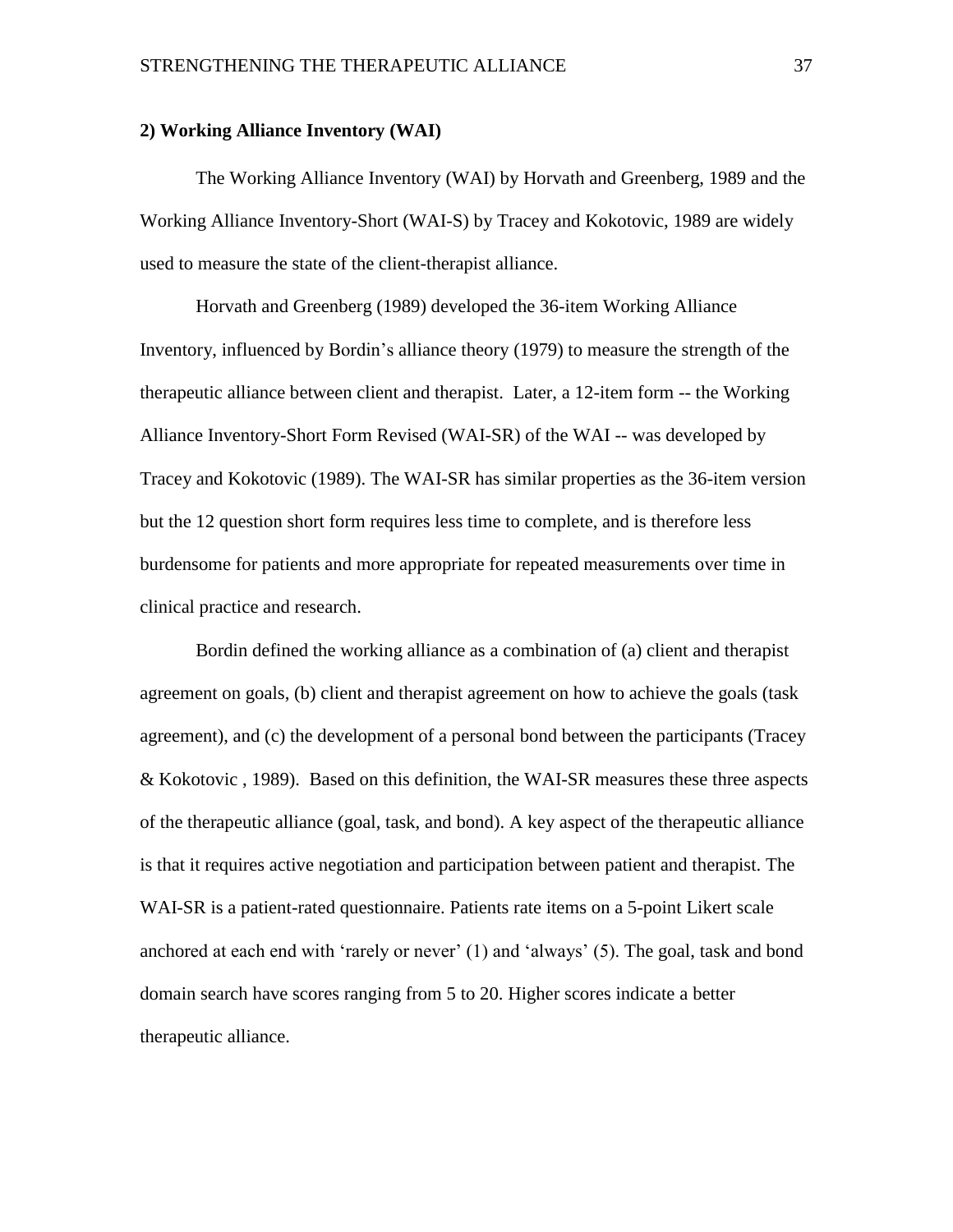Strengths include the short time needed to complete the WAI-SR at approximately five minutes. Tracey and Kokotovic (1989) found that the 12 item questionnaire was easy to administer and it was developed to be used across theoretical orientations. Research indicates that feedback to clients and therapists based on client alliance scores can help identify and address problem areas in the alliance during therapy to the benefit of treatment outcome (Harmon et al., 2005). The WAI-SR helps both therapist and client increase the clarity of key alliance dimensions, helping focus therapist and client on efforts to improve the alliance. Tracey and Kokotovic also found that results for the short form were similar to that of the original, longer WAI (1989, p. 210).

One limitation of this approach was the small sample size used for the WAI. The WAI was initially tested on only 84 university counselling centre clients and 15 therapists who rated their work with 123 clients and administered the assessment after only one session. The client populations were predominantly white (Hatcher & Gillapsy, 2005, p.22). Tracey and Kokotovic (1989) make note that one session may not be enough time for a working alliance to develop and assess. Horvath and Greenberg (1989) view use of the WAI as most appropriate after the third, not the first, session. Assessing after the first session would not seem to give the relationship enough time to establish goals, agree on tasks, and form a mutual bond.

In comparing the 12 question scale I thought it covered all that I would want to include except for information about how the therapist is taking care of themselves in the sessions. Given that this questionnaire was focused on patient/client feedback, this exclusion is not surprising. I note that this questionnaire includes a question about the client's insight and growth: "What I am doing in therapy gives me new ways of looking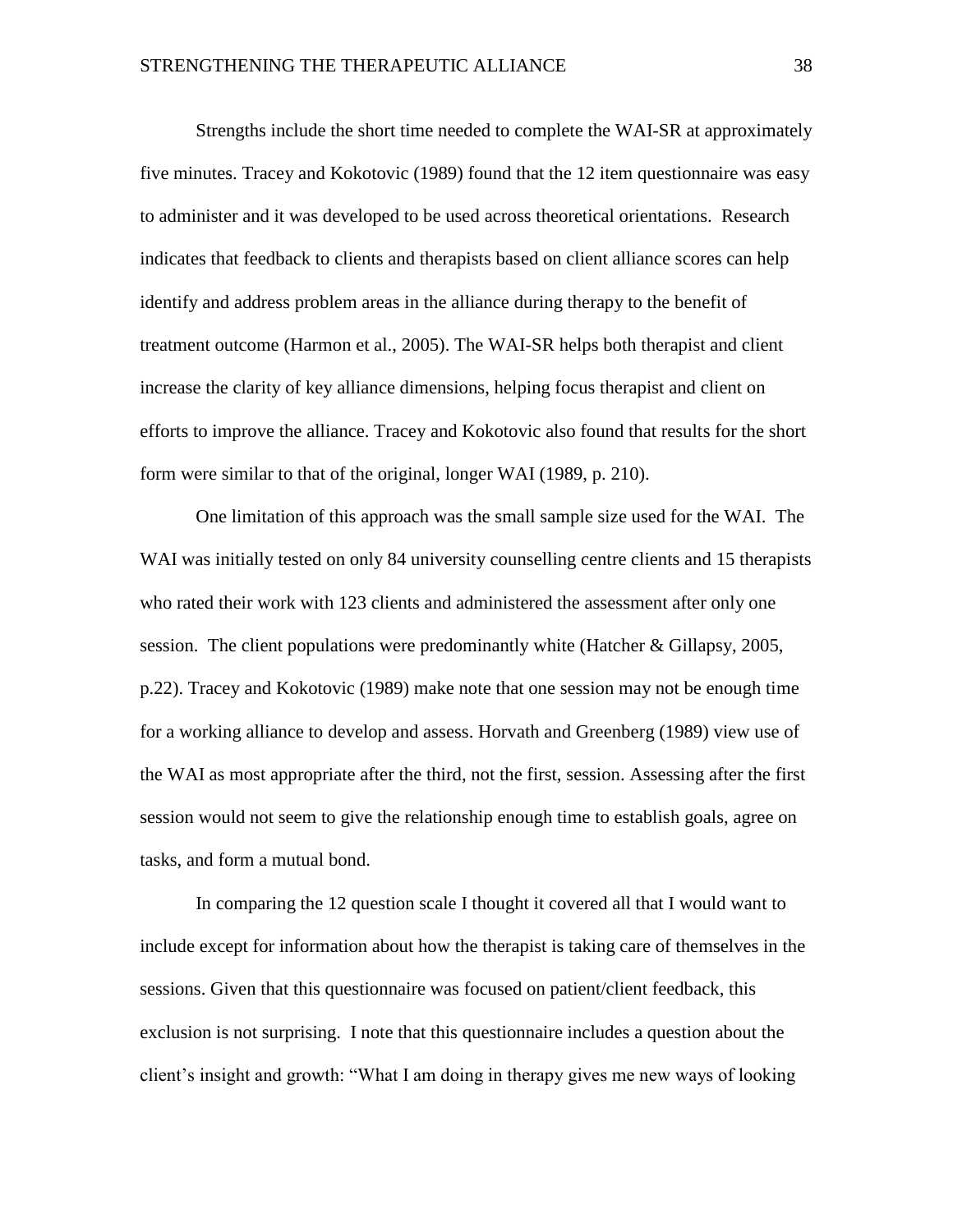at my problem." This type of question was missing in some of the other scales reviewed, and I feel this is an important area for any assessment or checklist to cover.

#### <span id="page-38-0"></span>**3) The Session Rating Scale (SRS)**

Duncan, Miller, Sparks, Claud, Reynolds, Brown and Johnson (2003) observed there was no alliance measure that currently existed for therapists to use on a daily basis with their clients; the authors developed an ultra-brief alliance measure: the session rating scale (SRS) version three based on Johnson, Miller and Duncan's first version of the SRS, created in the early 2000s.

The authors note that SRS 3 is beneficial for use by clinicians to assess the therapeutic alliance after each therapy session so that changes in the approach and style of the therapist can be implemented if a negative experience is reported by the client (Duncan et al, 2003, p.9).

SRS is a four-item scale that allows the therapist to get a quantitative measure of the client's assessment of the therapist-client relationship. Specifically, the SRS asks the client to use a sliding scale to assess their relationship with the therapist, whether the goals and topics cover what the client feels they need, how well the therapist's approach fits the client's needs, and an overall general assessment of their most recent session. Based upon the score of these measures, the therapist can determine whether the alliance is weak or strong. This enables the therapist to devote time to explore issues that will strengthen the relationship, such as shifting goals, changing their approach, etc.

One positive characteristic of SRS is that it is very short and quick to fill out with only four questions. An important point that Duncan et al. (2003) make is that the average therapist may be already overloaded with paperwork. So an assessment that is quick and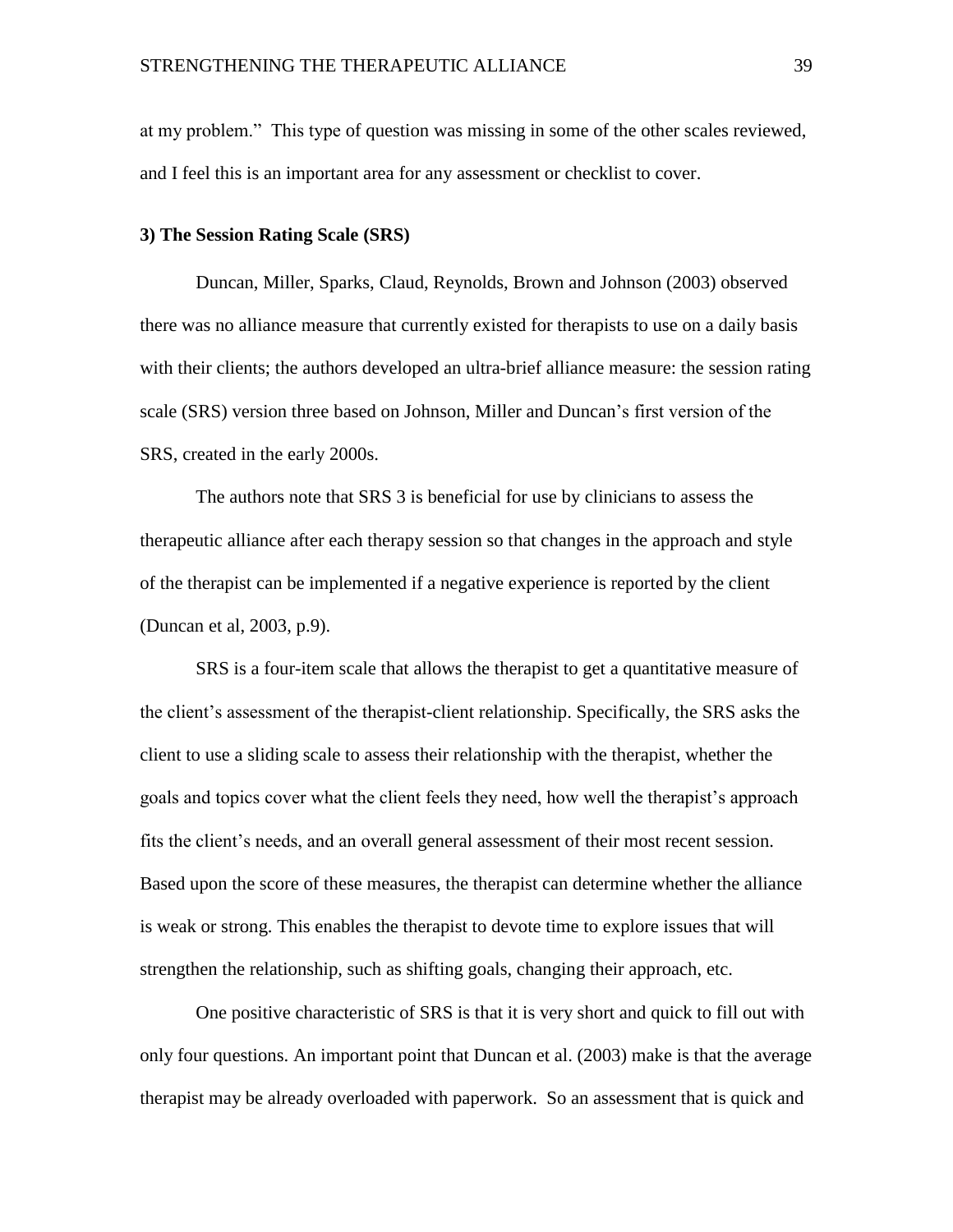easy to review, and consequently does not add to a therapist's workload, can be very helpful and is more likely to be used by a therapist. In fact, Brown, Dreis and Nace (1999) found that the majority of clinicians did not consider any measure or combination of measures that took more than five minutes to complete, score and interpret (Duncan et al, 2003, p. 4). Duncan et al. (2003) also developed the SRS 3 using Bordin's three interacting themes (as described in the section above on WAI) using the measures for goal, task, and bond but with added focus on a client's theory of change, a measure for the level of confidence that the client feels the therapy and therapist will be helpful and the open expression of negative feelings. The last factor is supported by a study which suggests that clients who express low levels of disagreement with their therapist report better progress (Hatcher & Barends, 1996).

Research suggests that a client's rating of the alliance, as assessed in the SRS 3, is a far better predictor of outcome than is therapist's rating (Bachelor & Horvath, 1999). Conversely, clinicians who have access to outcomes data like that of SRS 3 can better identify clients who are not improving or getting worse and respond to those clients, thereby reducing the risk of dropout and negative outcome (Lambert, 2010; Miller et al., 2004).

Limitations of this study include that it is biased toward those who self-report (Boulet & Boss, 1991) as well as the relatively small samples used for analyses. Research with larger and more diverse clinical samples is needed and would further identify the strengths and weakness of the SRS, as well as its predictive ability of outcome.

The authors point out that no matter how reliable and valid a measure is, if it is not used, the benefits of alliance monitoring will not be realized, and the benefits are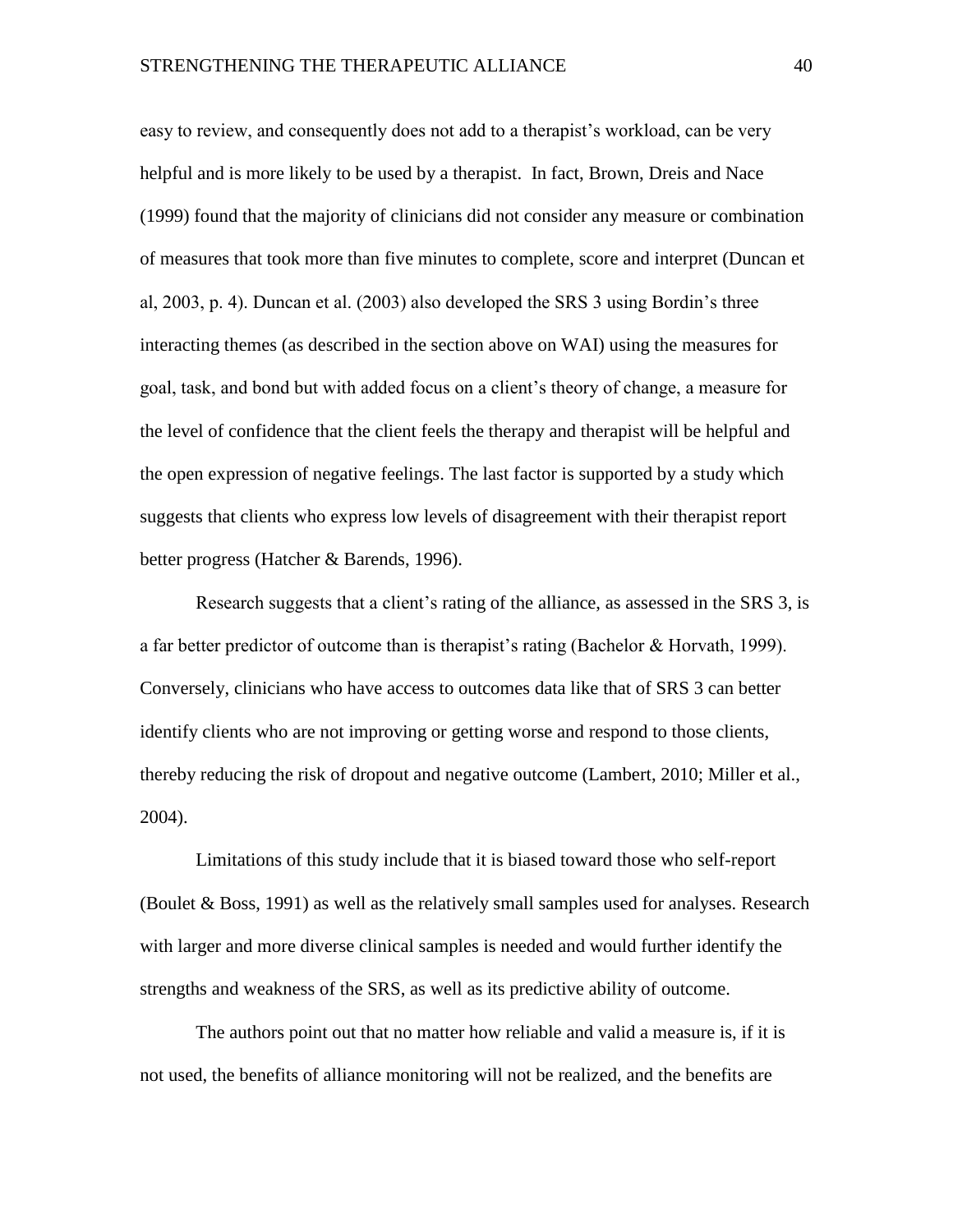considerable as evidenced by research results over the years demonstrating that as much 25 to 45 percent of outcome variance can be attributed to the alliance. More specifically, Miller, Duncan, Brown, Sorrell, and Chalk (in press) found that clients of therapists who opted out of completing the SRS were twice as likely to drop out of treatment and three to four times more likely to have a negative or null outcome.

I liked that the SRS 3 was the shortest and quickest questionnaire I reviewed, with only four questions to answer. It would be quite easy to administer and easy for the client to complete. The limitation is it is not very comprehensive but I think it provides a starting point for the counsellor to examine their therapeutic alliance. I want to ensure my checklist, in comparison, is both comprehensive and succinct. Non-comprehensive checklists in my opinion are not a particularly useful. And research indicates that given the extreme workload of most counsellors, an assessment that is too long and too time consuming to review will simply not be used by the counsellor (Brown et al, 1999). Therefore, I hope to develop a checklist that is both comprehensive and short.

#### <span id="page-40-0"></span>**4) The Helping Alliance Questionnaire (HAQ)**

Developed in 1986, HAQ-1 was one of the earliest self-report and widely used measures designed to assess the therapeutic alliance (Alexander & Luborsky, 1986). It has been revised (HAQ-2) to currently have 19 assessment items and is widely used to measure the strength of the therapeutic alliance (Luborsky, Barber, Siqueland, Johnson, Najavits, Frank & Daley, 1996).

Luborsky et al. (1996) found that the HAQ as well as other measures of the therapeutic alliance have been successful predictors of outcome. HAQ-2 is an improvement on HAQ-1. HAQ-2 was revised to include 19 items and has good internal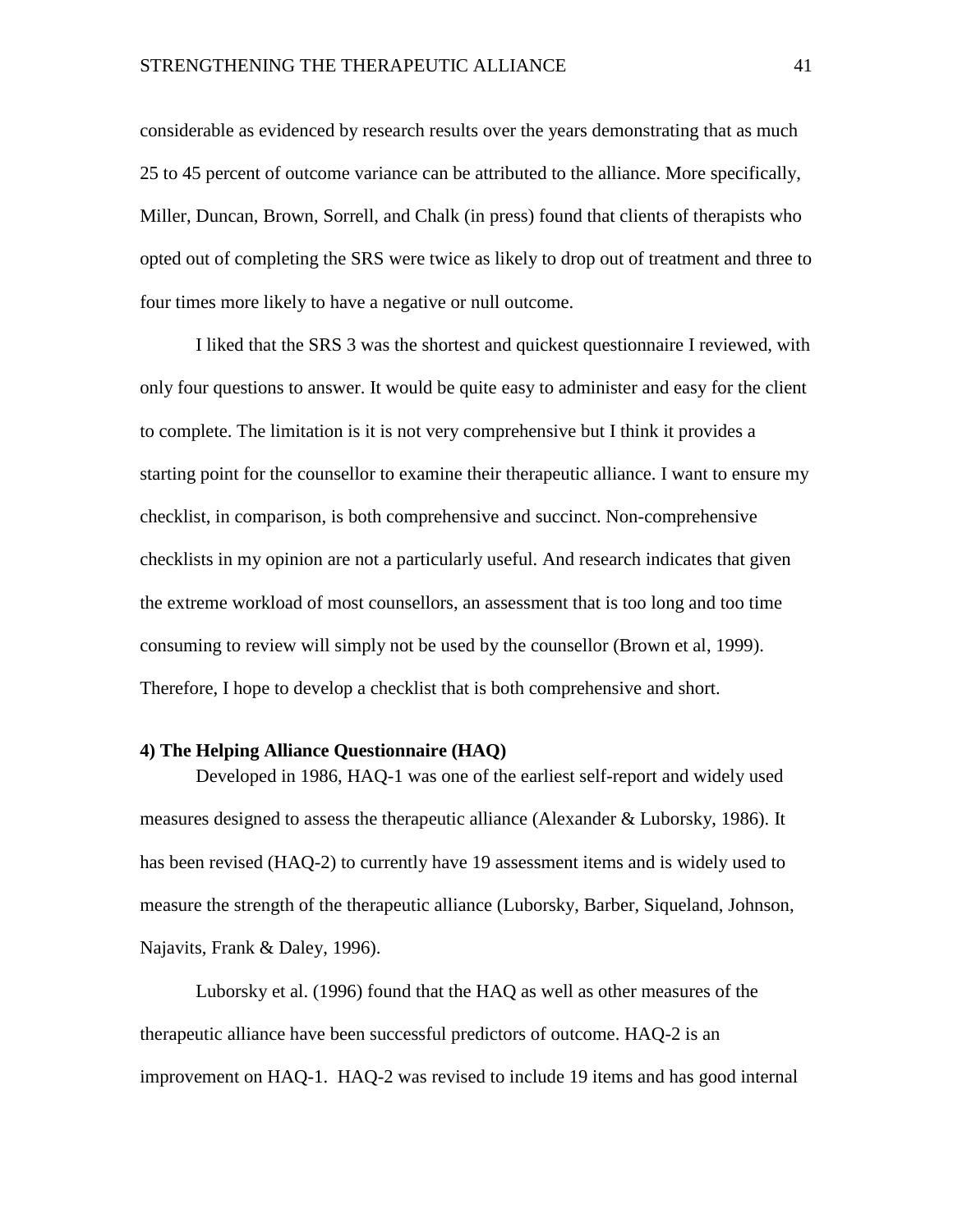consistency and test-retest reliability. Like the other assessments discussed, it too was influenced by Bordin's theoretical division of the alliance into "agreement on goals, agreement on tasks to achieve goals and bonds" (Luborsky et al., 1996 p. 260). Ten items focus on the collaborative relationship between client and therapist, the patient's perception of the therapist and the client's motivation.

HAQ-2 includes a mix of negative and positive items, which, as previously discussed, can be helpful is determining the strength of the alliance; for example, HAQ-2 includes the following statement for assessment: "The procedures used in my therapy are not well suited to my needs."

One key limitation of HAQ-2 is that it is more focused on collaborative work and helpfulness rather than on agreement about goals between client and therapist (Alexander & Luborsky, 1986).

HAQ-2 includes 19 items for the client and therapist to each assess. By comparison, the checklist I am proposing (in the next chapter) is designed as guidance for the therapist only, and includes 20 assessment features examining issues related to both the therapist and the client. In reviewing the patient version of HAQ-2, I found that it was missing a feature to assess the insight and learning of the client during therapy. HAQ-2 also did not include an assessment of a client's strengths. I think it is important for a therapist to better understand a client's insight, what the client has learned and what strengths the client possesses. I want to ensure that my checklist approach includes guidance for these characteristics.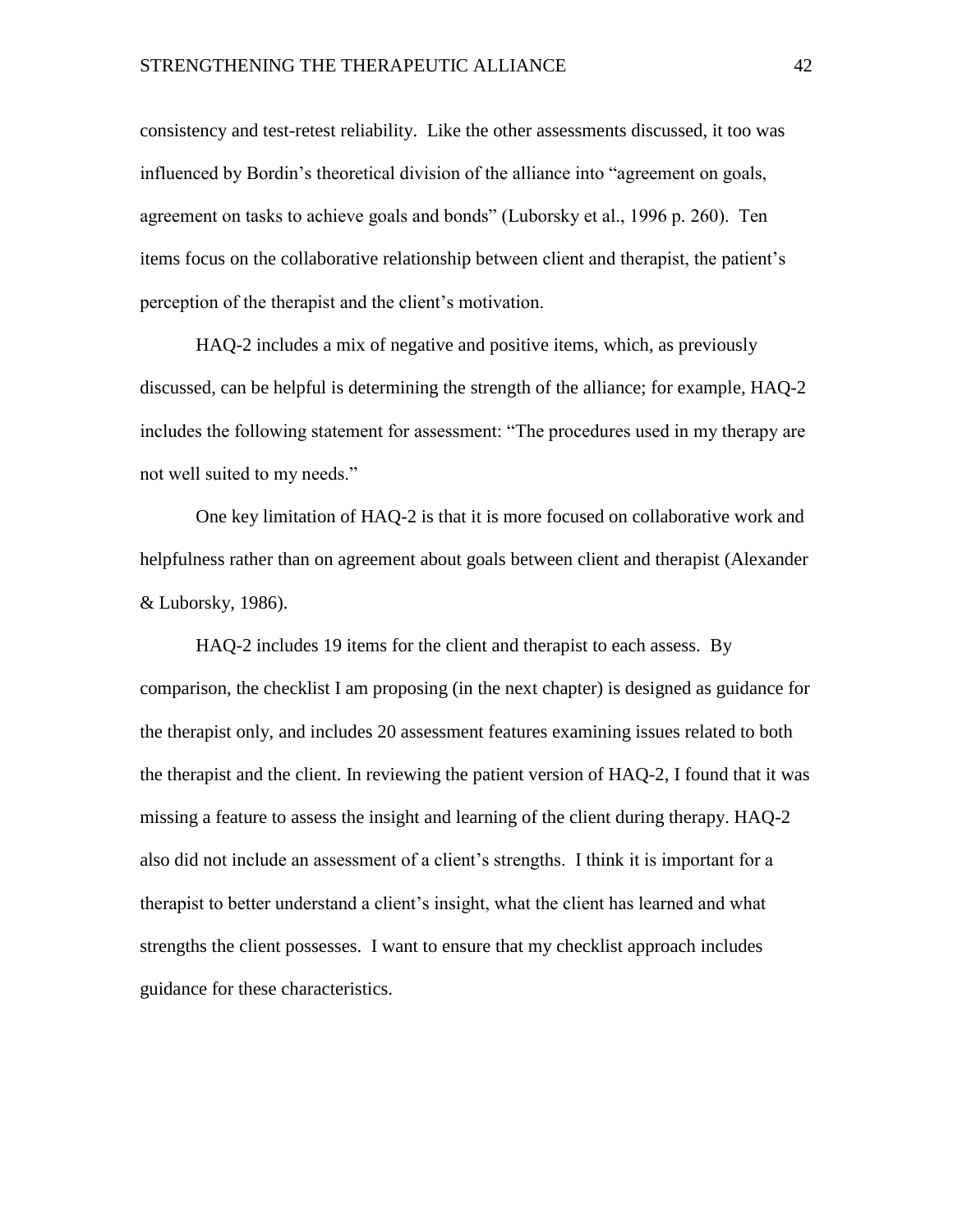And so we arrive at the final chapter, where I aim to pull together all I have explored and discussed so far and provide readers with a real, take-away product: a useful and practical checklist that counsellors can use to strengthen the therapeutic alliance.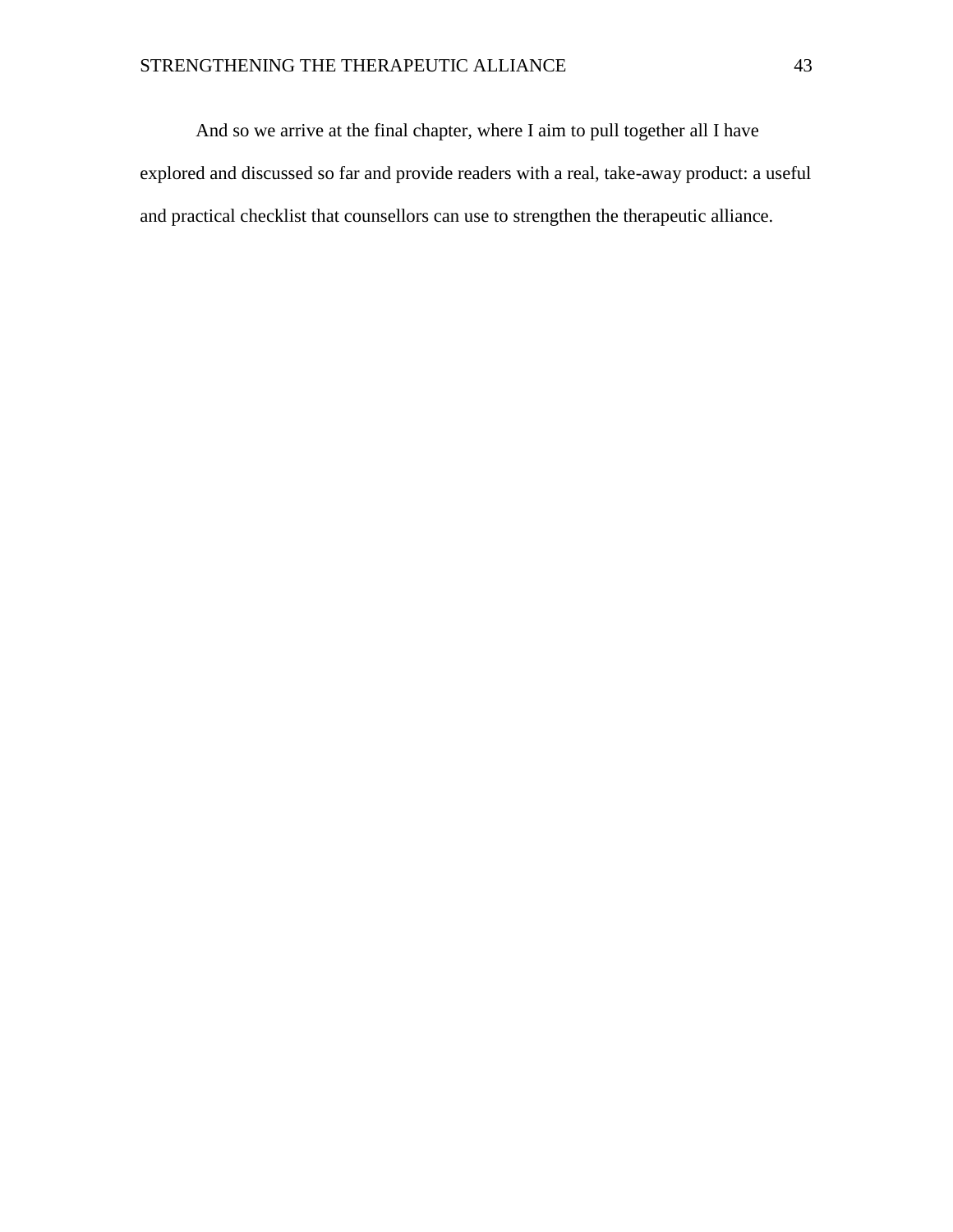#### **Chapter 5**

#### **The Checklist**

<span id="page-43-1"></span><span id="page-43-0"></span>This chapter will discuss what an effective checklist, as I propose it, might look like. Based on the information gathered in the above chapters, there are many components to consider in developing a checklist that strengthens the therapeutic alliance. These components, encompassed within the checklist, can be sorted into three parts: the client, the counsellor and the therapeutic alliance or the counsellor-client relationship.

The checklist I am proposing can be used alongside any verbal or client solicited feedback via a rating and/or assessment tool. The checklist can be kept alongside the therapist as they conduct the therapy session to ensure they are considering elements that will help strengthen the therapeutic alliance.

Based on my analysis outlined the previous four chapters, I have synthesized the most relevant details into a checklist that can be used as a practical guide for counsellors. The checklist is presented in full at the end of this chapter. In developing the checklist, I have adhered to Gawande's recommendations for creating a useful checklist. This includes ensuring the checklist is succinct and easy to use. Given the heavy workload of the average counsellor the checklist must be a quick read, efficient and practical in its use. It must also summarize best practices in the counselling profession as I have outlined in previous chapters. These best practices include developing a checklist that is:

• Practical, easy to use, flexible, customizable, short and precise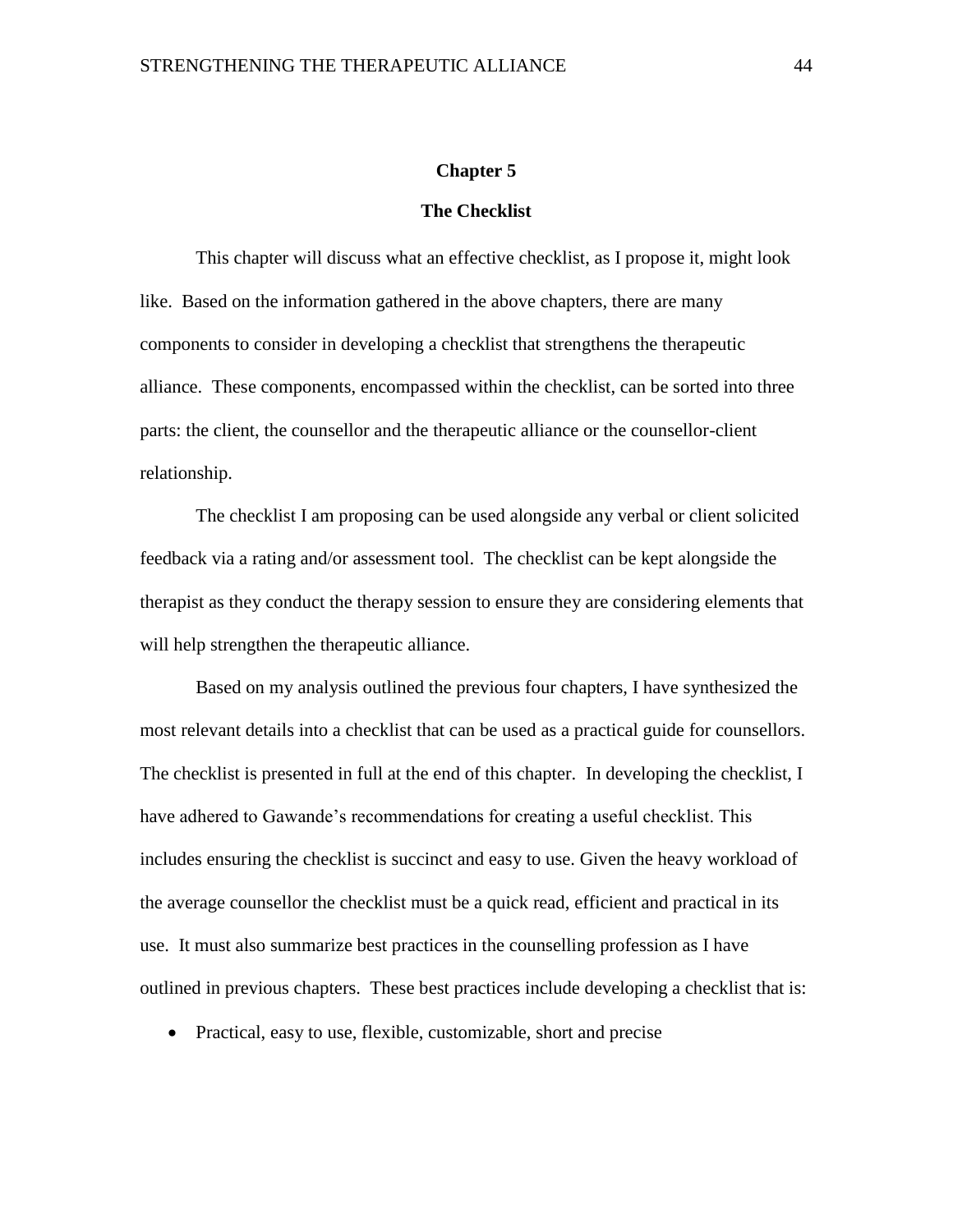- Assists in developing a therapeutic relationship that matches the client's definition of empathy, genuineness and respect
- Builds client rapport and safety based on collaboration, reciprocity and unconditional positive regard
- Highlights client-related extra-therapeutic factors such as strengths, optimism, faith, family and friends
- Meets the client where they are at in their present stage of change.
- Is sensitive to the specific needs of the client like a hospitable host or hostess.
- Ensures the client feels cared for, listened to and can or is willing to work on goals and tasks
- Helps the therapist to have a healthy awareness and use of empathy, compassion and kindness
- Ensures the therapist is actively working on self-care practices like loving kindness, meditation, emotional self-regulation, and self-awareness to nurture oneself and manage stress and emotions (components of emotional intelligence)

Based upon these best practices, I have developed the succinct and practical checklist below (see Appendix A). Again, the checklist should be used as a guide and not as a mandate and I leave it to the counsellor to determine how much or how little this checklist will be used. Since the checklist is designed only to be used by the counsellor, as I outlined in a previous chapter, a counsellor might consider using it in combination with an assessment survey that has been filled out by the client. But such surveys should be carefully administered in order to ensure the client does not feel obligated to provide a positive review of the counsellor's efforts.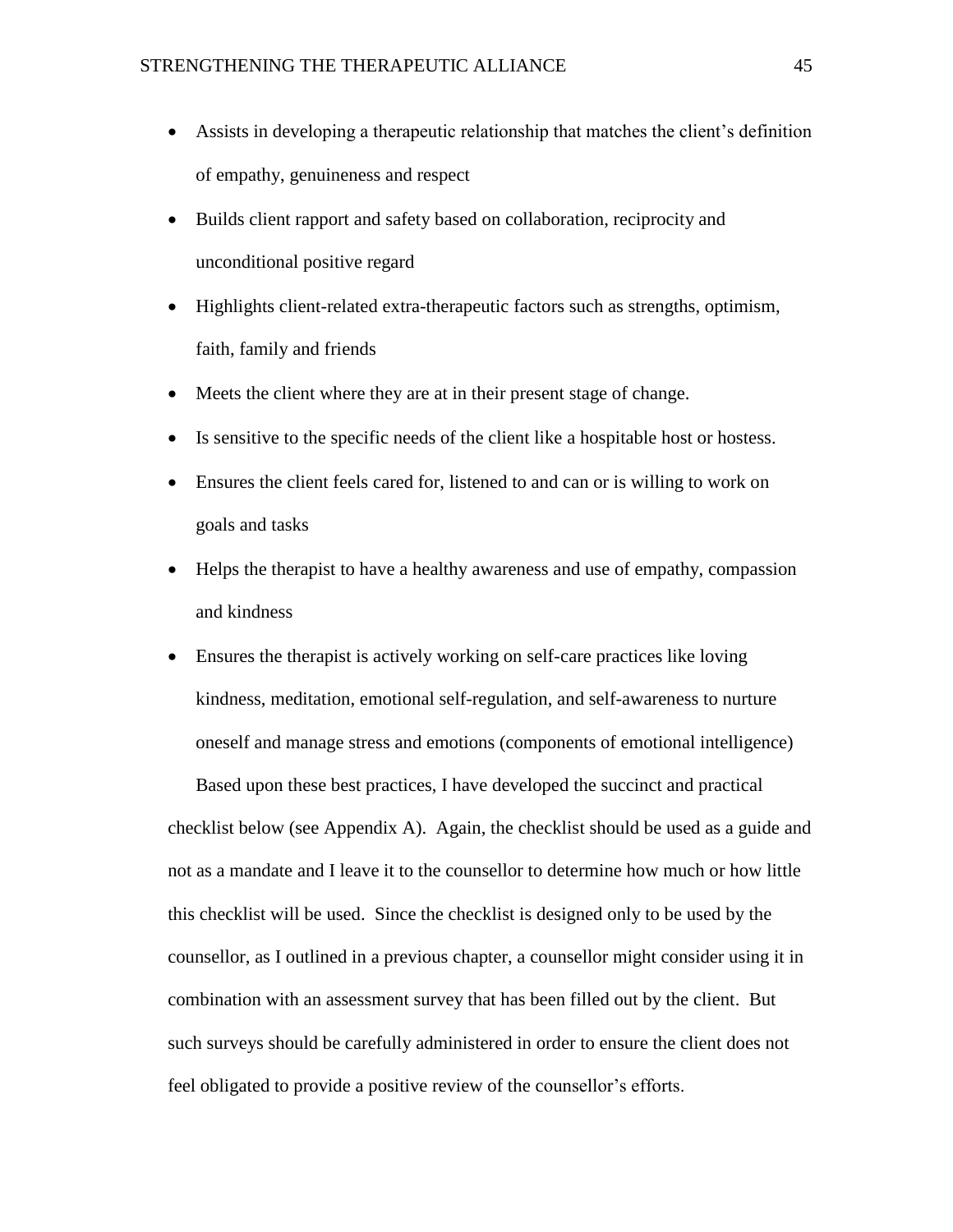Once this survey is put into use by counsellors, I do hope research is conducted to identify its strengths and weaknesses and provide recommendations for improvement. My hope for this checklist, which incorporates all we have discussed in the preceding chapters, is that its practicality and efficiency adds some value to the day to day engagement between therapists and clients, and in so doing, helps to strengthen and make real the therapeutic alliance.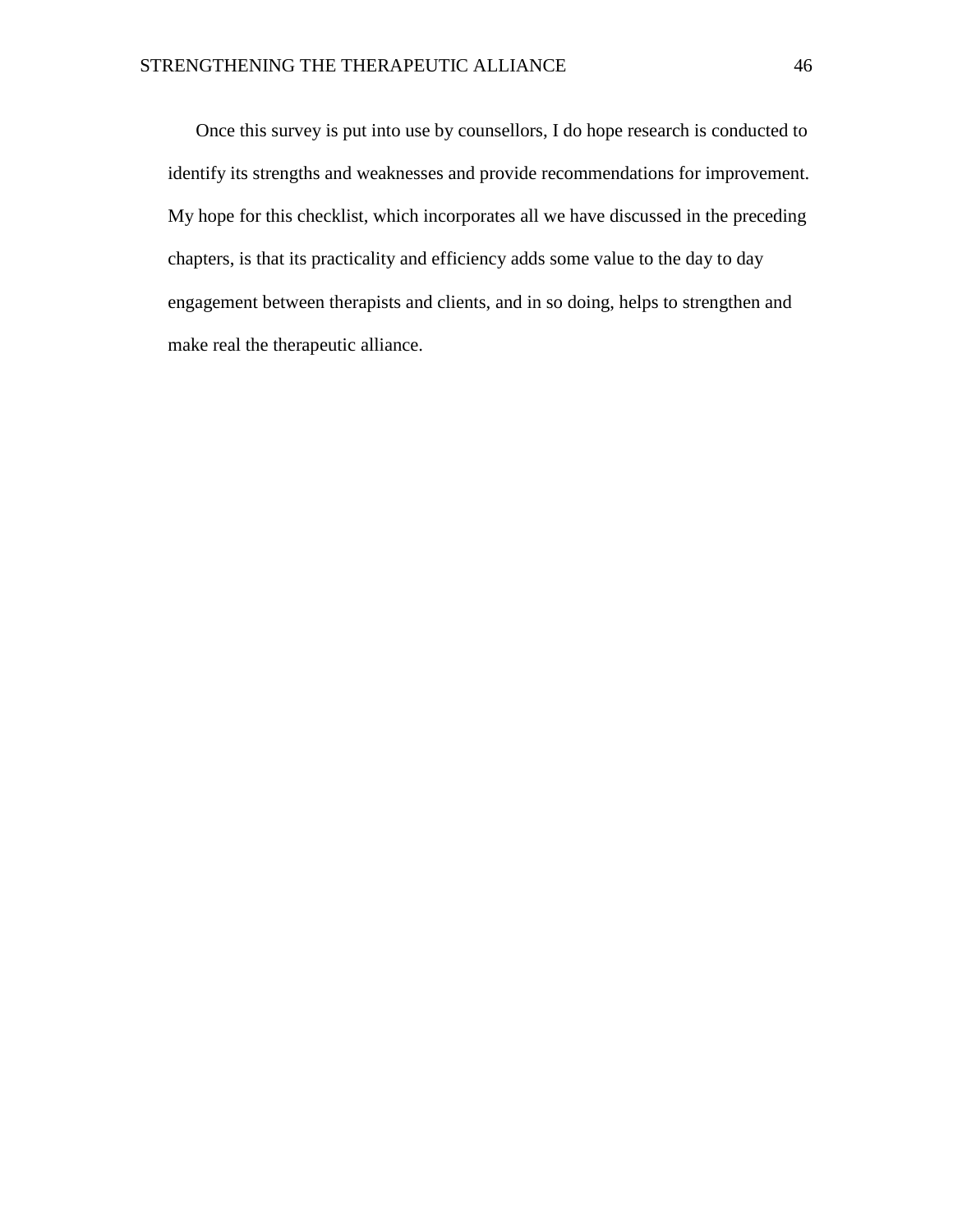#### <span id="page-46-0"></span>**References**

Ackerman, S. & Hilsenroth, M.(2003). A review of therapist characteristics and techniques positively impacting the therapeutic alliance. *Clinical Psychology Rev.* 23(1); 1-33

Alexander, P. C., & Anderson, C. L. (1994). An attachment approach to psychotherapy with the incest survivor. *Psychotherapy,* 31, 665-674.

American Counseling Association (2014). ACA Code of ethics: As approved by the ACA

governing council. Retrieved April 11th, 2016 from

<https://www.counseling.org/resources/aca-code-ofethics.pdf>

Alexander, Leslie & Luborsky, Lester. (1986). *The Penn Helping Alliance Scales*. The psychotherapeutic process: A research handbook.

Anderson, H. (1997). *Conversation, language and possibilities: A post-modern approach to therapy.* New York, NY: Basic books

Anderson, H. (2012). Collaborative Relationships and Dialogic Conversations: Ideas for a Relationally Responsive practice.*Family Process,* 51:1

Bachelor, A., & Horvath, A. (1999). *The therapeutic relationship*. In M. A. Hubble, B. L.

Duncan, & S. D. Miller (Eds.), The heart and soul of change: What works in therapy (pp.

133–178). Washington, DC: American Psychological Association.

Bankart, C. P. (2007). *Talking Cures*. Mason, Ohio, USA: Cengage Learning.

Bergin, A.E. & Garfield,S.L. (1994). *Handbook of psychotherapy and behaviour change* (4th ed) New York: Wiley.

Beck, J. S. (2011).*Cognitive therapy: Basics and beyond* (2nd ed.).New York:Guilford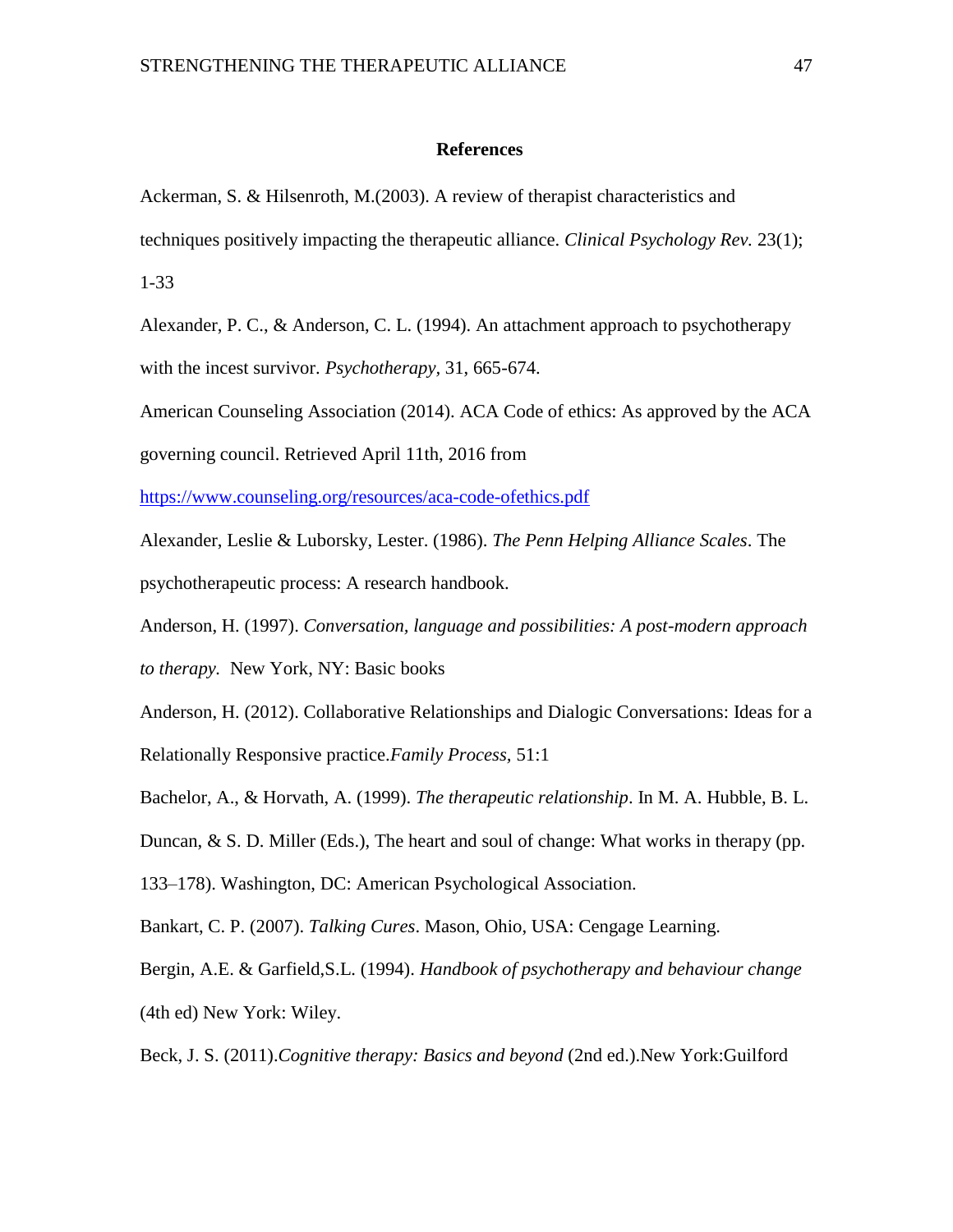Bloom, P. (2016). *Against empathy: The case for rational compassion*.New York: Harper Collins

Bordin, Edward. (1979). The Generalizability of the Psychoanalytic Concept of the Working Alliance*. Psychotherapy: Theory, Research & Practice*. 16. 252-260.

Brown, J., Dreis, S. & Nace, D. (1999). What really makes a difference in psychotherapy

outcome? Why does managed care want to know? In M. A. Hubble, B. L. Duncan, & S.

D. Miller (Eds.), *The heart and soul of change: What works in therapy* (pp. 389-406).

Washington, DC: APA Press.

Boulet, J., & Boss, M. (1991). Reliability and validity of the Brief Symptom Inventory. *Journal of Consulting and Clinical Psychology*, 3(3), 433-437.

Daniel, S. L. F. (2006). Adult attachment patterns and individual psychotherapy: A review. *Clinical Psychology Review*, 5, 969-982.

Duncan, B. L. (2002). The legacy of saul rosenzweig: The profundity of the dodo bird. *Journal of Psychotherapy Integration*, 12(1), 32-57.

Gurman, A. S. (1977). The patient's perceptions of the therapeutic relationship. In A. S.

Gurman & A. M. Razin (Eds.), Effective psychotherapy (pp. 503–545). New York: Pergamon.

Horvath, A. O., & Luborsky, L. (1993). The role of the therapeutic alliance in psychotherapy. *Journal of Consulting and Clinical Psychology*, 61, 561-573.

Definition of EMPATHY. (n.d). Merriam-Webster Dictionary. Retrieved from <https://www.merriam-webster.com/dictionary/empathy>

Duncan, B.L.,Solovey, A. D.& Rusk, G.S. (1992). *Changing the rules: A client-directed approach to therapy.* New York: Guilford.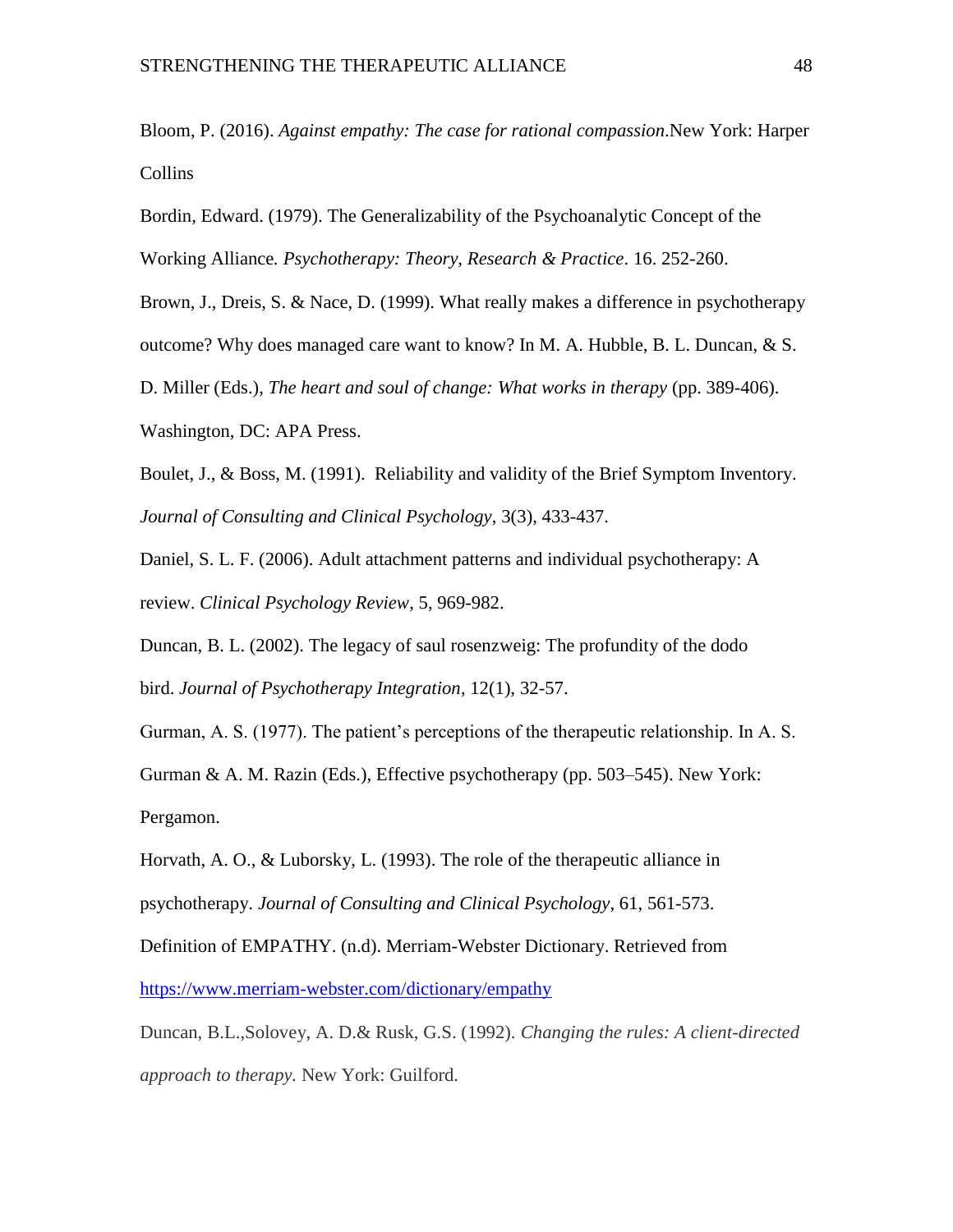Duncan, B., & Miller, S. (2000). *The heroic client*. San Francisco: Jossey-Bass. Empathy. (2002). In D. H. Yarn (Ed.), *Dictionary of conflict resolution, wiley*. Hoboken, NJ: Wiley. Retrieved from

Figley, C. R. (Ed.). (1995). *Brunner/Mazel psychological stress series, No. 23. Compassion fatigue: Coping with secondary traumatic stress disorder in those who treat the traumatized.* Philadelphia, PA, US: Brunner/Mazel.

Gawande, A. (2010). *The checklist manifesto: How to get things right*. New York: Metropolitan Books.

Goldfried, M.R. 1982. *Converging themes in psychotherapy.* New York: Springer

Gilbert, P. (2005). Compassion and cruelty: A biopsychosocial approach. In P. Gilbert (Ed.), *Compassion: Conceptualisations, research and use in psychotherapy* (pp. 9 –74).

New York, NY: Routledge.

Goleman, D. (1995). *Emotional intelligence: Why it can matter more than IQ*. London, U.K.: Bloomsbury.

Gutierrez, D., & Mullen, P. R. (2016). Emotional intelligence and the counselor: Examining the relationship of trait emotional intelligence to counselor burnout. *Journal of Mental Health Counseling,* 38(3), 187-200.

Hatcher, R. & Gillaspy, J. A. (2006) Development and validation of a revised short version of the working alliance inventory, *Psychotherapy Research*, 16:1, 12-25,

Hatcher, R. L., & Barends, A. W. (1996). Patient's view of psychotherapy: Exploratory factor analysis of three alliance measures. *Journal of Consulting and Clinical Psychology*, 64, 1326-1336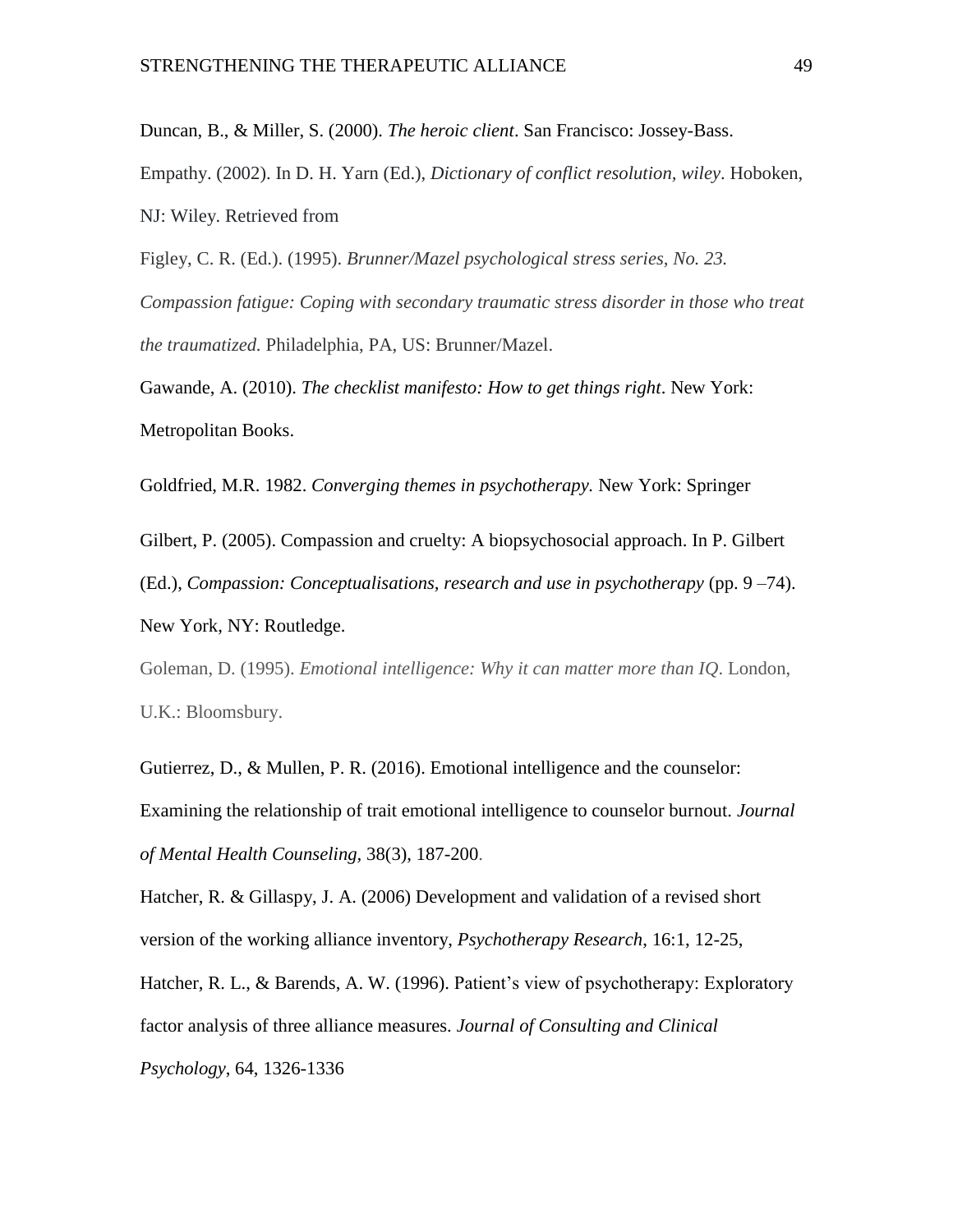Hengartner, M. P. (2018). Raising Awareness for the Replication Crisis in Clinical

Psychology by Focusing on Inconsistencies in Psychotherapy Research: How Much Can

We Rely on Published Findings from Efficacy Trials? *Frontiers in Psychology*, *9*, 256.

Hofmann, S.& Weinberger, J. (2007).*The Art and Science of Psychotherapy.* New

York:Taylor & Francis

Horvath, A.O. & Luborsky, L. (1993). The role of the alliance in psychotherapy. *Journal of Consulting and Clinical Psychology,* 61, 561-573

Horvath AO, & Greenberg LS. (1986) The development of the working alliance Inventory. In: Greenberg LS, Pinsoff WM, editors. *The psychotherapeutic process: A research handbook*. 1986. pp. 529–556.

Kabat-Zinn, J. (2005). *Full catastrophe living: Using the wisdom of your body and mind to face stress, pain, and illness*. New York, NY: Delta.

Karina, P.M. Zorzella, M.A., Muller, R.T., and. Classen, C.(2014) Trauma Group Therapy: The Role of Attachment and Therapeutic Alliance.*International Journal of Group Psychotherapy* vol 64 (1)

Kelm, Z., Womer, J., Walter, J. K., & Feudtner, C. (2014). Interventions to cultivate physician empathy: A systematic review. *BMC Medical Education, 14*, 219. doi:http://dx.doi.org.proxy.cityu.edu/10.1186/1472-6920-14-219

Lambert, M. J. (1992). Implications of outcome research for psychotherapy integration. In J. C. Norcross & M. R. Goldfried (Eds.), *Handbook of psychotherapy integration* (pp. 94–129). New York: Basic Books.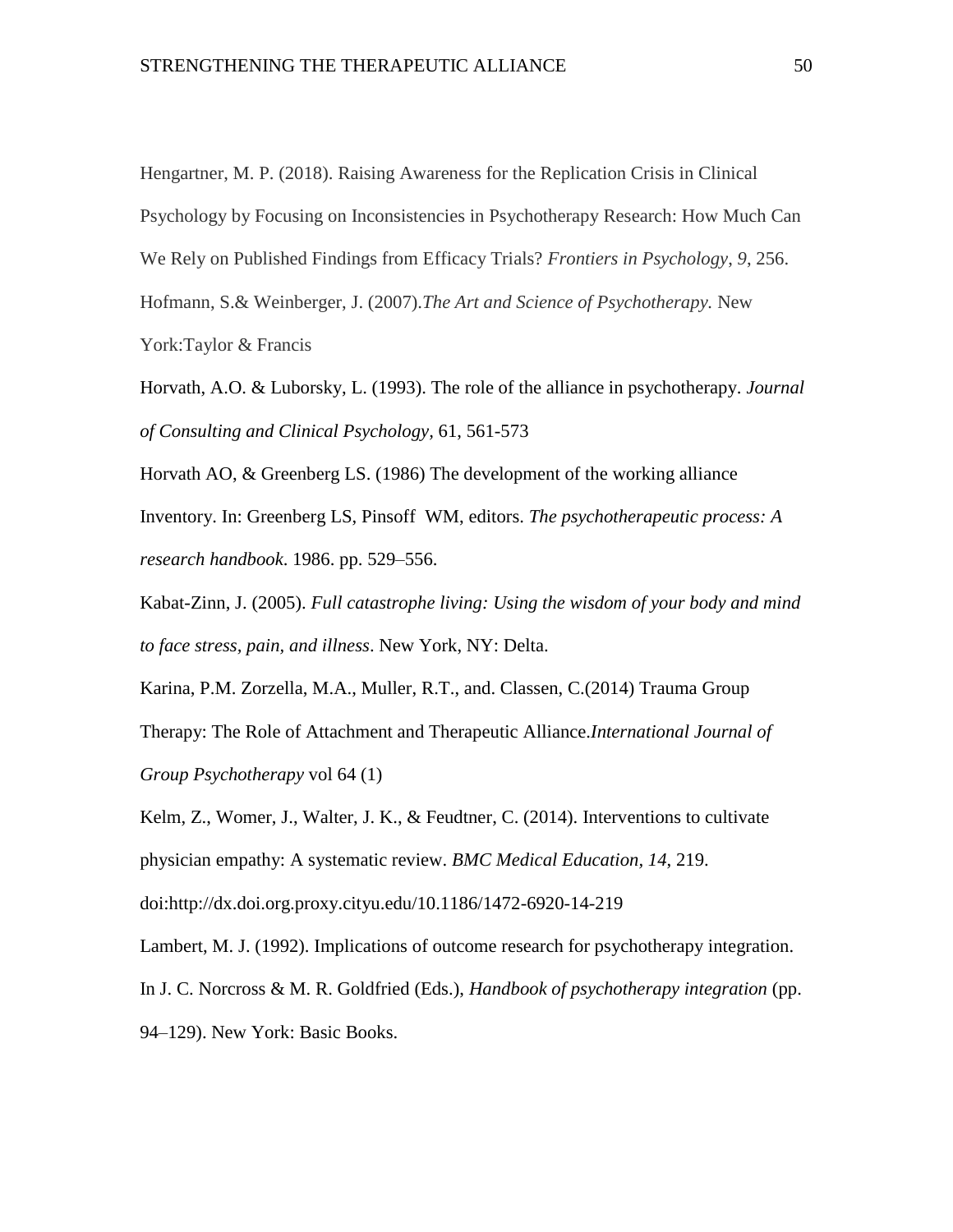Lambert, M. J. (2010). Prevention of treatment failure: The use of measuring, monitoring, and feedback in clinical practice. Washington, DC: *American Psychological Association*. Laska, K. M., & Wampold, B. E. (2014). Ten things to remember about common factor theory. *Psychotherapy*, 51(4), 519-524.

Lee, S. M., Baker, C. R., Cho, S. H., Heckathorn, D. E., Holland, M. W., Newgent, R. A.,

Leppma, M. (2012). Loving-kindness meditation and counseling*. Journal of Mental Health Counseling,* 34(3), 197-204.

Leppma, M. & Young, M.(2016). Loving-Kindness Meditation and Empathy: A Wellness Group Intervention for Counselling Students. *Journal of Counseling & Development. 94:3 p.297-305*

Luborsky, L., Barber, J.P., Siqueland, L., Johnson, S., Najavits, L.M., Frank, A., &

Daley, D. (1996). The Revised Helping Alliance Questionnaire (HAq-II) : *Psychometric Properties.*8, 5(3), 260–271.

McGuire-Sneickus, R., McCabe, R., Catty, J., Hansson, L., & Priebe, S. (2007). A new scale to assess the therapeutic relationship in community mental health care: STAR Article in Psychological Medicine · Cambridge University Press

*Psychological Medicine*, 37, 85–95.

Maslach, C. (2003). *Burnout: The cost of caring.* Cambridge, MA: Malor Books

Mayer, D. J., Salovey, P., & Caruso, D. R.(2004). Emotional intelligence: Theory, findings, and implications. *Psychological Inquiry*, 15(3),197–215.

Miller, S. D., Duncan, B. L., Brown, J., Sorrell, R., & Chalk, M. B. (in press). Using outcome to inform and improve treatment outcomes. *Journal of Brief Therapy*.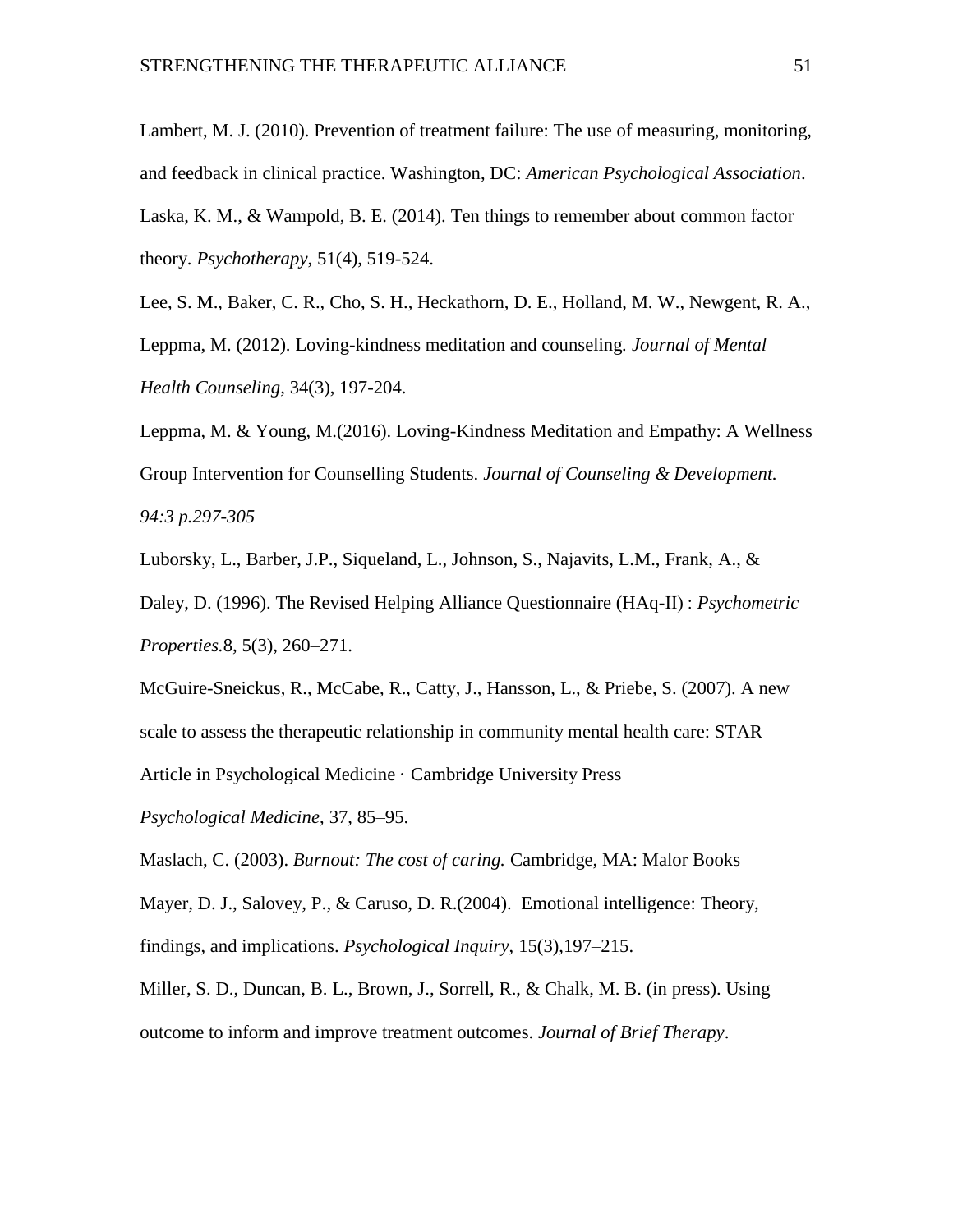Miller, S. D., Duncan, B. L., Sorrell, R., & Brown, G. S. (2004).The Partners for Change Outcome Management System. *Journal of Clinical Psychology*, 6(12), 199-208.

Moyers, T. B., & Miller, W. R. (2013). Is low therapist empathy toxic? *Psychology of Addictive Behaviors, 27*(3), 878-884.

doi:http://dx.doi.org.proxy.cityu.edu/10.1037/a0030274

Nelis, D., Quoidbach, J., Mikolajczak, M., Hansenne, M. (2009). [Increasing emotional](https://search-proquest-com.proxy.cityu.edu/docview/621938856/27782132000343BAPQ/36?accountid=1230)  [intelligence: \(How\) is it possible?](https://search-proquest-com.proxy.cityu.edu/docview/621938856/27782132000343BAPQ/36?accountid=1230) *Personality and Individual Differences* Vol. 47, Iss. 1: 36-41

Norcross, J. C., & Wampold, B. E. (2011). Evidence-based therapy relationships:

Research conclusions and clinical practices. Psychotherapy (Chic), 48, 98 –102.

McNamee, Sheila. (2004). Promiscuity in the practice of family therapy. *Journal of Family Therapy*. 26:224-244

Miller, S.D., Duncan, B.L., Hubble, M.A. (1997). *Escape from Babel*. New York: Norton & Company.

Morgan, Alice. (2000). *What Is Narrative Therapy?* Australia:Dulwich Centre Publications.

Nosek, B. A., Cohoon, J., Kidwell, M., & Spies, J. R. (2016, November 2). Estimating the Reproducibility of Psychological Science. In the Reproducibility Project. Retrieved from osf.io/ezum7

O'Connor, A., 2004 Nov 2, The Claim: Identical Twins Have Identical Fingerprints; New York Times. https://www.nytimes.com/2004/11/02/health/the-claim-identical-twinshave-identical-fingerprints.html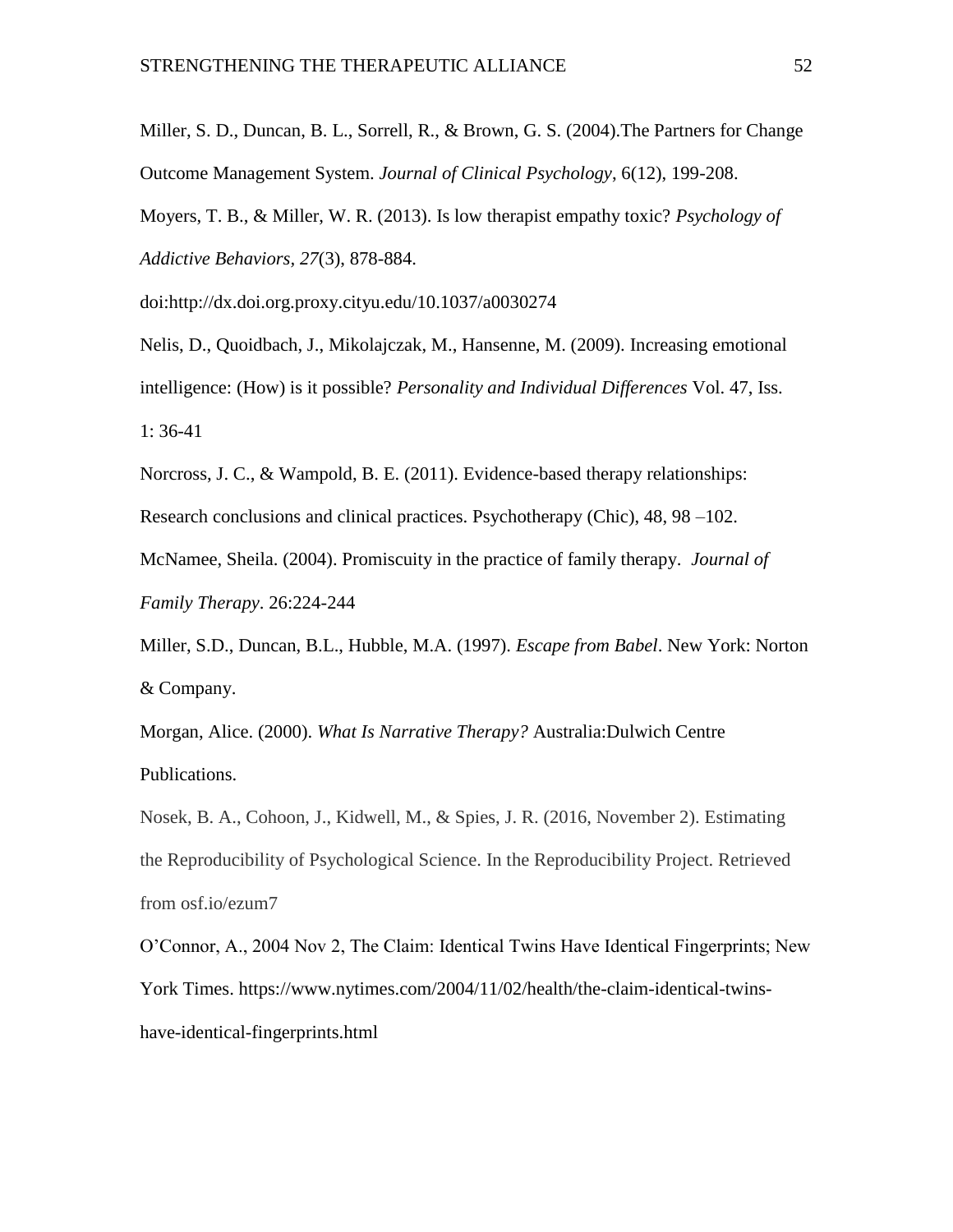Orlinsky, D.E., Grawe, K., & Parks, B.K.(1994). Process and outcome in psychotherapy. In Bergin, A.E. & Garfield,S.L. (1994). *Handbook of psychotherapy and behaviour*  change (4<sup>th</sup> ed) New York: Wiley.

Rosenzweig, S. (1936). Some implicit common factors in diverse methods of

psychotherapy. *American Journal of Orthopsychiatry*, 6(3), 412-415.

Rogers, C. R. (1957). The necessary and sufficient conditions of therapeutic personality change. *Journal of Consulting Psychology*, 21, 95–103.

Shapiro, S. & Carlson, L. (2009*). The art and science of mindfulness : integrating mindfulness into psychology and the helping professions* (First edition.). Washington, District of Columbia: American Psychological Association.

Shapiro, S. L., Brown, K. W., & Biegel, G. M. (2007). Teaching self-care to caregivers: Effects of mindfulness-based stress reduction on the mental health of therapists in training. *Training and Education in Professional Psychology*, 1(2), 105-115.

Slater, H., Mitschke,D & Douthit ,P.(2011) Understanding Qualities of Positive

Relationship Dynamics Between Adolescent Parents and Their School-Based

Counselors, *Journal of Family Social Work*, 14:4, 354-368

Skovholt. T. &Trotter-Mathison, M. (2016) The Cycle of Caring. Reprinted from "The Resilient Practitioner." Taylor & Francis Group LLC Books.

Pledge, D. (2004) *Counselling Adolescents and Children: Developing your clinical style*. Brooks/Cole Cengage Learning (ch.4).

Prochaska, J.O. & Diclemente C.(1984). *The transtheoretical approach: crossing tradional boundaries of therapy.* Homewood. Il: Dow-Jones-Irwin.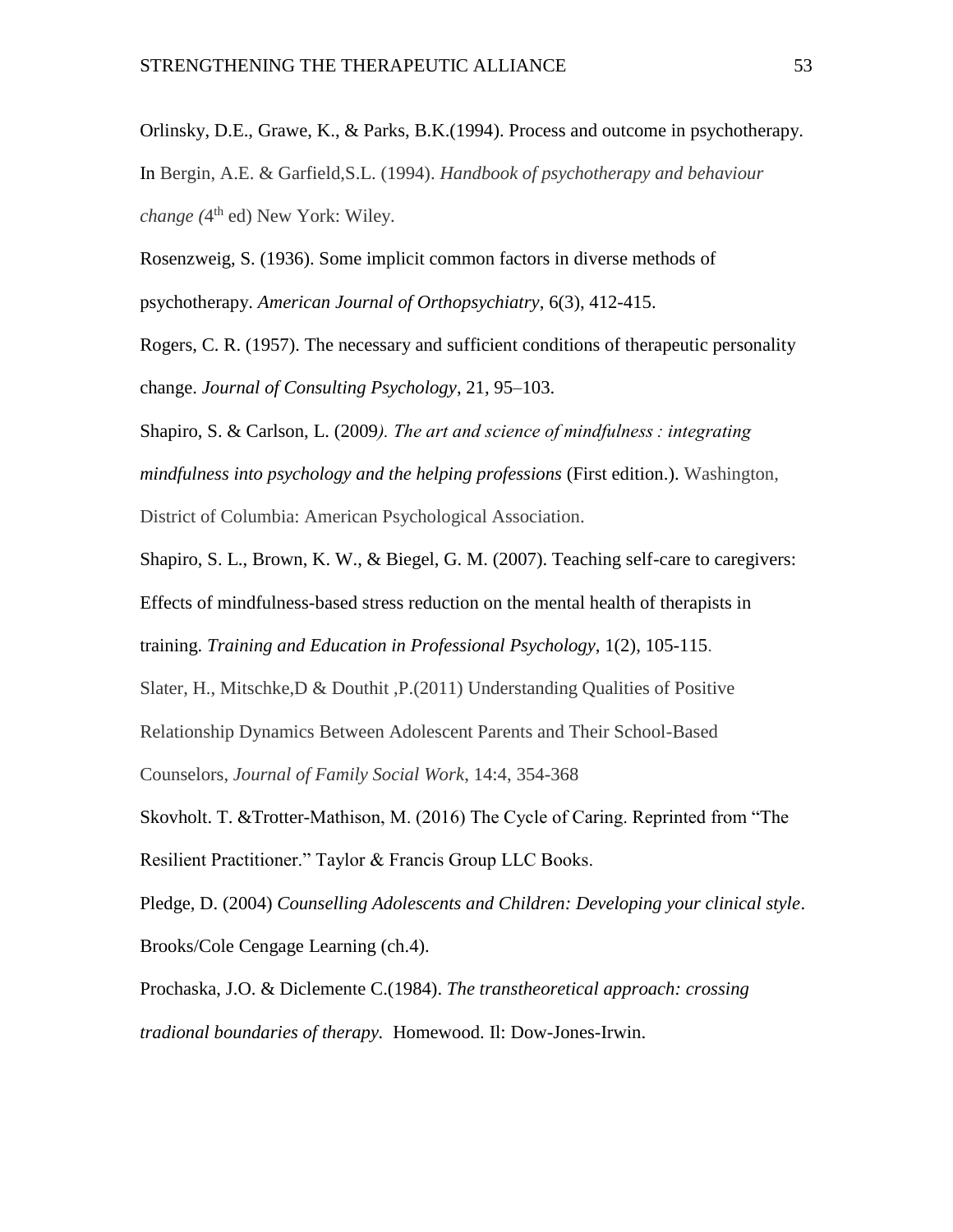Sanders, C.(2016). Postructural and Narrative Thinking in Family Therapy Practice. New York: Spring Briefs Series

Saunders, E. A., & Edelson, J. A. (1999). Attachment style, traumatic bonding, and development of relational capacities in a long-term trauma group for women.

*International Journal of Child Psychotherapy*, 49, 465- 485

Tracey, T. J., & Kokotovic, A. M. (1989). Factor structure of the working alliance inventory. *Psychological Assessment*, 1(3), 207-210.

Hatcher, R. & Gillaspy, J. A. (2006) Development and validation of a revised short version of the working alliance inventory, *Psychotherapy Research*, 16:1, 12-25,

Yu, K. (2007). Development and initial psychometrics of the Counselor Burnout

Inventory. *Measurement and Evaluation in Counseling and Development*, 40, 142–154

Lomas, T., Edginton, T., Cartwright, T., Ridge, D.,(2014). [Men developing emotional](https://search-proquest-com.proxy.cityu.edu/docview/1371261901/89BDC00427714DACPQ/27?accountid=1230) 

[intelligence through meditation? Integrating narrative, cognitive and](https://search-proquest-com.proxy.cityu.edu/docview/1371261901/89BDC00427714DACPQ/27?accountid=1230) 

[electroencephalography \(EEG\) evidence.](https://search-proquest-com.proxy.cityu.edu/docview/1371261901/89BDC00427714DACPQ/27?accountid=1230) *Psychology of Men &* 

*Masculinity* Vol. 15, Iss. 2, (Apr 2014): 213-224